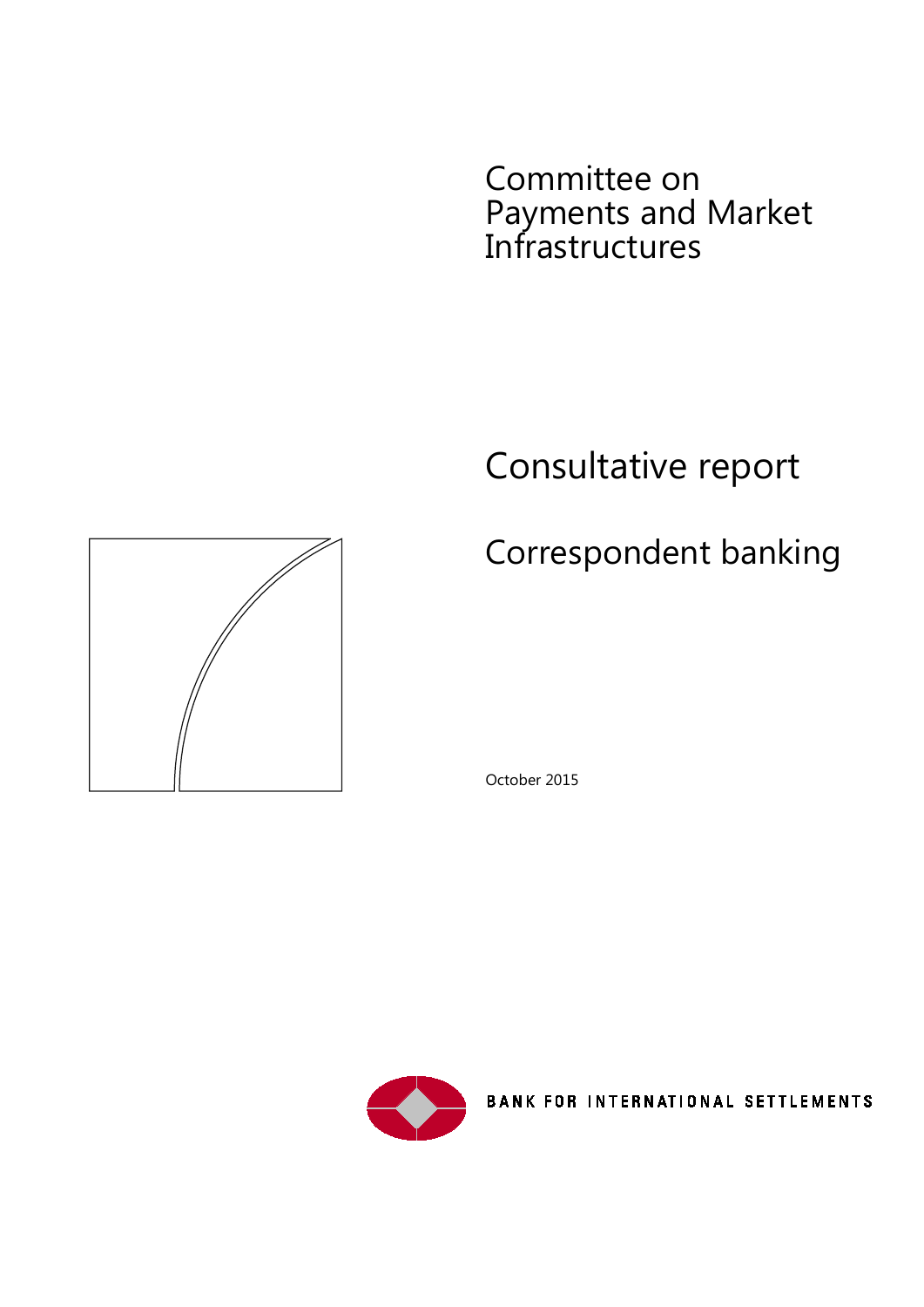This publication is available on the BIS website [\(www.bis.org\)](http://www.bis.org/).

*© Bank for International Settlements 2015. All rights reserved. Brief excerpts may be reproduced or translated provided the source is stated.*

ISBN 978-92-9197-244-9 (online)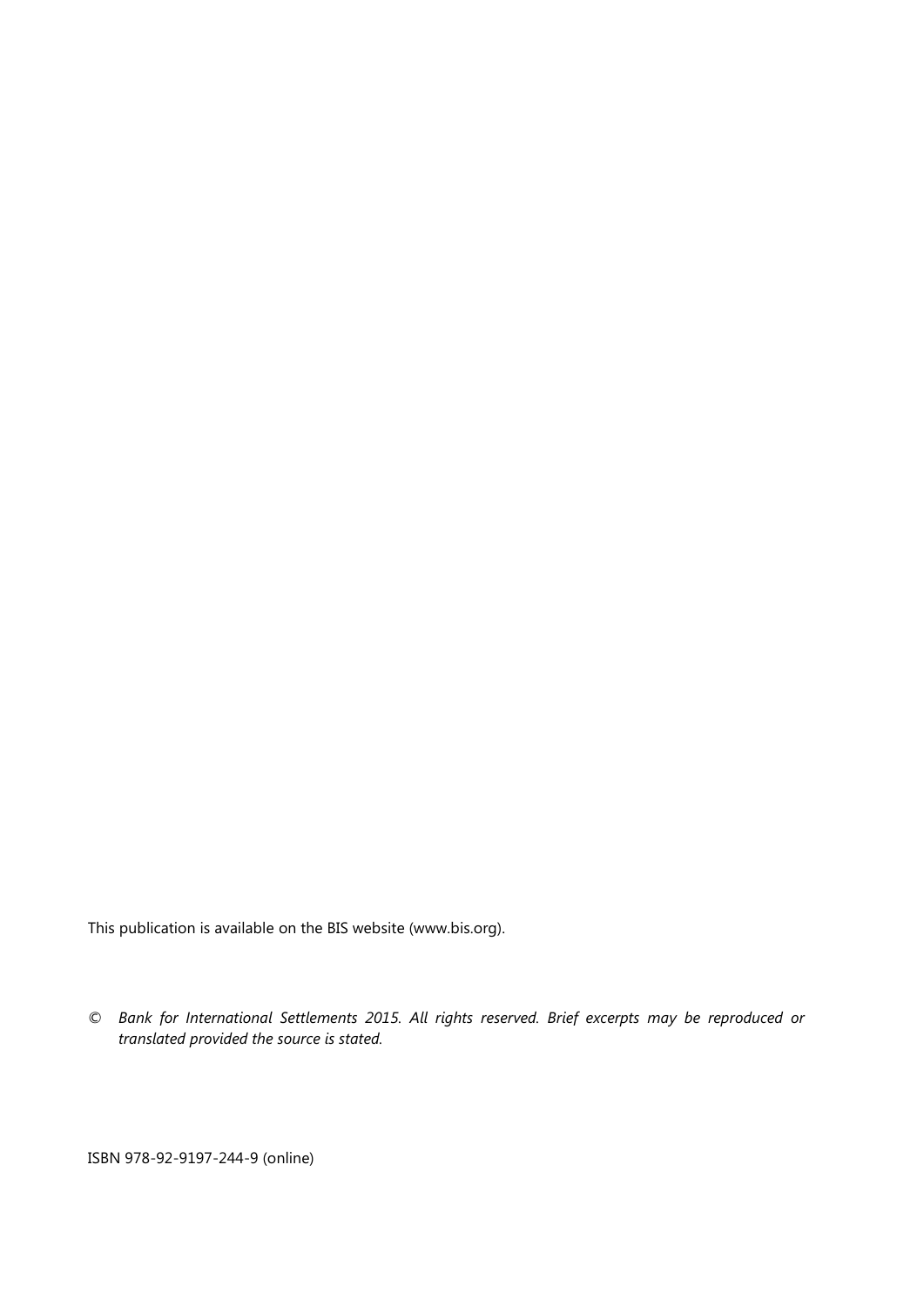# Contents

| 1. |     |       |  |  |
|----|-----|-------|--|--|
| 2. |     |       |  |  |
|    | 2.1 |       |  |  |
|    | 2.2 |       |  |  |
| 3. |     |       |  |  |
|    | 3.1 |       |  |  |
|    | 3.2 |       |  |  |
|    | 3.3 |       |  |  |
|    |     | 3.3.1 |  |  |
|    |     | 3.3.2 |  |  |
|    | 3.4 |       |  |  |
|    | 3.5 |       |  |  |
|    |     | 3.5.1 |  |  |
|    |     | 3.5.2 |  |  |
|    |     | 3.5.3 |  |  |
| 4. |     |       |  |  |
|    |     |       |  |  |
|    |     |       |  |  |
|    |     |       |  |  |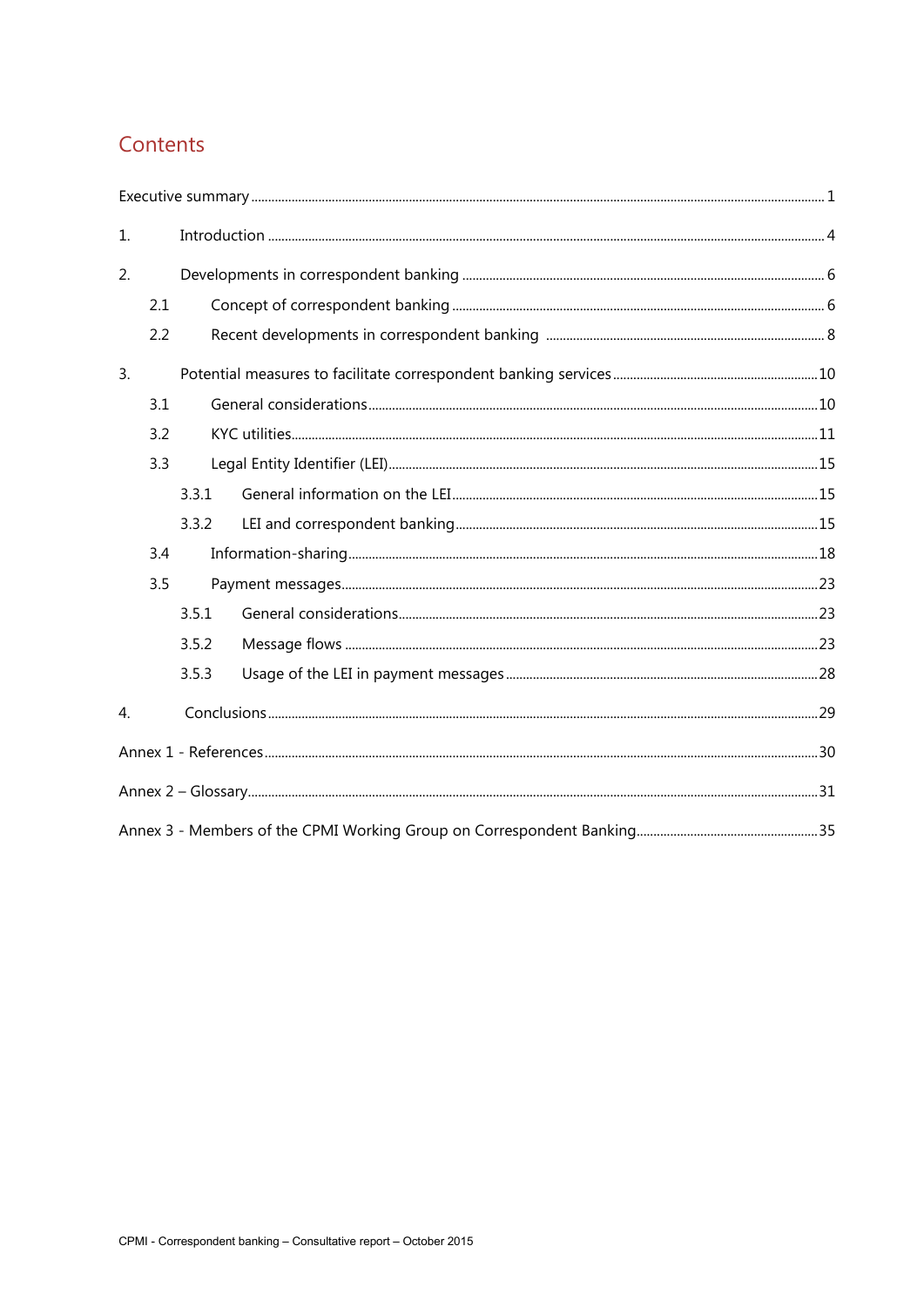# Abbreviations

| AML/CFT      | Anti-Money Laundering and Countering the Financing of Terrorism |
|--------------|-----------------------------------------------------------------|
| AMLEG        | <b>BCBS AML/CFT Expert Group</b>                                |
| <b>BCBS</b>  | Basel Committee on Banking Supervision                          |
| <b>BIC</b>   | <b>Business Identifier Code</b>                                 |
| <b>CPMI</b>  | Committee on Payments and Market Infrastructures                |
| ECB          | European Central Bank                                           |
| ECC          | <b>BIS Economic Consultative Committee</b>                      |
| <b>FATF</b>  | <b>Financial Action Task Force</b>                              |
| <b>FSB</b>   | <b>Financial Stability Board</b>                                |
| <b>GLEIF</b> | <b>Global LEI Foundation</b>                                    |
| <b>GPFI</b>  | Global Partnership for Financial Inclusion                      |
| G-SIBs       | <b>Global Systemically Important Banks</b>                      |
| <b>ISAE</b>  | International Standard on Assurance Engagements                 |
| <b>ISO</b>   | International Organization for Standardization                  |
| <b>KYC</b>   | Know-your-customer                                              |
| LEI          | Legal Entity Identifier                                         |
| LOU          | Local Operating Unit (for the issuance and management of LEIs)  |
| <b>OFAC</b>  | Office of Foreign Assets Control                                |
| <b>PMPG</b>  | Payments Market Practice Group                                  |
| <b>SME</b>   | <b>Small and Medium-sized Entities</b>                          |
|              |                                                                 |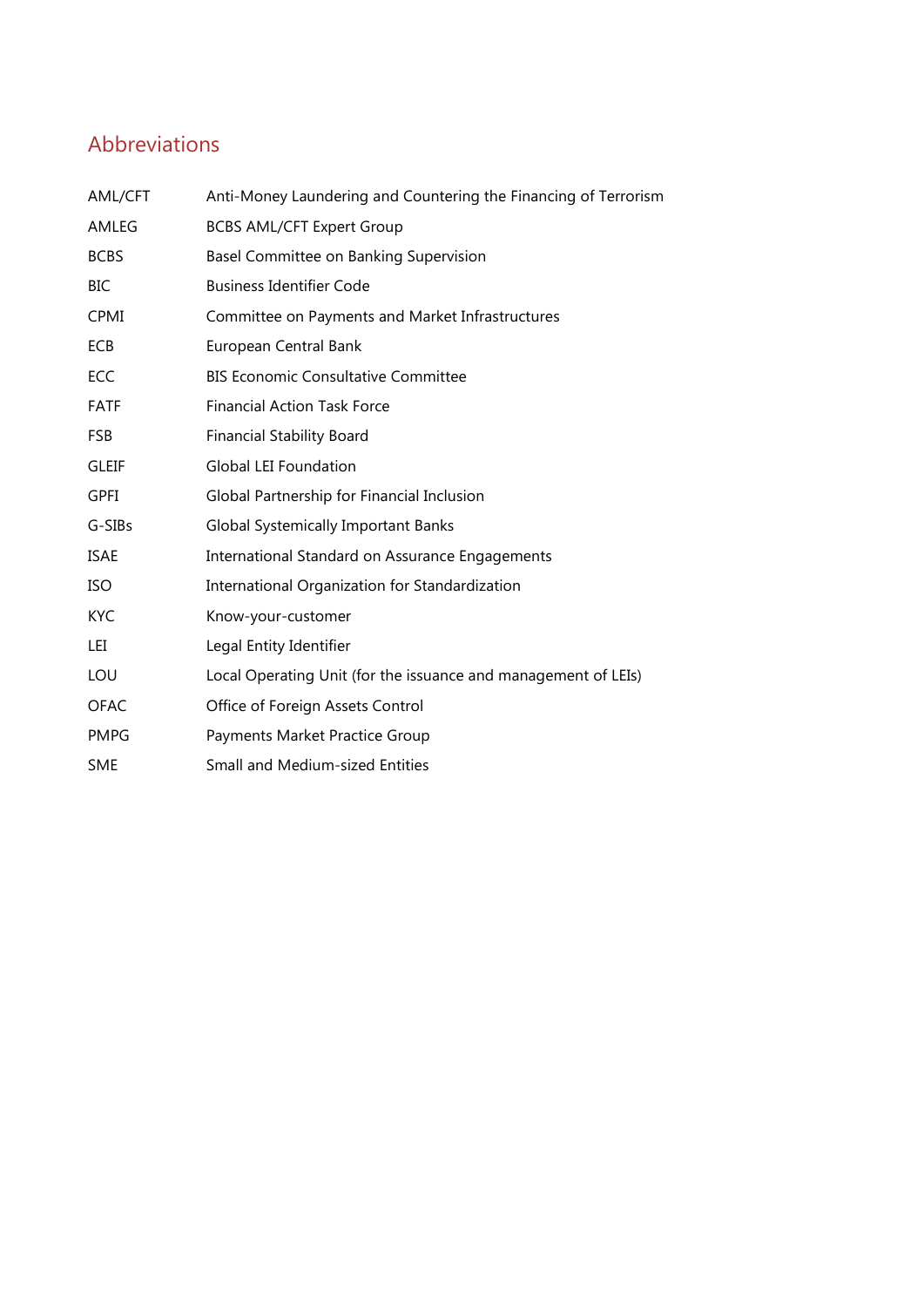# <span id="page-4-0"></span>Executive summary

Through correspondent banking relationships, banks can access financial services in different jurisdictions and provide cross-border payment services to their customers, supporting international trade and financial inclusion.

In view of the importance of correspondent banking, the keen interest of central banks in this activity and the trends that point to risks to its safe and efficient functioning, the BIS Economic Consultative Committee (ECC) Governors have mandated the CPMI to produce a report on this issue. In response, the CPMI Working Group on Correspondent Banking has prepared this technical report describing current trends and analysing technical measures that might alleviate some of the concerns and cost issues related to correspondent banking.

Banks have traditionally maintained broad networks of correspondent banking relationships, but there are growing indications that this situation might be changing. In particular, some banks providing these services are reducing the number of relationships they maintain and are establishing few new ones. The impact of this trend is uneven across jurisdictions and banks. As a result, some respondent banks are likely to maintain relationships, whereas others might risk being cut off from international payment networks. This implies a threat that cross-border payment networks might fragment and that the range of available options for these transactions could narrow.

Rising costs and uncertainty about how far customer due diligence should go in order to ensure regulatory compliance (ie to what extent banks need to know their customers' customers - the so-called "KYCC"-) are cited by banks as among the main reasons for cutting back their correspondent relationships. To avoid penalties and the related reputational damage correspondent banks have developed an increased sensitivity to the risks associated with correspondent banking. As a consequence, they have cut back services for respondent banks that (i) do not generate sufficient volumes to overcome compliance costs; (ii) are located in jurisdictions perceived as very risky; or (iii) provide payment services to customers about which the necessary information for an adequate risk assessment is not available.

The regulatory framework, and in particular the AML/CFT requirements and the related implementing legislation and regulations in different jurisdictions, are taken as given in this report. It is acknowledged that these requirements, as agreed by the competent authorities, along with strict implementation, are necessary to prevent and detect criminal activities and ensure a healthy financial system.

The working group limited its analysis to technical measures that could help improve the efficiency of procedures, reduce compliance costs and help address perceived uncertainty, without altering the applicable rules and the basic channels for correspondent banking services between correspondent and respondent banks. The group analysed in detail some potential measures and translated them into four technical recommendations.

The working group believes that its recommendations might alleviate some of the costs and concerns connected with correspondent banking activities. However, the members are aware and would like to stress that, in isolation, these technical measures will not resolve all such issues. The working group acknowledges that the issues surrounding the withdrawal from correspondent banking are very complex and that costs related to AML/CFT compliance are only one of the elements that have to be considered in order to understand recent trends. Those include business considerations as well as economies of scope and scale issues. Limiting information challenges through the use of enhanced technical tools will only address part of AML/CFT compliance costs but does not resolve issues such as uncertainty about how far customer due diligence should go. In particular, the proposed technical measures will not immediately help the banks without access to correspondent banking services to gain such access.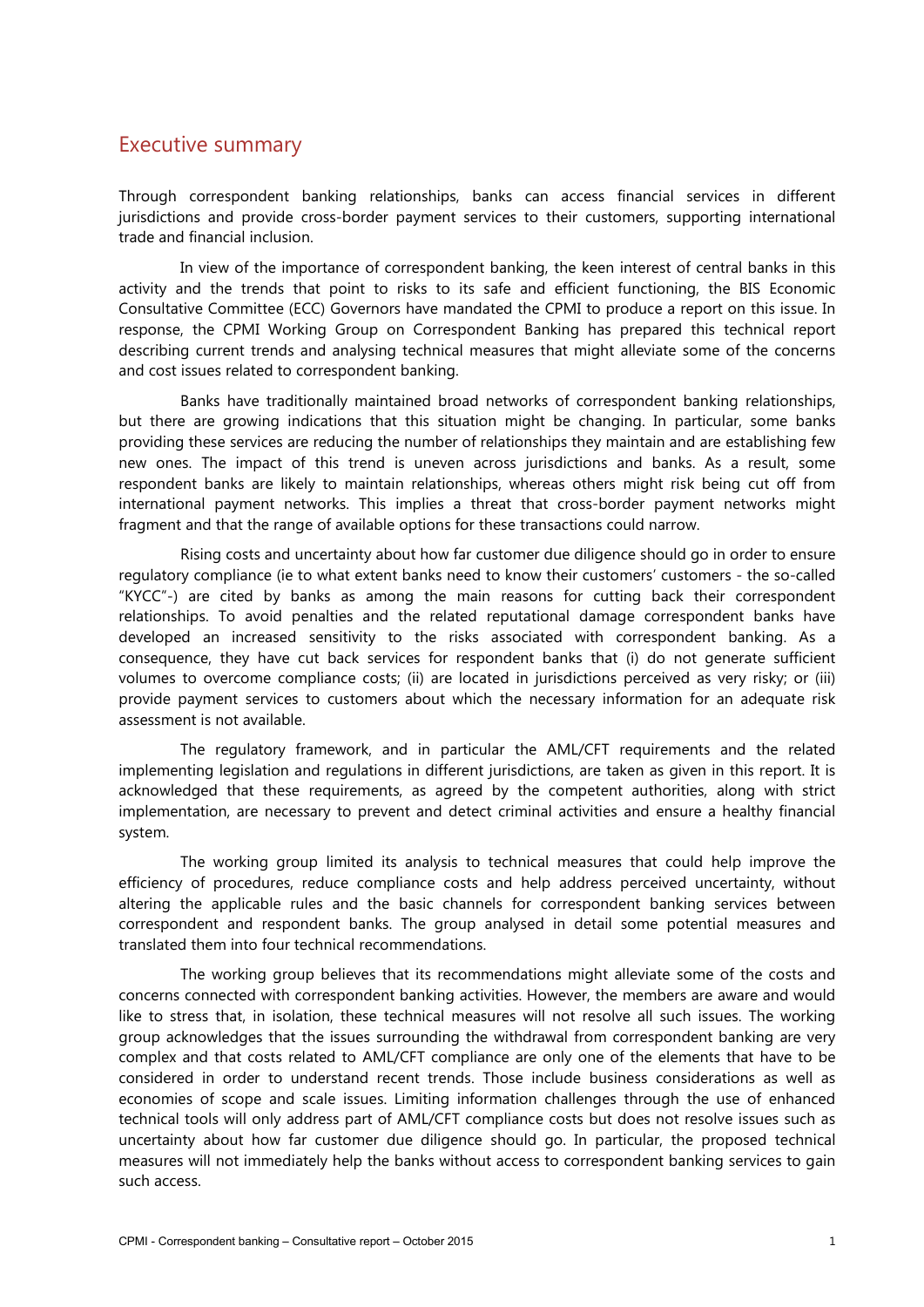In any case, all relevant stakeholders would need to be consulted before an implementation process for the recommended technical measures could start. This report is being published to seek public comment on these technical measures, by 7 December 2015, to be sent to the CPMI Secretariat [\(cpmi@bis.org\)](mailto:cpmi@bis.org). The comments will be published on the website of the BIS unless respondents have requested otherwise.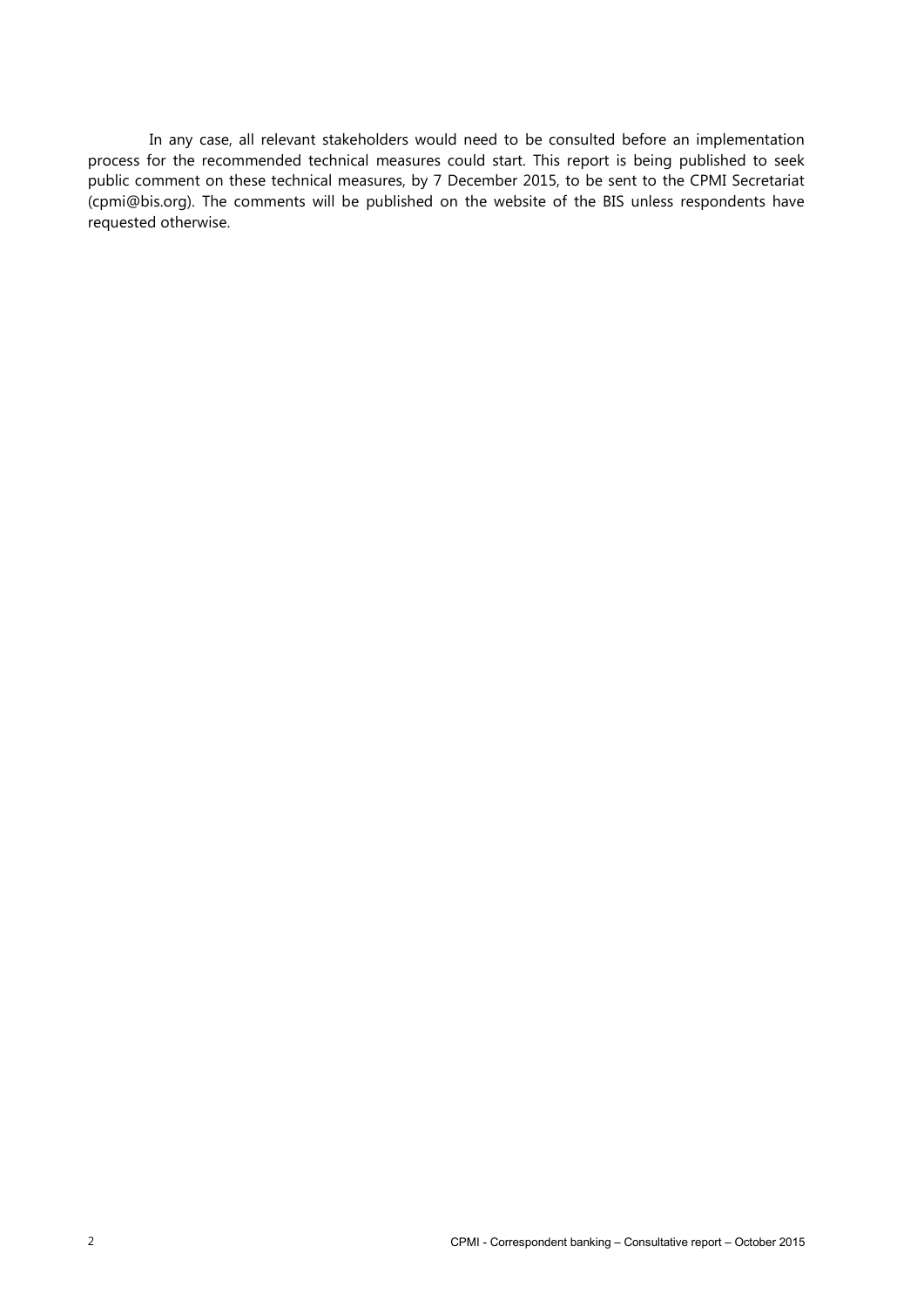# Recommendations:

- **Recommendation on the use of KYC utilities**: The use of KYC utilities in general provided that they store at least a minimum set of up-to-date and accurate information - can be supported as an effective means to reduce the burden of compliance with some KYC procedures for banks active in correspondent banking business. Relevant stakeholders (eg the Wolfsberg Group) may review the templates and procedures used by the different utilities and identify the most appropriate data fields to compile a data set that all utilities should collect as best practice and that all banks have to be ready to provide to banks which require the information.
- **Recommendation on the use of the LEI in correspondent banking**: In addition to the general promotion of LEIs for legal entities, relevant stakeholders may consider specifically promoting the use of the LEI for all banks involved in correspondent banking as a means of identification which should be provided in KYC utilities and information-sharing arrangements. In a cross-border context, this measure is ideally to be coordinated and applied simultaneously in a high number of jurisdictions. In addition, authorities and relevant stakeholders (eg the Wolfsberg Group) may consider promoting BIC to LEI mapping facilities which allow for an easy mapping of routing information available in the payment message to the relevant LEI.
- **Recommendation on information-sharing initiatives**: The work already conducted by the authorities with responsibility for AML/CFT (ie the Financial Action Task Force (FATF) and the Basel Committee on Banking Supervision AML/CFT Expert Group (AMLEG)) is very much appreciated. It is recommended that the FATF and AMLEG be invited to: (i) provide additional clarity on due diligence recommendations for upstream banks, in particular to what extent banks need to know their customers' customers ("KYCC"); (ii) further clarify data privacy concerns in the area of correspondent banking; and (iii) detail, to the extent possible, the type of data that information-sharing mechanisms could store and distribute in order to be a useful source of information.

In order to facilitate compliance with FATF customer due diligence recommendations, (i) the use of information-sharing mechanisms (if they exist in a given jurisdiction and data privacy laws allow this) for knowing your customers' customers could be promoted as the first source of information by default, which (ii) could be complemented bilaterally with enhanced information should there be a need.

In order to support information-sharing in general, the respondent bank may include provisions in its contractual framework with its customers (eg in the terms and conditions or in a supplementary agreement) which allow the bank to provide such information on request to other banks for AML/CFT compliance purposes.

• **Recommendation on payment messages**: It is recommended that the relevant stakeholders determine whether the MT 202 COV payment message is as efficient and effective as intended or whether relying only on the MT 103 and the serial processing method would better serve the needs of clients, the industry and law enforcement in light of the fee structure, technological changes and payment capabilities for processing correspondent banking payments.

The Wolfsberg Group seems to be the most appropriate body to review the issue and to initiate a recommendation in this field and lead any consequential changes if required.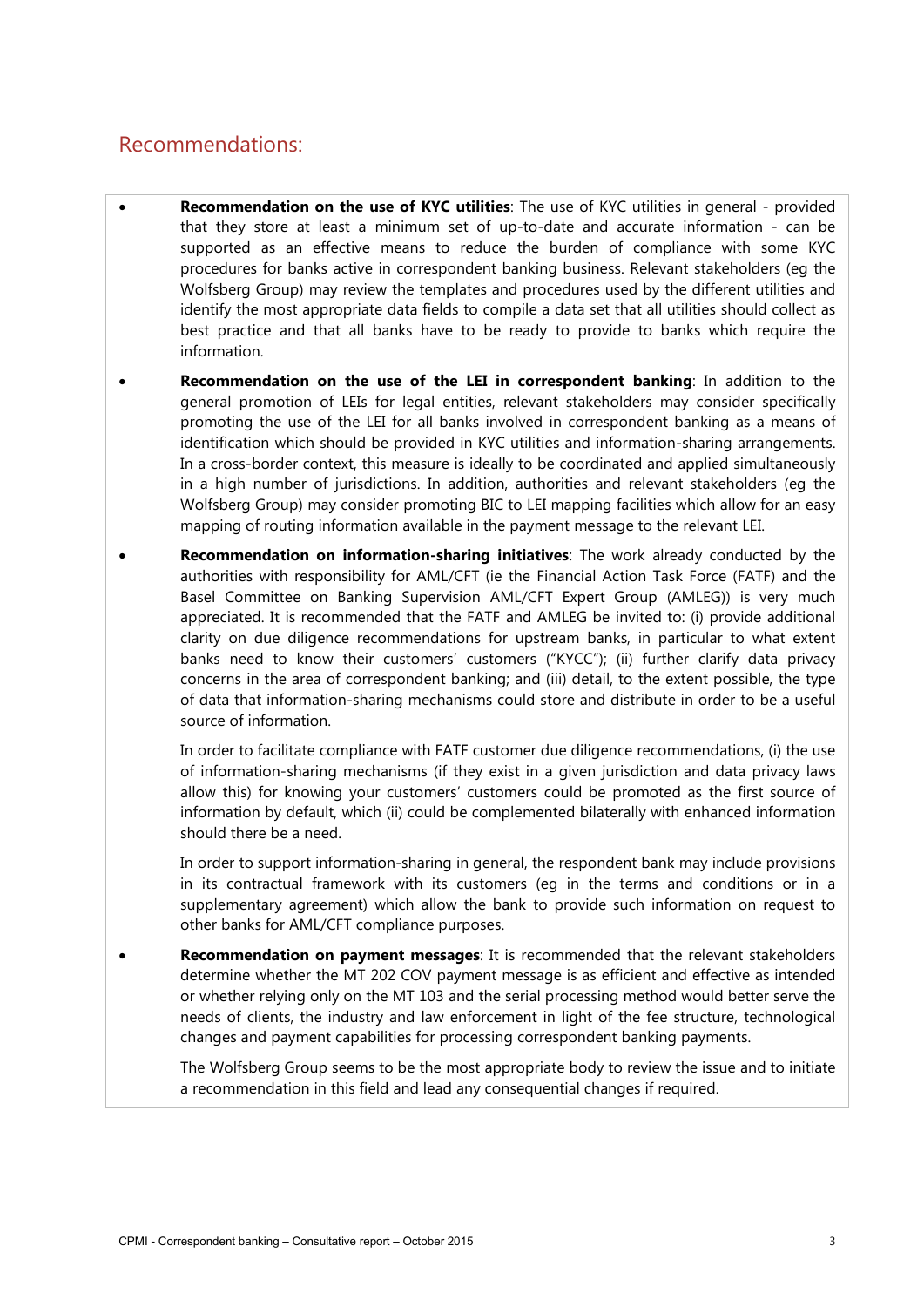# <span id="page-7-0"></span>1. Introduction

Correspondent banking is an essential component of the global payment system, especially for crossborder transactions. Through correspondent banking relationships, banks can access financial services in different jurisdictions and provide cross-border payment services to their customers, supporting, inter alia, international trade and financial inclusion. In addition, most of the payment solutions that do not involve a bank account at customer level (eg remittances), rely on correspondent banking for the actual transfer of funds. Until recently, banks have maintained a broad network of correspondent relationships, but there are growing indications that this situation might be changing. In particular, some banks providing these services are cutting back the number of relationships they maintain and are establishing few new ones.

In view of the importance of correspondent banking, the keen interest of central banks in this activity and the trends that point to risks to its safe and efficient functioning, the ECC Governors have mandated the CPMI to produce a report on this issue, especially as regards the potential measures to ensure an efficient provision of cross-border payment services globally. This report has been prepared by a designated CPMI Working Group on Correspondent Banking, which was set up to meet the ECC mandate, and has a technical character.

The main aim of this technical report is to elaborate on the payment system aspects of correspondent banking and to assess, from a technical perspective, the advantages and limitations of several measures that could facilitate the provision of correspondent banking services.

As the preparation of this technical report has faced significant time constraints, the following caveats need to be highlighted:

- The report is not based on a detailed fact-finding exercise. Participants in the CPMI working group gathered mainly qualitative information through interviews with selected institutions, but the report lacks a broad quantitative analysis. Moreover, the group did not gather feedback from non-CPMI jurisdictions, some of which may be among the most affected by the withdrawal from correspondent banking.
- The main conclusions and proposals have been shared informally with some industry groups. However, it needs to be highlighted that any potential recommendation to implement the measures described in this report requires further analytical work and should be preceded by a formal consultation process to avoid any unintended consequences.
- The CPMI has not liaised formally with other bodies and authorities that are active in this area, although some informal feedback has been sought from the Financial Action Task Force (FATF) and BCBS AML/CFT Expert Group (AMLEG).

Some of the recent work and current initiatives in the area of correspondent banking are covered in Box 1.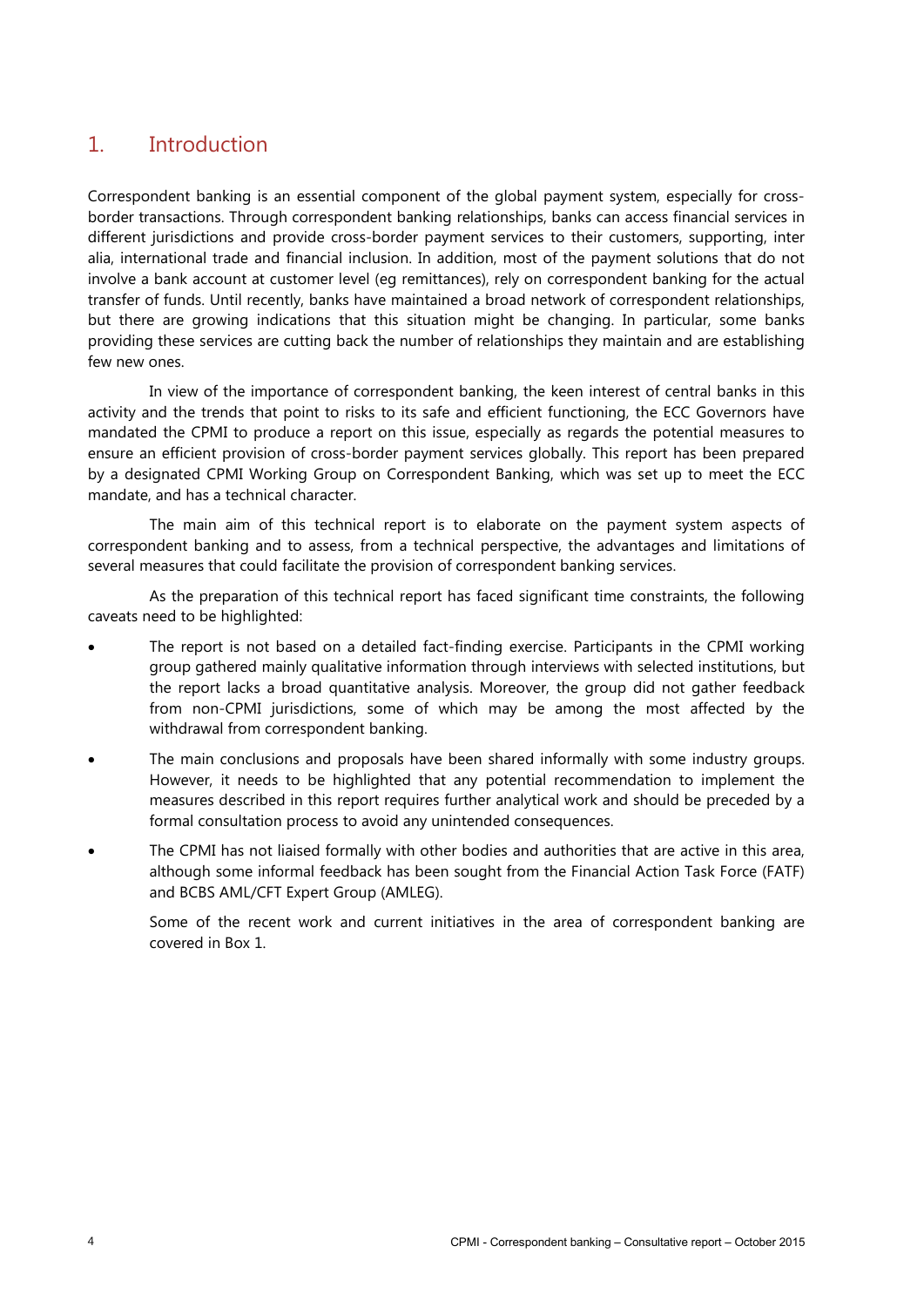## Initiatives on correspondent banking

Recent work and current initiatives in the field of correspondent banking by different international bodies and institutions include the following:

- **The Financial Stability Board (FSB)** is closely cooperating with the World Bank mainly to analyse the impact of the reduction of correspondent banking relationships on financial inclusion. In this respect, the *FSB Chair's letter to the G20 on financial reforms* of 9 April 2015 stated that "[…] the FSB has agreed a work plan that will examine […] together with the World Bank and other relevant bodies, the extent of potential withdrawal from correspondent banking, its implications for financial exclusion, as well as possible steps to address this issue."
- **The World Bank** is conducting surveys to better understand the evolution and drivers of bank account closures or restrictions, in the context of correspondent banking relationships and Money and Value Transfer services (remittances). Under the G20's Global Partnership for Financial Inclusion (GPFI), the World Bank collected information on whether and why far banks are terminating or restricting business relationships with remittance service providers. In partnership with the FSB and CPMI, the World Bank is leading another to obtain data on whether correspondent banking relationships are being terminated or restricted, the net effect of these developments and the underlying causes. This data-gathering will include non-CPMI jurisdictions.
- The Financial Action Task Force (FATF) issued two subsequent public statements on de-risking<sup>1</sup>in October 2014 and in June 2015 in order to clarify its approach to "de-risking", which is based on the riskbased approach as a central element of the FATF Recommendations. The risk-based approach requires financial institutions to identify, assess and understand their money laundering and terrorist financing risks, and implement AML/CFT measures that are commensurate with the risks identified. The June 2015 public statement on "de-risking" provides additional clarification on customer due diligence for correspondent banking relationships: "[…]When establishing correspondent banking relationships, banks are required to perform normal customer due diligence on the respondent bank. Additionally, banks are required to gather sufficient information about the respondent bank to understand the respondent bank's business, reputation and the quality of its supervision, including whether it has been subject to a money laundering or terrorist financing investigation or regulatory action, and to assess the respondent bank's AML/CFT controls. Although there will be exceptions in high risk scenarios, the FATF Recommendations do not require banks to perform, as a matter of course, normal customer due diligence on the customers of their respondent banks when establishing and maintaining correspondent banking relationships[…]"..

As a next step, the FATF agreed in June 2015 to undertake work to further clarify the interplay between the FATF standards on correspondent banking and other intermediated relationships, and the FATF standards on customer due diligence and wire transfers. In doing so, the FATF will consult with regulators and the private sector, and will take into account relevant work on correspondent banking and account closure being undertaken by the CPMI, the FSB, the Global Partnership for Financial Inclusion (GPFI), International Monetary Fund (IMF) and Union of Arab Banks (UAB), the World Bank Group, and the World Trade Organisation (WTO).

• **The Basel Committee on Banking Supervision (BCBS)** published in January 2014 its *Sound management of risks related to money laundering and financing of terrorism*, which contains an annex on correspondent banking (including money laundering/financing of terrorism risk assessments and customer due diligence requirements in correspondent banking).

Taking into account the complexity of this topic, a formal liaison to increase the coordination between the various work streams and the relevant authorities seems necessary in order to understand

See www.fatf-gafi.org/topics/fatfgeneral/documents/rba-and-de-risking.html.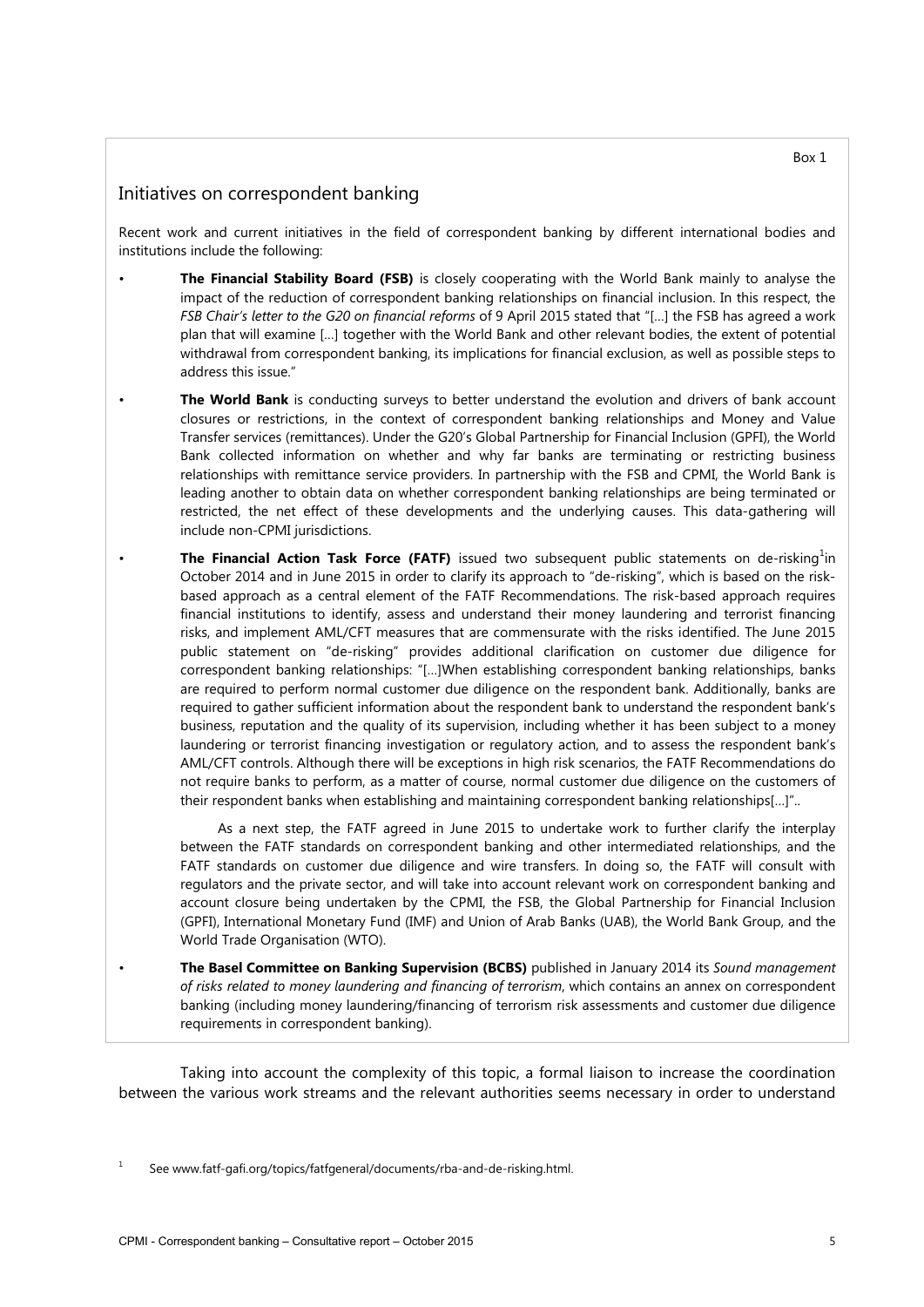the many issues involved. Also the motivations of the main players vary and the impact of regulatory changes and the potential solutions to the problems need to be identified.

This technical report is organised as follows: after this introduction, Section 2 provides some basic definitions and outlines the main types of correspondent banking arrangements. It then summarises recent developments and touches on the underlying drivers. Section 3 sets out various technical measures that could facilitate correspondent banking, and weighs up their advantages and drawbacks. The final section concludes.

# <span id="page-9-0"></span>2. Developments in correspondent banking

# <span id="page-9-1"></span>2.1 Concept of correspondent banking

Correspondent banking can be defined, in general terms as "an arrangement under which one bank (correspondent) holds deposits owned by other banks (respondents) and provides payment and other services to those respondent banks".<sup>2</sup> The ECB uses a similar basic definition in its correspondent banking survey, referring to "agreements or contractual relationships between banks to provide payment services for each other."<sup>3</sup> A more detailed definition by the Wolfsberg Group<sup>4</sup> establishes that "[c]orrespondent Banking is the provision of a current or other liability account, and related services, to another financial institution, including affiliates, used for the execution of third-party payments and trade finance, as well as its own cash clearing, liquidity management and short-term borrowing or investment needs in a particular currency".<sup>5</sup> At the most basic level, correspondent banking requires the opening of accounts by respondent banks in the correspondent banks' books and the exchange of messages to settle transactions by crediting and debiting those accounts.

All these definitions highlight the main components of correspondent banking: a bilateral agreement between two banks by which one of them provides services to the other; the opening of accounts (by the respondent in the books of the correspondent) for the provision of services and the importance of payment services as a core function of correspondent banking. As the ECB definition highlights, these relationships are frequently reciprocal, in that each institution provides services to the other, normally in different currencies. Correspondent banking is especially important for cross-border transactions, as its importance for domestic payments within a single jurisdiction has diminished greatly due to the use of financial market infrastructures. On a cross-border level, however, correspondent banking is essential for customer payments and for the access of banks themselves to foreign financial systems for services and products that may not be available in the banks' own jurisdictions. This report analyses only cross-border correspondent banking activities<sup>6</sup> with a focus on payment aspects.

- <sup>2</sup> CPMI, "A glossary of terms used in payments and settlement systems", March 2003 (updated June 2015), www.bis.org/cpmi/publ/d00b.htm?m=3%7C16%7C266.
- <sup>3</sup> ECB, "Ninth survey on correspondent banking in euro", February 2015, www.ecb.europa.eu/pub/pdf/other/surveycorrespondentbankingineuro201502.en.pdf.
- 4 The Wolfsberg Group is an association of 13 global banks which aims to develop guidance and frameworks for the management of financial crime risks with respect to KYC, AML and CFT policies.
- <sup>5</sup> The Wolfsberg Group, "Wolfsberg Anti-Money Laundering Principles for Correspondent Banking", 2014, www.wolfsbergprinciples.com/pdf/home/Wolfsberg-Correspondent-Banking-Principles-2014.pdf.
- <sup>6</sup> Some innovative payment service providers, including non-banks, offer services that could be an alternative to correspondent banking for specific types of retail payments. These types of services and providers have been analysed in previous CPMI reports (*Innovations in retail payments* (2012) and *Non-banks in retail payments* (2014)).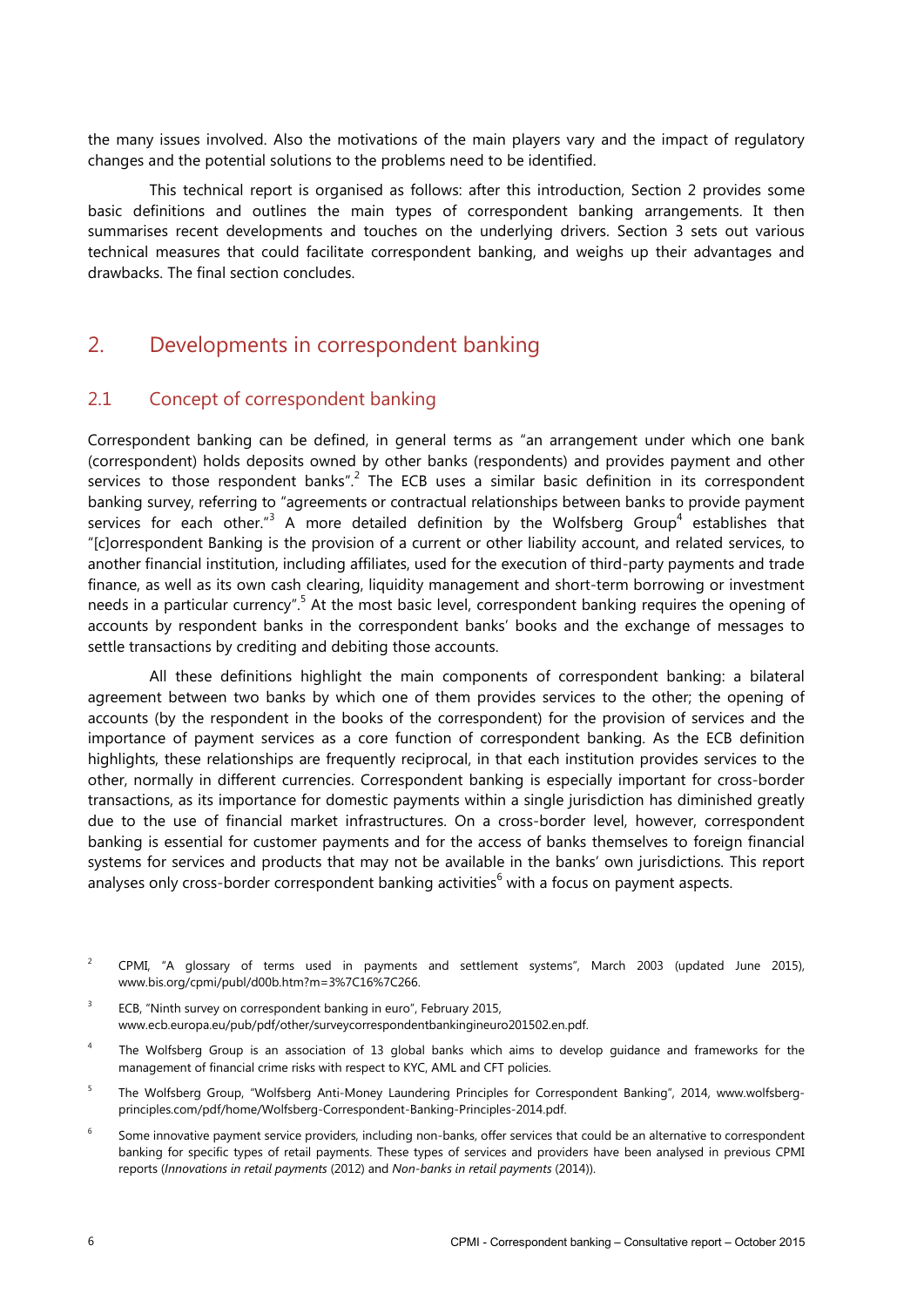The figure below sketches out the main flows involved in correspondent banking payments and the interplay between correspondent banking services and payment systems. It shows the settlement of a payment from bank A to bank C via a correspondent bank. As banks A and C do not hold accounts with each other, they use the services of bank B as intermediary. In one case, bank B transfers the payment to C using correspondent banking only, whereas in the other, bank B uses a payment system in which both B and C participate for transferring the payment. A, B and C would normally be located in two or more different jurisdictions and there could be other banks involved on the sending and receiving sides (as intermediaries in the correspondent banking chain).



- 6. Payment message from bank B to bank C via telecommunication network
- 7. Debiting of bank's B mirror account with bank C, which is kept for accounting purposes
- 8. Crediting of receiver's account with bank C
- 6. Settlement via payment system
- 7. Payment message from payment system to bank C
- 8. Crediting of receiver's account with bank C

Source: ECB, *Ninth survey on correspondent banking in euro,* 2015, adapted from Danmarks Nationalbank, *Payment systems in Denmark*, 2005.

Correspondent banking may include various services, such as international funds transfers, cash management services, check clearing, loans and letters of credit or foreign exchange services. There are several ways of providing these services:

- In traditional correspondent banking, a respondent bank enters into an agreement with the correspondent bank in order to execute payments on behalf of the respondent bank and its customers. The respondent bank's customers do not have direct access to the correspondent account, but they transact business indirectly.
- Nested correspondent banking refers to the use of a bank's correspondent relationship by a number of respondent banks. The latter have no direct account relationship with the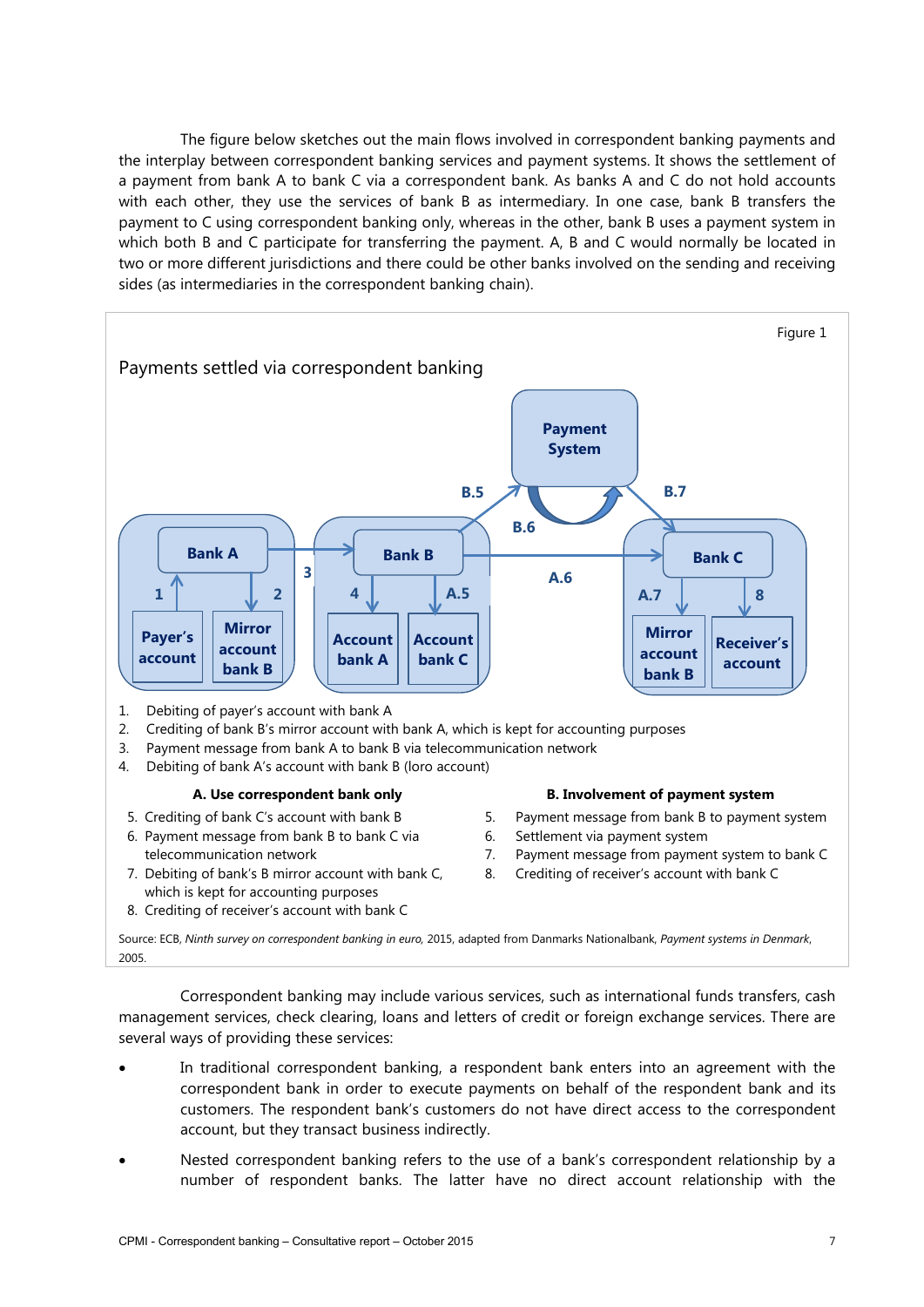correspondent bank but conduct business through their relationships with the bank's direct respondent bank to execute transactions and obtain access to other financial services (eg a local bank conducts correspondent banking business indirectly via its regional savings bank).

• Payable-through accounts, also known as "pass-through" or "pass-by" accounts, are similar to nested correspondent banking but, in this case, the respondent bank allows its customers to directly access the correspondent account to conduct business on their own behalf.

# <span id="page-11-0"></span>2.2 Recent developments in correspondent banking

As correspondent banking services are a key element in cross-border transactions, they might be expected to grow in parallel with the expansion of international trade and cross-border financial activity. However, there are increasing indications of an overall cutback in the number of correspondent banking relationships and, for smaller banks in some specific jurisdictions, difficulties seem to exist in establishing new relationships. In particular, during the informal fact-finding carried out by the CPMI working group the following trends have been identified:

- Cutbacks in the number of relationships: Correspondent banking relationships are being reduced in number, especially for respondent banks that (i) do not generate sufficient volumes to recover compliance costs; (ii) are located in jurisdictions perceived to be very risky; or (iii) provide payment services to customers about which the necessary information for an adequate risk assessment is not available.
- Changes in relationships: Those types of correspondent banking services that are perceived to have higher associated risks (nested correspondent banking, payable-through accounts) are being scaled back, so that traditional correspondent banking clearly predominates in the remaining relationships. These remaining relationships are often retained only to support the cross-selling of other products to respondent banks (ie the profit is made in other business areas and correspondent services are considered as a necessary ancillary service).
- Concentration of relationships: Cutbacks in the number of relationships as well as changes in their nature have resulted in a significant concentration of relationships in a relatively small number of service-providing institutions, which increasingly dominate this market. In addition, a concentration of correspondent banking activities within affiliated banks was observed.
- Increasing costs: The establishment and maintenance of a correspondent banking relationship are perceived to be increasingly costly both for correspondent and respondent banks.
- Cutbacks to correspondent banking services in specific foreign currencies: Some correspondent banks are increasingly reluctant to provide correspondent banking services in certain foreign currencies in which the perceived risk of economic sanctions, the regulatory burden related to AML/CFT or the uncertainties related to the implementation of these requirements and the potential reputational risk in case of non-compliance seem to be higher. There are indications that correspondent banking activities in USD are increasingly concentrated in US banks and that non-US banks are increasingly withdrawing from providing services in this currency except for some ancillary services. Simultaneously, the very same non-US correspondent banks might still be willing to provide correspondent banking services in their domestic currency.
- Geographical imbalances: Not all jurisdictions and currencies are affected equally. Respondent banks, in particular smaller banks located in jurisdictions perceived to be very risky, are especially affected by the reduction in the number of relationships.

What are the drivers that can explain these recent trends? From the demand side, at least some respondent banks are actively reducing the number of correspondent banking relationships in order to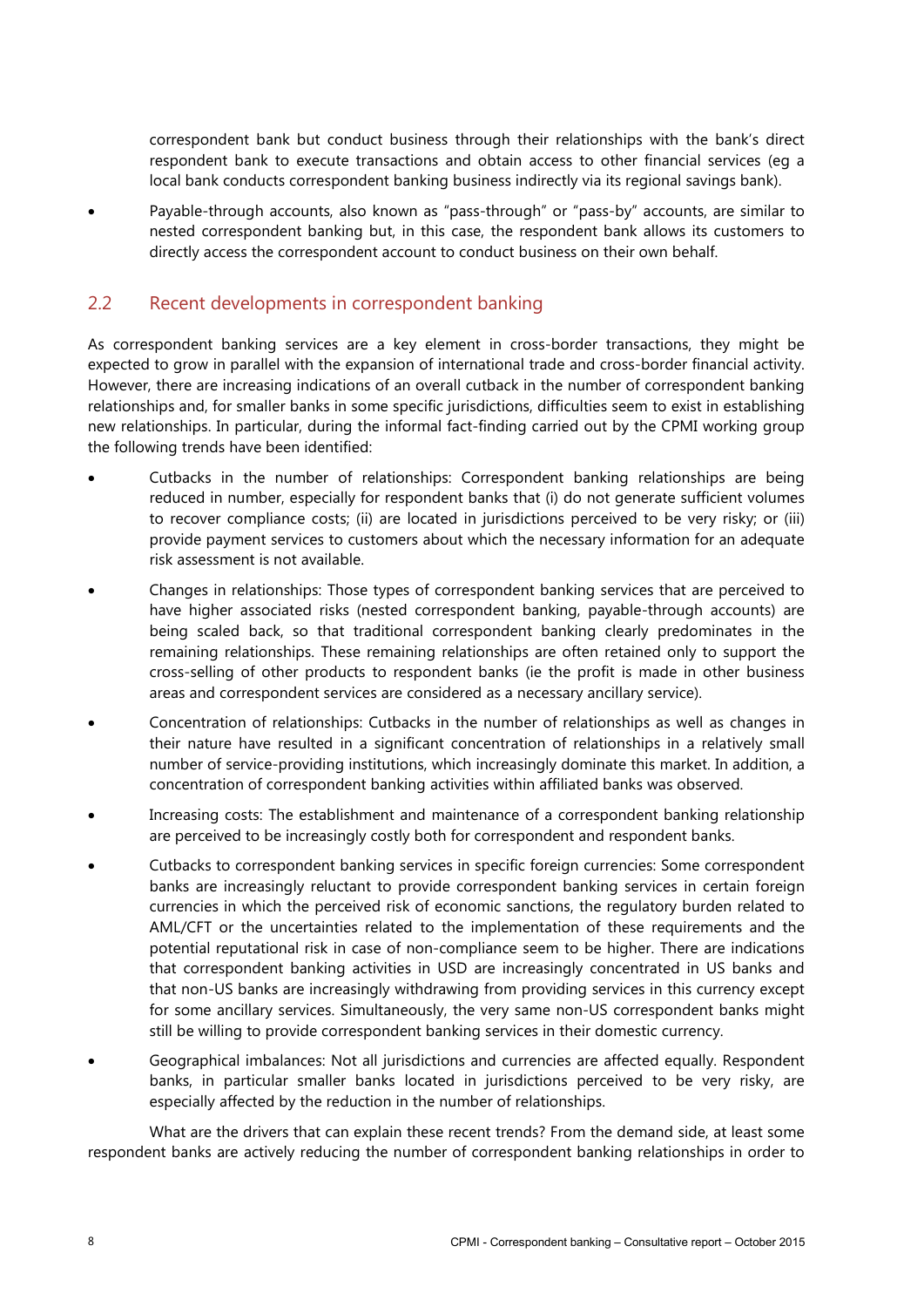reduce their own risk management work, simplify reporting of intraday liquidity, concentrate their payment channels and cut costs. However, a significant demand for these services still seems to exist.

Most of the drivers seem to derive from the supply side (ie correspondent banks providing the service to respondent banks). One of the main drivers seems to be the growing tendency for banks to assess the profitability of their business lines, customers and even jurisdictions in a world where capital and liquidity are scarcer and more expensive. While the correspondent banking business seems profitable in aggregate, parts of this business are not and, as a result, correspondent banks have been dropping their less profitable customers or jurisdictions. This is especially true where the business returns do not justify the cost of investment. According to the correspondent banks interviewed for this report, the most common cause for this reduction of profitability is the increasing cost of regulatory compliance, especially in relation to AML/CFT regulation. According to anecdotal evidence these costs have reached such a level that, for certain financial institutions, there is no business justification for continuing to engage in correspondent banking. In addition to the increased compliance costs, interviewed banks mentioned also the high degree of uncertainty as to what exactly constitutes compliance with the requirements in order to avoid penalties and related reputational damage. For example, some of the interviewed banks believe that it is necessary to "know your customers' customers (KYCC)", and there seems to be a degree of uncertainty as to when this is necessary and how detailed this knowledge should be. This uncertainty increases the difficulty of measuring the risks associated with correspondent banking and might be leading to the abandonment of some relationships. However, not all the causes seem to be directly related to increasing regulatory costs: the general trend of financial institutions to downsize and deleverage in the wake of the financial crisis seems to be behind the decisions of some correspondent banks to eliminate or scale back this line of business, particularly if it is not considered a core activity. Also, country risk (geopolitical and financial) may have increased, so that the rising costs may be due partly to the application of existing policies to a larger number of high-risk countries, not just to higher enforcement activity and penalties.<sup>7</sup>

In summary, increasing costs, regulatory pressure and an increased perception of risk are reducing the profit margins associated with this activity in some countries and/or with some customers and could be making this line of business increasingly unappealing to a growing number of correspondent banks. In particular, this is a business highly influenced by economies of scale where banks are struggling to make returns when the business volumes in certain jurisdictions and/or with certain customers are not considered to justify the compliance costs involved. The perception is that this line of business has shifted from being a low-risk/low-margin segment to a high-risk/low-margin one.

Not all correspondent banks are reacting in the same way and not all respondent banks are being affected equally by these developments.

Some correspondent banks are specialising in the provision of correspondent banking services as a source of profit, and are thus focusing on respondent banks that provide a business volume that is sufficient to justify the increasing costs (including fixed costs) and which are located in jurisdictions perceived to constitute an acceptable level of risk. These banks consider the increased complexity in the correspondent banking business as a challenge but at the same time as an opportunity to increase their competitive advantage. However, the majority of institutions seem to be maintaining existing correspondent banking services only insofar as these services are necessary to serve the needs of

From the regulatory side, no significant changes in AML/CFT have been introduced recently and banks are expected to continue applying a risk-based approach for their customer due diligence in relation to AML/CFT. There are indications, however, that in some instances the perception of the ML-FT risks associated with activities, such as correspondent banking, is changing. The term "de-risking" is commonly used to refer to those instances in which banks adopt "increasingly stringent financial crime-related policies to reduce their exposure to potential money laundering, terrorist financing, corruption and sanctions risk". (*De-risking: Global Impact and Unintended Consequences for Exclusion and Stability*, The Wolfsberg Group and other contributors, 2014).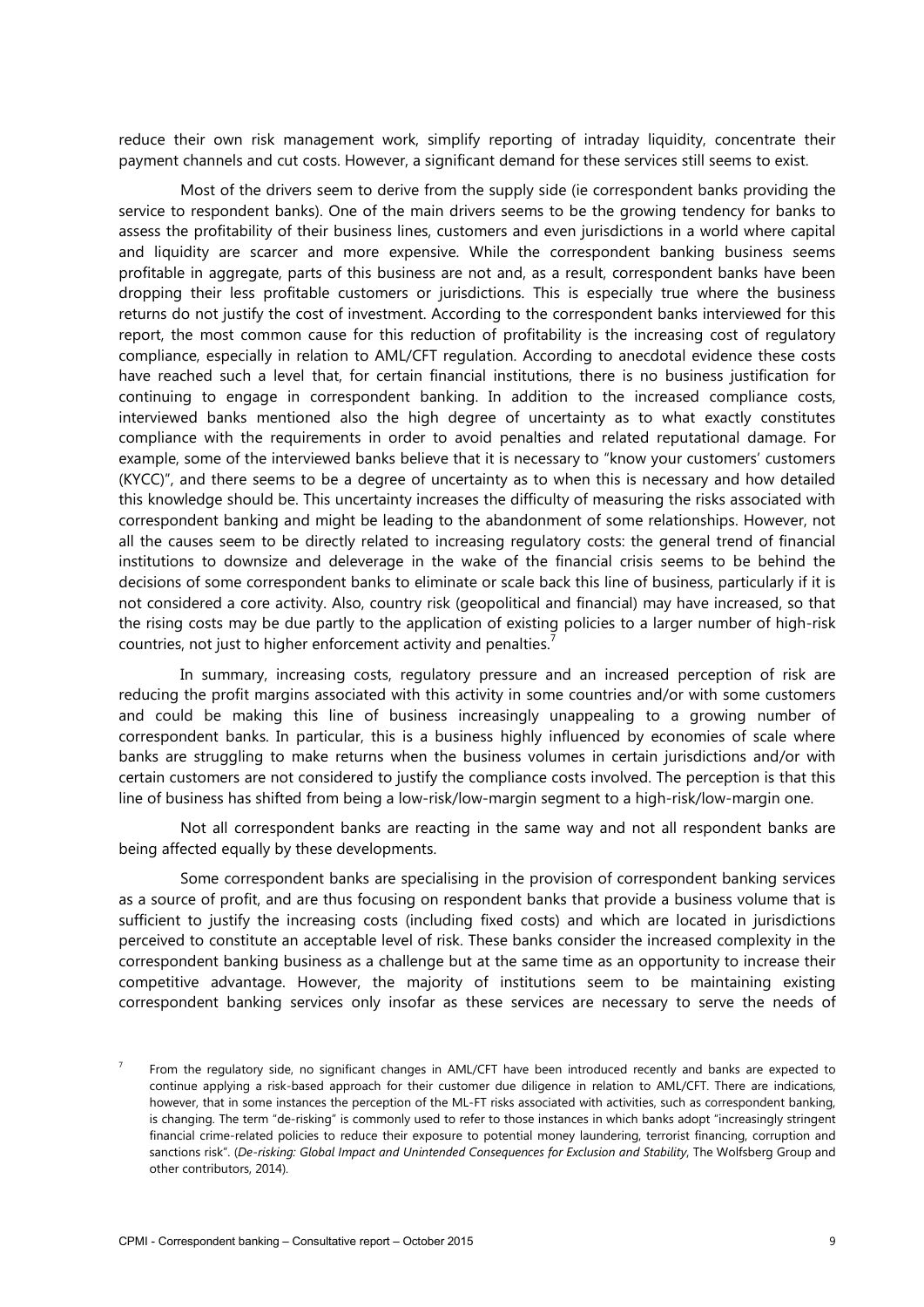corporate customers for cross-border payments and trade finance or to support the cross-selling of other products to respondent banks (ie the profit is made in other business areas and correspondent services are considered as a necessary ancillary service) or to preserve reciprocity in their correspondent relationships. As a result, respondent banks that fit within any of these business strategies are likely to maintain relationships, whereas others might risk being cut off from the international payment networks. Banks which might risk losing access to correspondent services tend to be smaller institutions that do not generate volumes considered to be sufficient, that are located in jurisdictions perceived to be very risky, that are not part of an international group or that provide payment services to customers about which the necessary information for an adequate risk assessment is not available.<sup>8</sup> This trend implies a risk that cross-border payment systems will fragment, reducing the available options for these transactions.

This division of banks into groups which are more likely to maintain correspondent relationships and those which are not could also explain the apparent contradiction between the observed reduction of relationships and the reduction of margins in parts of the market. Usually a reduction of relationships would give banks specialised in providing correspondent banking services substantial market power, but the reduction of profit margins shows that such banks are unable to pass increased compliance costs on to their respondent banks. This in turn suggests that the market is still competitive or that compliance risks are not adequately priced. Consequently, competition may still be quite vigorous in some segments of the market (relatively larger players, low-risk jurisdictions) but at the same time supply (at any price) may have been reduced or completely shut off for other players (smaller institutions, high risk jurisdictions), which might effectively isolate these players from the international markets.

All in all, it seems that many of the correspondent service-providing banks interviewed in the CPMI jurisdictions are adapting their business model by taking into account the increasing costs, the regulatory requirements and risk management considerations, although some have exited the market voluntarily because of the lack of a business case. Despite these changes on the supply side, most banks are able to obtain cross-border payment services. Nevertheless, banks in some jurisdictions have lost their ability to make cross-border payments. As mentioned above, however, this evolution in correspondent banking seems to have most severely affected smaller banks and/or banks that are located in jurisdictions considered to be very risky.

# <span id="page-13-0"></span>3. Potential measures to facilitate correspondent banking services

# <span id="page-13-1"></span>3.1 General considerations

In view of the trends described above, several measures that could facilitate compliance with regulatory requirements applicable to correspondent banking services have been identified. This section elaborates on the advantages and drawbacks of these measures, leading to the identification of several potential high-level recommendations that could facilitate the provision of correspondent banking services. These potential measures are: (i) Know-your-customer (KYC) utilities; (ii) increased use of the LEI; (iii) information-sharing mechanisms; and (iv) improvements in payment messages.

The analysis below aims to describe the technical measures and explains how they could help to increase the efficiency of procedures and reduce compliance costs without altering the applicable rules and the basic channels for correspondent banking services between correspondent and respondent banks. In addition, the existing regulatory framework is taken as given. Although these technical

<sup>&</sup>lt;sup>8</sup> Some institutions report providing correspondent banking services only to affiliates within their banking group.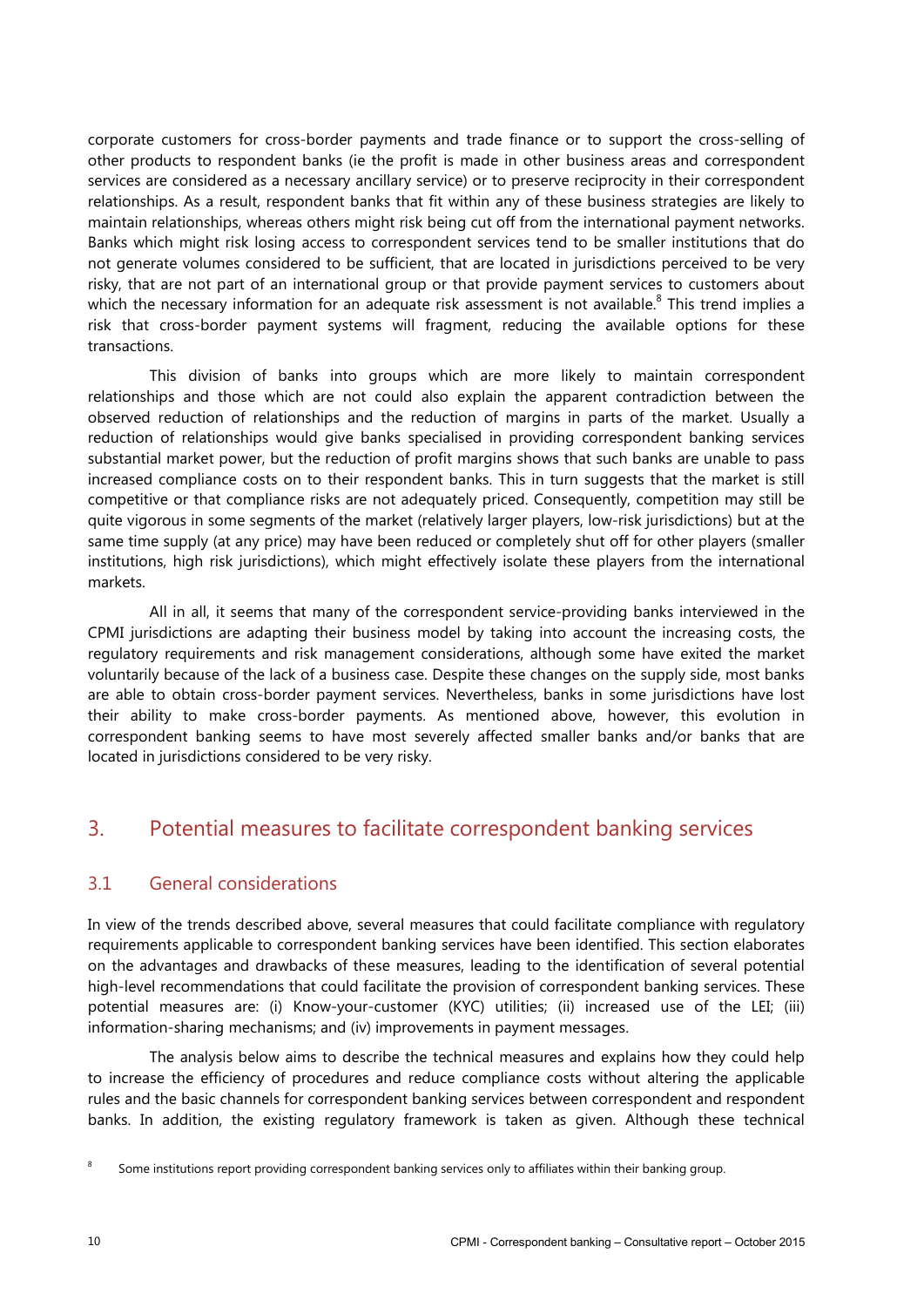measures might alleviate some of the costs and concerns connected with correspondent banking, it needs to be stressed that, in isolation, they will not resolve all such issues. The issues surrounding the withdrawal from correspondent banking are very complex and costs related to AML/CFT compliance are only one of the elements that have to be considered in order to understand recent trends. Those include business considerations as well as economies of scope and scale issues. Limiting information challenges through the use of enhanced technical tools will only address part of AML/CFT compliance costs but does not resolve issues such as uncertainty about how far customer due diligence should go. In particular, the proposed technical measures will not immediately help the banks without access to correspondent banking services to gain such access.

It can be argued that the industry itself should manage its costs and revenues, and identify and implement solutions that will increase the efficiency of correspondent banking as necessary. However, the smooth functioning of the international correspondent banking market is essential to facilitate global trade and financial transactions across jurisdictions. Since individual banks' decisions to withdraw from correspondent banking can disrupt the functioning of the entire market, their individual decisions may entail a negative externality for the correspondent banking network. At the same time, individual actors may face a considerable degree of uncertainty and high investment costs with regard to implementing dedicated solutions. Moreover, they may encounter a substantial coordination problem, as there might be a first-mover disadvantage in implementing some of these measures. As a result, public authorities, as well as other relevant stakeholders (ie Wolfsberg Group and PMPG $^9$ ), may promote the implementation of these solutions to reduce the uncertainty and to solve the coordination problem, thereby contributing to an increase in the overall efficiency of correspondent banking so as to reduce negative externalities. It has to be stressed, however, that due to the study's limitations, any potential implementation of the measures described in this technical report through recommendations needs to be preceded by a formal consultation process and requires further analytical work to gauge the potential impact of any measure so as to avoid unintended consequences.

# <span id="page-14-0"></span>3.2 KYC utilities

Know-your-customer (KYC) due diligence is an essential element of banking, including correspondent banking. Customer due diligence is applied by all banks providing a service in the correspondent banking chain to the institutions or customers with which they directly interact. This section focuses on the KYC activities performed by correspondent banks on their respondent banks (KYC activities performed by respondent banks on their customers are not specific to correspondent banking and are not covered in this section). $^{10}$ 

Customer due diligence requires that correspondent banks identify and understand their respondents' banking activities and know if the respondents maintain additional correspondent banking relationships.<sup>11</sup> This process often leads to a massive exchange of documents. According to SWIFT, the

The Payments Market Practice Group (PMPG) is an independent body of payments experts from Asia-Pacific, Europe and North America which acts as an independent advisory group. The PMPG aims, inter alia, to take stock of payments market practices across regions, discuss, explain and document market practice issues and recommend market practices and best practices, business responsibilities and rules.

<sup>&</sup>lt;sup>10</sup> Current expectations in correspondent banking include that correspondent banks extend their customer due diligence on respondent banks (KYC) to include also a deeper monitoring and understanding of the underlying correspondent banking transactions and possibly the identities of the originator and final beneficiary. This approach is informally referred to as "know your customer's customer" ("KYCC"). These types of expectation are covered in Section 3.4 on information-sharing arrangements.

<sup>&</sup>lt;sup>11</sup> The customer due diligence process should not be a "paper-gathering exercise" but a real assessment of ML risk (see BCBS paper on Sound management of risks related to money laundering and financing of terrorism, 2014, Annex 2).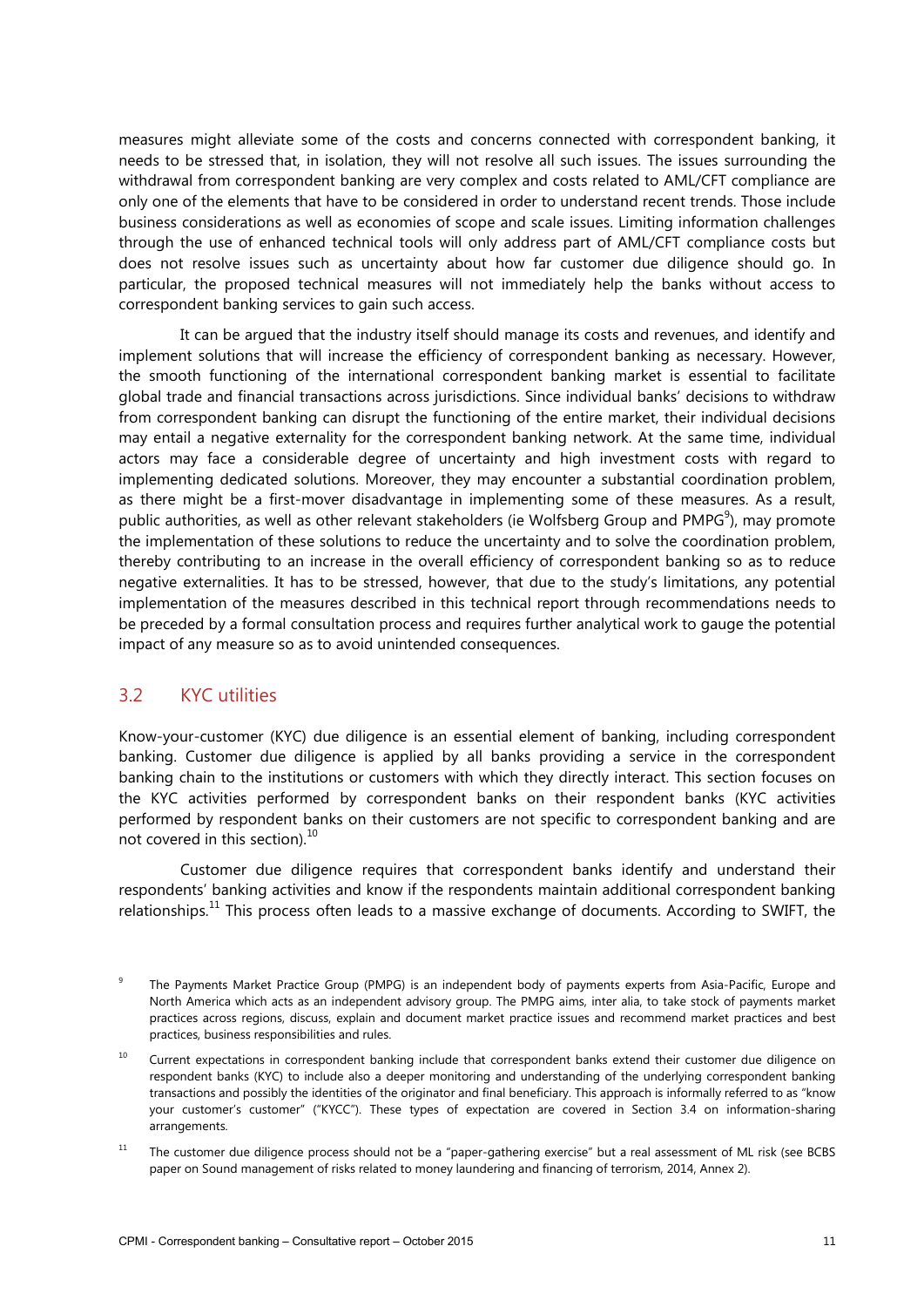7,000 banks that use the SWIFT network for correspondent banking have more than 1 million individual relationships, so the number of documents exchanged is presumably much higher.<sup>12</sup>

This setup creates several problems: first, the same or very similar information needs to be sent to all correspondents; second, correspondents may have differing information requirements, as this is a risk-based process that is not standardised. Finally, it has to be taken into account that information is exchanged not only at the outset of a relationship, but that continuous updates are necessary. As a result, the KYC due diligence process is complex, costly, time-consuming and labour-intensive.

To improve this situation, several providers have developed or are developing KYC utilities, with the aim of storing in a single repository relevant due diligence information. These utilities may help correspondent banks to identify and mitigate the risks associated with respondent banks. Respondent banks would access such a utility to provide the initial information and then provide updates as necessary in line with a standardised template, whereas correspondent banks would access it to retrieve the necessary information. Information-providing banks (respondents) maintain full control over their data and determine which banks have access to it.

The use of KYC utilities would provide several advantages: (i) the number of times a bank must send the same information could be greatly reduced; (ii) the accuracy and consistency of the information could improve, as banks would only maintain one set of updated information; (iii) the use of a single template might promote the standardisation of the information that banks provide to other institutions as a starting point for KYC obligations; (iv) the use of a central KYC utility might speed up the process; and (v) costs could be reduced thanks to a lesser amount of documentation being exchanged. In view of this, authorities may wish to promote the use of KYC utilities.

Banks' costs could be further reduced if they were able to place more reliance on KYC utilities so that they could undertake fewer checks of the quality of data held in the utilities. One way to achieve this might be to establish some form of independent standard to set out what systems and controls such utilities should have to ensure that the data they hold are accurate and to facilitate some form of external accreditation process to test compliance with this standard. It is unlikely that central banks could do this but there could be a role for other authorities, bodies (eg ISO or ISAE standards) and external auditors in facilitating this.

In summary, the information in this type of utility might be a good starting point for KYC due diligence processes by correspondent banks. Box 2 includes a brief description of some of the main KYC utilities.

# A brief description of some KYC utilities

#### *Bankers Almanac*

This utility focuses on financial institution KYC and is therefore designed to meet the needs of correspondent banking. In order to be included, financial institutions must be able to demonstrate a legitimate physical address, appropriate licences and a confirmation that they are regulated by a regulator of international repute. Ahead of publication, all data collected are quality-assured by a content team at Bankers Almanac.

#### *Depository Trust & Clearing Cooperation (DTCC) – Clarient Entity Hub*

The Clarient Entity Hub went live in February 2015. The scope of this utility is broad and covers investment managers, hedge funds, corporates and banks. It allows for a secure upload, storage, categorisation and distribution

<sup>12</sup> SWIFT KYC registry factsheet, December 2014, http://complianceservices.swift.com/sites/complianceservices/files/kyc\_registry\_factsheet\_december\_2014.pdf.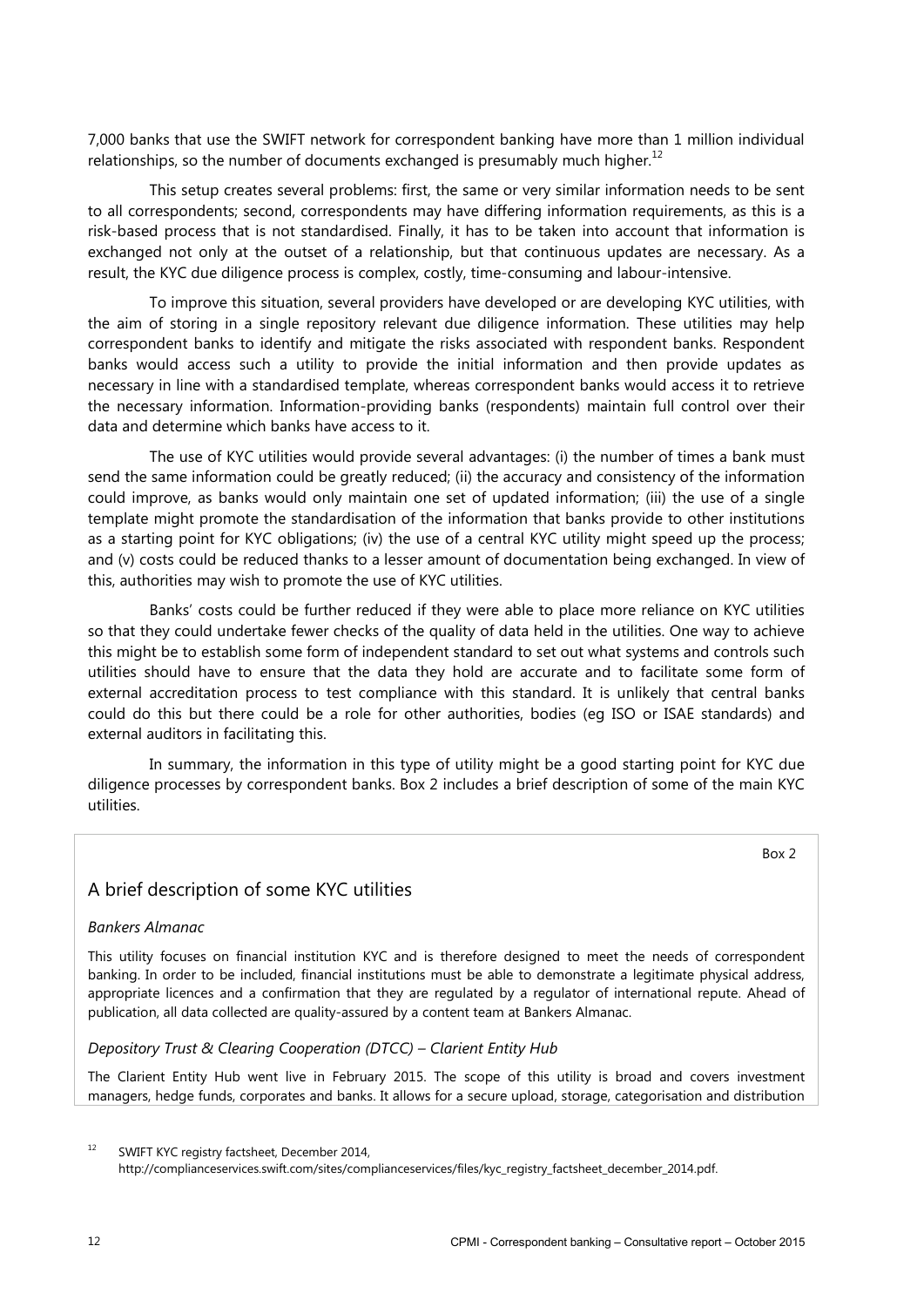of data. The provider of the data has the right to grant access to its data and therefore always controls on a granular level who has access to the information. Clarient Entity Hub facilitates standardisation and at the same time provides the flexibility to share documents above and beyond Clarient's standards on a bilateral basis. Clarient supports the sharing and management of different types of data and documents such as KYC, TAX, Ops data and other client related documentation. Clarient leverages current compliant reference data from DTCC's established set of customer reference data services. The information provided is validated by Clarient in order to produce the so-called "golden record". This verification is done by linking each data element to evidentiary documentation. In case inconsistencies are detected these are flagged to the customer for checking.

#### *Markit │ Genpact*

The Markit/Genpact KYC Service was launched in May 2014. This service covers banks, asset managers, corporates and hedge funds. It builds on expertise and technologies offered by Markit and Genpact, including Genpact's Remediation as a service platform, which offers transparent workflow, document management, analytics, reporting, traceability and governance, and Markit's Counterparty Manager Service. The service standardises and centralises the collection and management of KYC data for financial institutions in order to streamline customer onboarding. Legal entity data and documents that banks require from their customers in order to conduct business and comply with KYC and anti-money laundering regulations are collected, enriched and centrally administered. Entities are identified once globally and maintained according to an industry-defined standard, consistent with subscribing bank policies for onboarding. The service will actively monitor customer information. Access to up-to-date customer reference data is provided due to proactive data revalidation on regular schedules (ie annual refresh cycles).

#### *SWIFT KYC Registry*

The SWIFT KYC Registry went live in December 2014. It focuses on banks active in correspondent banking, but not on customers. The SWIFT KYC Registry allows banks active in correspondent banking to use a central utility to provide information needed for compliance requirements. This information can be used by correspondent banks to conduct adequate due diligence with regard to their customers (ie the respective respondent bank). All information stored is checked and validated by a dedicated operational team at SWIFT. Each bank that provides data always retains the ownership of its data. Other banks can only access data of another bank when permission to do so has been granted by the data-owning party. In addition, SWIFT is also introducing the so-called "SWIFT Profile". This profile provides a standardised portrait of a bank's traffic activity with sanctioned or high risk countries (as per FATF/OFAC/EU lists) on SWIFT. Banks can share this profile with selected counterparties by using the SWIFT KYC Registry.

#### *Thomson Reuters Accelus*

Accelus Org ID went live in March 2014. The customer records cover hedge funds, asset managers, corporations and banks active in correspondent banking. The customers submit documentation and actively authorise access to the information. A party always keeps full control and visibility over who can access and view the respective party's documents. Accelus Org ID validates the information, adds public data and scores the customers according to risks. Accelus Org ID protects data privacy in a secure environment with constant monitoring to ensure that records are up-to-date and information is accurate. With regard to correspondent banking, Accelus Org ID standardises document requirements through its globally agreed KYC policy and alignment with the Wolfsberg principles.

Source: Publicly available information.

In principle, the implementation of KYC utilities is a positive development. However, there are some limitations that have to be acknowledged:

• KYC utilities may facilitate the access to a basic set of information, but they do not alter the basic responsibility of correspondent banks to perform due diligence on their customers (ie the respondent banks). Correspondent banks cannot simply delegate their responsibility as KYC utilities cannot perform due diligence on behalf of third parties and the ultimate responsibility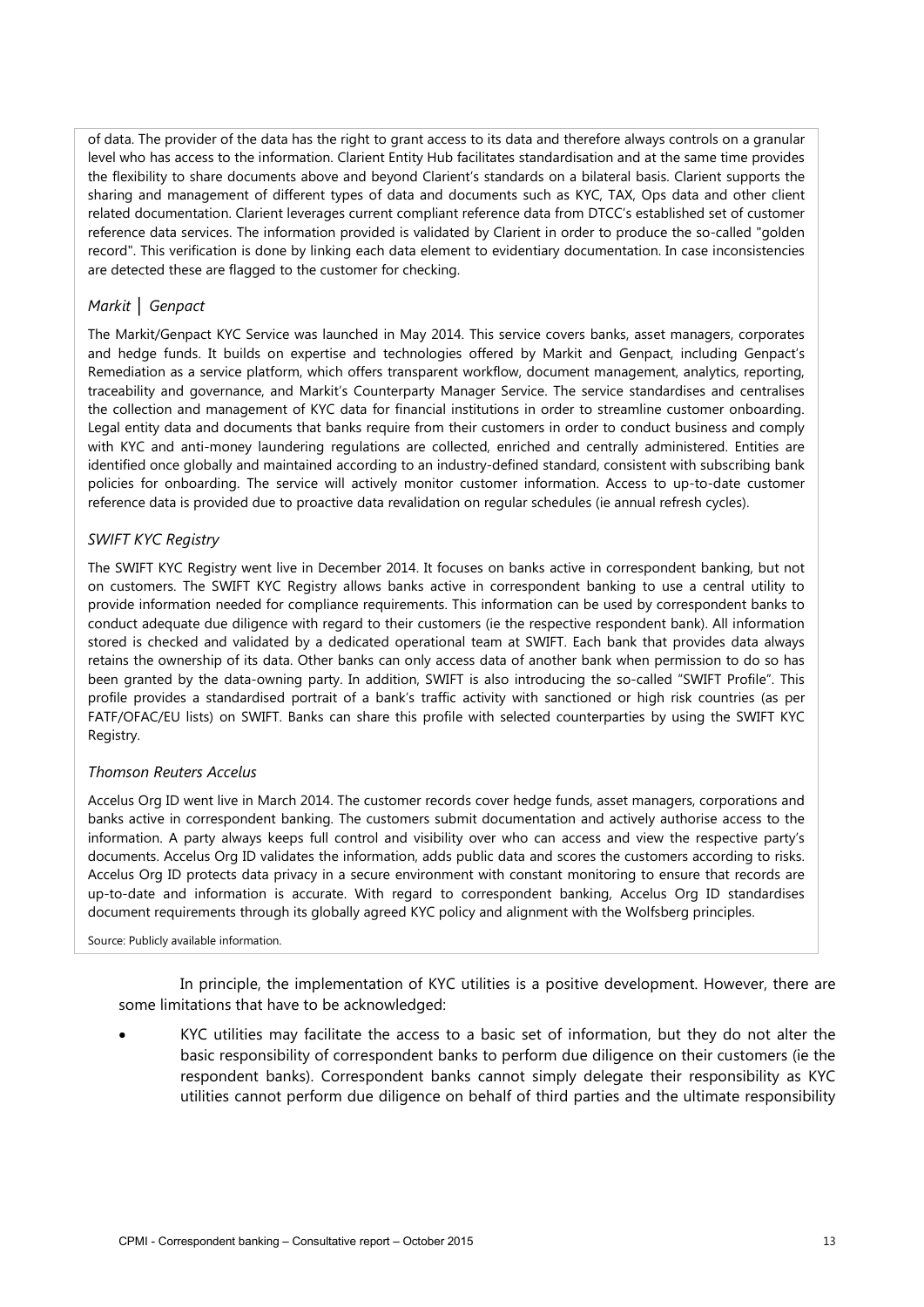always lies with the correspondent banks. $^{13}$  Thus, even if KYC due diligence procedures are facilitated, resources will still be necessary for the analysis and management of the risks involved in a relationship.

- KYC utilities use agreed templates, but templates differ across utilities.
- KYC utilities may not collect all the information that a correspondent needs for its internal assessment. Additionally, these processes cannot be easily standardised, as they are risk-based. The data stored in a KYC utility would need to be complemented with additional data transmitted bilaterally, and thus these utilities should be seen more as a useful starting point for due diligence obligations rather than as eliminating the need for due diligence by the correspondent bank.
- KYC utilities need to be updated routinely by the respondent bank with fresh information in order to remain useful to the correspondent bank for the ongoing monitoring of an existing relationship or for the opening of a new relationship. Providers of the KYC utilities need to set adequate parameters regarding which events will trigger a requirement to update information.
- The privacy laws of some jurisdictions may prohibit sharing, storing or mining of basic information in KYC utilities, such as other correspondent relationships and details of geographical areas served. Operators of KYC utilities need to check carefully and in line with applicable laws what information should and could be shared in the KYC utilities, especially when information is transmitted across borders.
- Additionally, to the extent that some institutions are not participating in any utility, there would be a need to maintain bilateral exchanges of information. In order to increase efficiency, both respondent and correspondent banks need to have access to a utility with a broad coverage of relevant participants. While KYC utilities may facilitate customer due diligence on respondent banks, they may not address all information needs related to where a respondent does business and with whom (see Section 3.4 for an analysis of these problems).

In summary, KYC utilities are a promising tool for speeding up KYC compliance and cutting its costs. Although a complete standardisation of the information seems unfeasible (especially due to the risk-based approach for AML/CFT), the utility template, if designed appropriately could help defining an acceptable minimum set of data that any bank should be ready to provide to banks requiring the information. This minimum set of information could be augmented bilaterally as necessary.

**Recommendation:** The use of KYC utilities in general - provided that they store at least a minimum set of up-to-date and accurate information - can be supported as an effective means to reduce the burden of compliance with some KYC procedures for banks active in correspondent banking business. Relevant stakeholders (eg the Wolfsberg Group), may review the templates and procedures used by the different utilities and identify the most appropriate data fields to compile a data set that all utilities should collect as best practice and that all banks have to be ready to provide to banks which require the information.

<sup>&</sup>lt;sup>13</sup> As correspondent banks cannot delegate their basic responsibilities in this area, in some jurisdictions correspondents are reluctant to use these facilities as it is considered that the information stored in these utilities is not always updated or correct.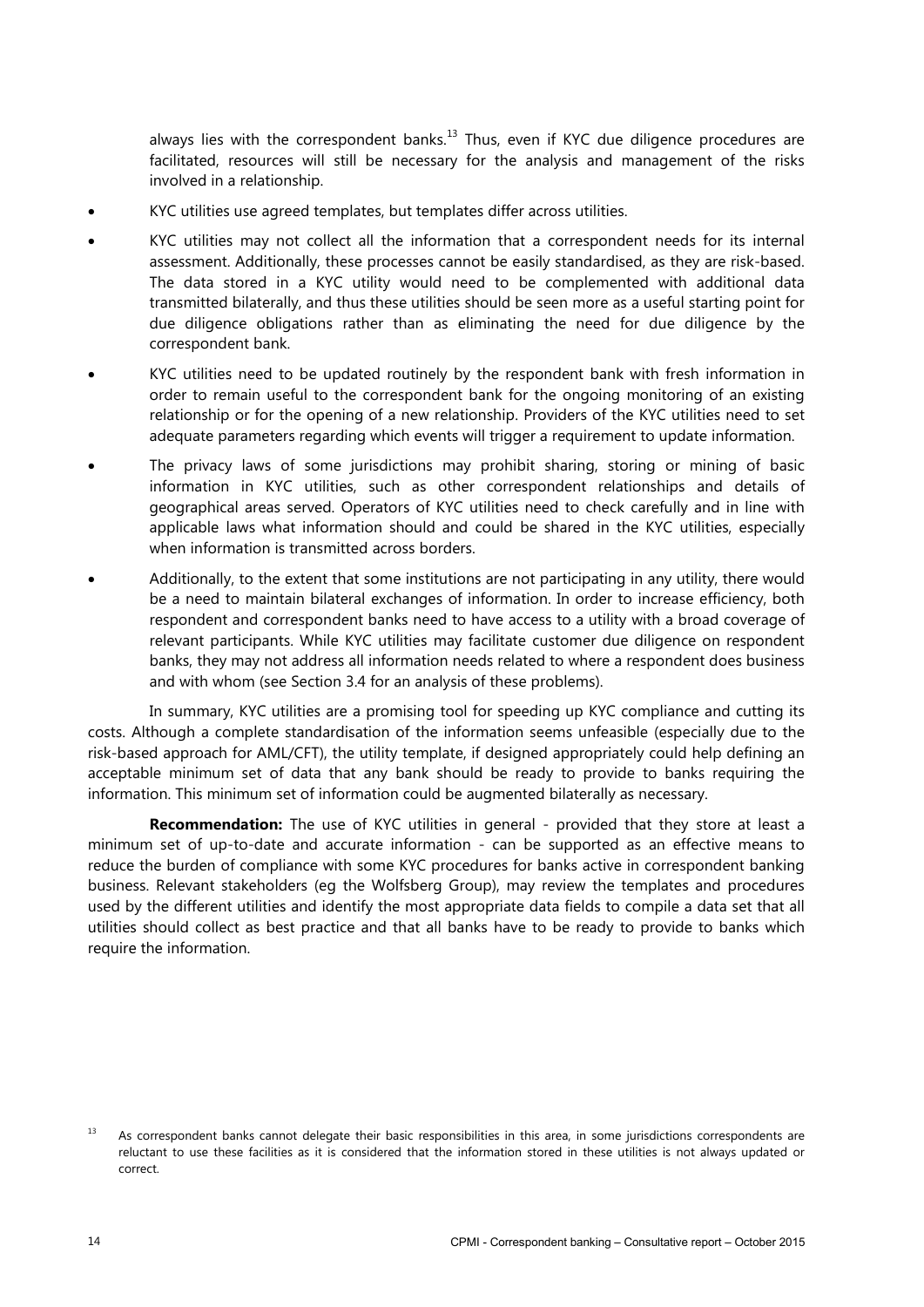# <span id="page-18-0"></span>3.3 Legal Entity Identifier (LEI)

#### <span id="page-18-1"></span>3.3.1 General information on the LEI

In the wake of the financial crisis, the importance and benefit of an unambiguous Legal Entity Identifier (LEI) became clear. Authorities worldwide acknowledged their inability to clearly identify parties to transactions across markets, products and regions. This hampered the ability to evaluate emerging risks, including systemic risk, as well as to identify trends, thus preventing stakeholders from being in a position to take corrective steps. Consequently, authorities, in close collaboration with the private sector, have developed a framework that allows for the unambiguous identification of entities through the issuance of unique LEIs, which may be also used for reporting and other regulatory purposes in the various jurisdictions.

Box 3

## Basic background information on the LEI and current issuance status

The LEI (ISO standard 17442:2012) is a 20-digit alphanumeric reference code to unambiguously identify legal entities that engage in financial transactions. Each LEI is assigned to a unique legal entity and each legal entity may have only one LEI. The LEI code is associated with reference data, currently including basic identification information, such as the official name of the legal entity and the address of its headquarters. It is expected that the standard will be enhanced in the future so that the reference data will also include the direct and ultimate parent(s) of legal entities and also information on relationships (including ownership). It is important to highlight that the LEI is envisaged for the unambiguous identification of legal entities (and trusts), but is not applicable to natural persons. The LEI is not intended to be a source of AML information, nor is it used as a routing code for cross-border payments (instead, the Business Identifier Code (BIC) is widely used for this purpose).

LEIs are issued in various jurisdictions through Local Operating Units (LOUs), which issue LEIs against a fee and validate the reference data upon issuance and following periodic certifications. LOUs make the LEIs and the associated reference data publicly available free of charge. Once a legal entity has obtained an LEI, it cannot obtain another, but it can transfer the maintenance of its code from one LOU to another. The coordination of the LEI system on a global basis is done via the GLEIF (Global LEI Foundation).<sup>14</sup> established in 2014 as a not-for-profit organisation, which coordinates the activities of the LOUs and supports the maintenance of the centralised database of identifiers and related reference data.

As of end-2014, more than 330,000 legal entities from 189 countries had obtained LEIs from the 20 operational LOUs endorsed for issuing globally compatible codes after meeting defined standards. The current usage of the LEI focuses mainly on derivatives transaction reporting and other regulatory reporting issues (eg the European Banking Authority (EBA) recommends the LEI as unique identification code for supervisory purposes for every credit and financial institution in the European Union).

## <span id="page-18-2"></span>3.3.2 LEI and correspondent banking

Correspondent banking requires a robust mechanism for identifying the parties involved in payment processing for a variety of reasons: risk management, regulatory requirements and in particular the smooth processing (eg clear routing information to ensure straight through processing). Whereas the BIC is the de facto standard for the latter, one of the elements that can be considered for the first two reasons, especially to facilitate AML/CFT screening, may be the use of the LEI as a means of identifying the parties to a transaction. The LEI system focuses on providing a standardised identification and a

See www.gleif.org/en.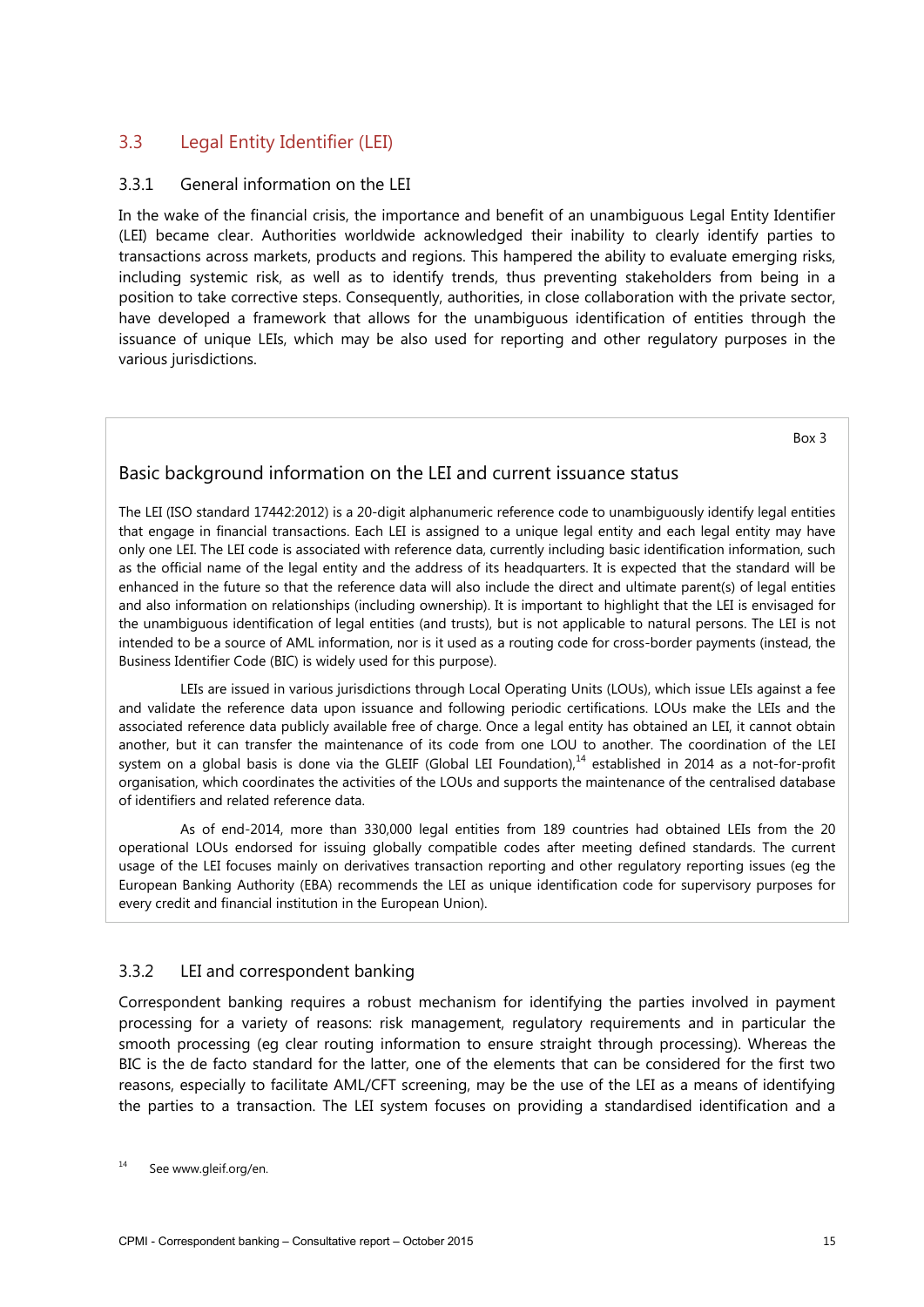centralised database from which information can be retrieved easily. It does not process or record financial transactions. Although the LEI system has not been designed to facilitate AML/CFT compliance in correspondent banking, its use may bring some benefits in this area:

- The LEI may be used to improve the effectiveness of some of the measures described in this report. In particular, KYC utilities and information-sharing mechanisms described in Sections 3.2 and 3.4 require an unambiguous identification of the banks or customers included in the respective databases. Rather than developing a specific standard for this purpose, the LEI can be promoted as an efficient global standard for these utilities.
- The LEI's widespread use could help financial institutions to identify specific entities unambiguously and increase the effectiveness of automatic screening packages, particularly for identifying sanctioned entities (eg by reducing the number of "false positives" when screening names and addresses that only partially match the data of a given entity).
- It may also facilitate the consolidation of information received in financial intelligence units, by identifying transactions of the same entity reported by different financial institutions more easily.
- The LEI may also become an option for supporting the implementation of specific FATF recommendations, such as recommendation  $16^{15}$  on the provision of originator and beneficiary information in payment messages.<sup>16</sup> The information required by this recommendation could be communicated in different ways, but the LEI's use within payment messages when the originator and/or beneficiary are legal entities might be an additional way of complying with the requirement in the future.

Nevertheless, it should be noted that the LEI is not a panacea for cross-border correspondent banking services. In particular, the following limitations need to be highlighted:

- The LEI does not apply to individuals, and so alternative means of ensuring a clear identification of natural persons in line with the FATF recommendations<sup>17</sup> are needed in correspondent banking transactions. These methods will also need to comply with data protection legislation.
- If and when the reference data are expanded, the LEI will provide information on ownership and relationships between legal entities. This information, however, will also be limited to legal entities, and will thus not cover the identification of natural persons as beneficial owners of legal entities, which is one of the main aims of AML/CFT requirements.
- The use of the LEI is helpful as a way of unambiguously identifying legal entities and avoiding confusion, but the standard is not geared towards the identification of counterparties from an AML perspective. The LEI's use might facilitate part of the customer due diligence processes (eg by determining more easily that an entity is already a customer and by avoiding the duplication of due diligence efforts and records) but it has to be clear that the use of the LEI is not a substitute for customer due diligence and that banks remain responsible for adequate customer due diligence, given that the LEI system was not designed as a means of performing customer due diligence on behalf of third parties.
- Up to now, it has not been foreseen that the payment messages used in the correspondent banking business (eg MT 103 or equivalents) would include either a dedicated field/line or a

<sup>&</sup>lt;sup>15</sup> FATF recommendation 16: "Countries should ensure that financial institutions include required and accurate originator information, and required beneficiary information, on wire transfers and related messages, and that the information remains with the wire transfer or related message throughout the payment chain".

 $16$  Section 3.5.3 elaborates on the potential use of the LEI in payment messages.

<sup>&</sup>lt;sup>17</sup> See FATF recommendations INR16.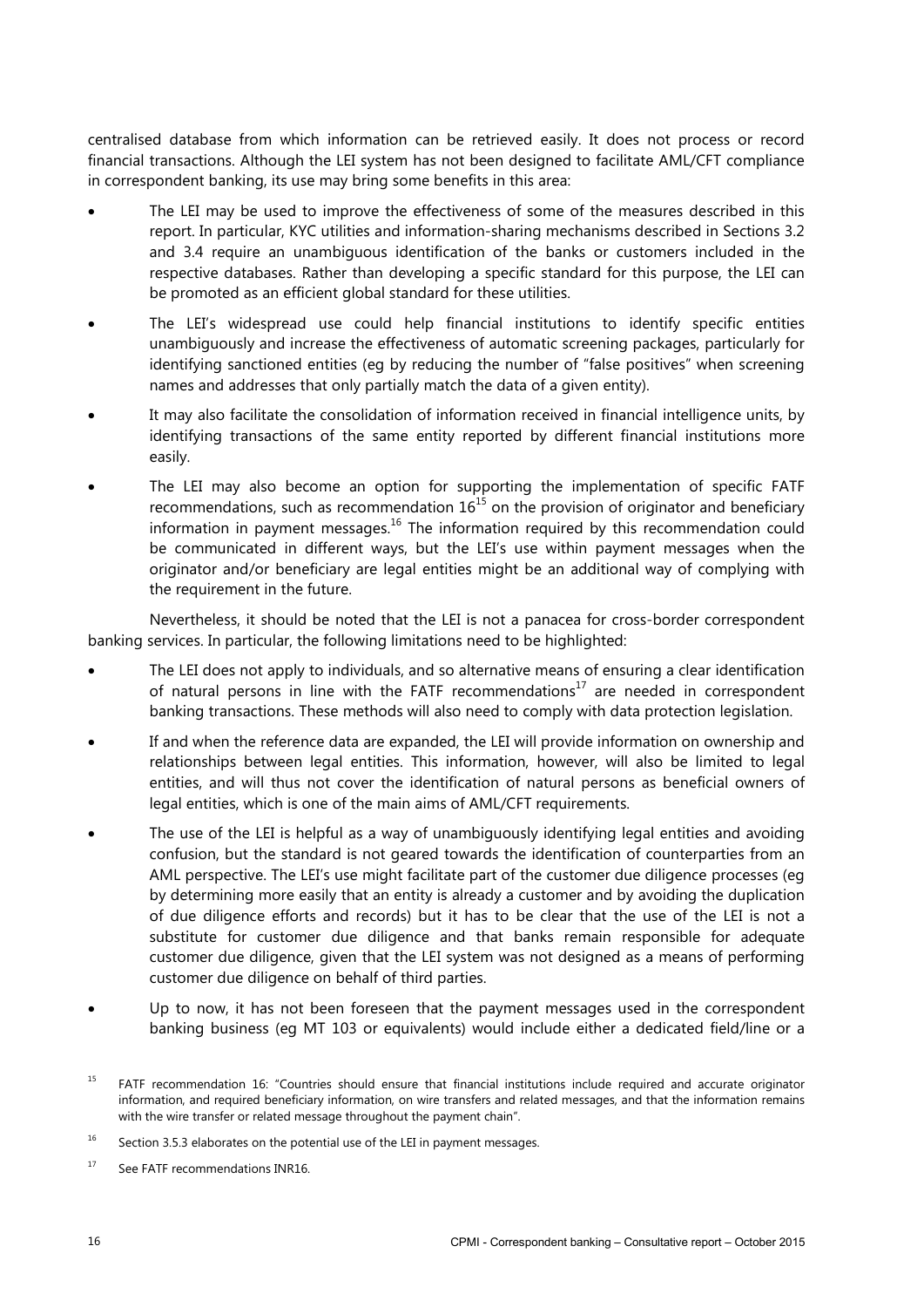dedicated code for including the LEI in the payment messages (see Section 3.5). Moreover, the routing of payments is based on BICs; currently other information that provides for adequate customer due diligence is included within the payment message (ie the information included is in line with the FATF recommendations).

Considering the above advantages and limitations, the following can be concluded:

- The use of the LEI to identify the banks involved in a correspondent banking relationship does not seem to pose an unsurmountable challenge, as the number of entities involved is limited and, in any case, banks are likely to obtain an LEI code for other purposes (eg for regulatory reporting and reporting of OTC derivatives to trade repositories). This would promote the usage of the LEI and contribute to the aim of clearly identifying parties to transactions across markets, products and regions. The additional benefits, however, would be limited, as the counterparties are usually well known to each other and other identifiers are needed in any case for routing purposes (eg the BIC).
- Whereas the LEI aims at unambiguously identifying legal entities, BICs are the cornerstone of the global payments network as they are the basis for all message routing. Therefore, the IT applications of banks active in correspondent banking business are programmed around BICs. Banks send messages to each other by populating the payment message with the relevant BICs. By using BIC to LEI mapping utilities (such as SWIFT's BIC to LEI directory, which will be replaced by the SWIFTRef Entity Plus directory) it is possible to map the information of BICs and LEIs. This ensures an unambiguous and efficient identification of the banks involved in the payment chain at any time.
- The use of the LEI to identify a bank's customer seems much more challenging, as the sheer number of legal persons/corporates concerned is vastly higher than that of the correspondent banks involved. This challenge also highlights the potential benefits, as a clear identification of originator and beneficiary would be advantageous to all involved banks, although it has to be acknowledged that these benefits would be limited to the identification of legal entities. Furthermore, the current design of payment messages such as MT 103 (or equivalents) does not foresee the provision of the LEI in fields containing information on the ordering customer/final beneficiary but is geared rather to the provision of other information in line with FATF recommendation 16. Therefore, the current message design provides for the information needed to identify each and every customer – corporates as well as natural persons – without the need to specify an LEI.

In a nutshell, the increased use of the LEI in correspondent banking services is seen as a positive development that might well be used in combination with some of the technical measures described in Sections 3.2 and 3.4 of this report, which focus on the provision of information. It is expected that, especially due to forthcoming regulatory requirements, the future use of the LEI will increase significantly in various segments of the financial markets.

The LEI's use in correspondent banking can benefit from the increased use of the standard in other segments of the financial markets and could in turn reinforce the worldwide demand for the LEI. Any requirement or recommendation to use the LEI in cross-border correspondent banking should be coordinated in order to be effective and to solve potential coordination problems. However, it should be noted that the LEI is a means of identification, not a routing criterion in the payment chain, and cannot substitute for the BIC without very significant changes to banks' payment applications. By using mapping facilities, banks will always be in a position to retrieve the corresponding LEI when only the BIC is provided.

With regard to the identification of customers and especially for corporates, using the LEI for the identification of the ordering customer and the final beneficiary could also be encouraged as a longterm goal.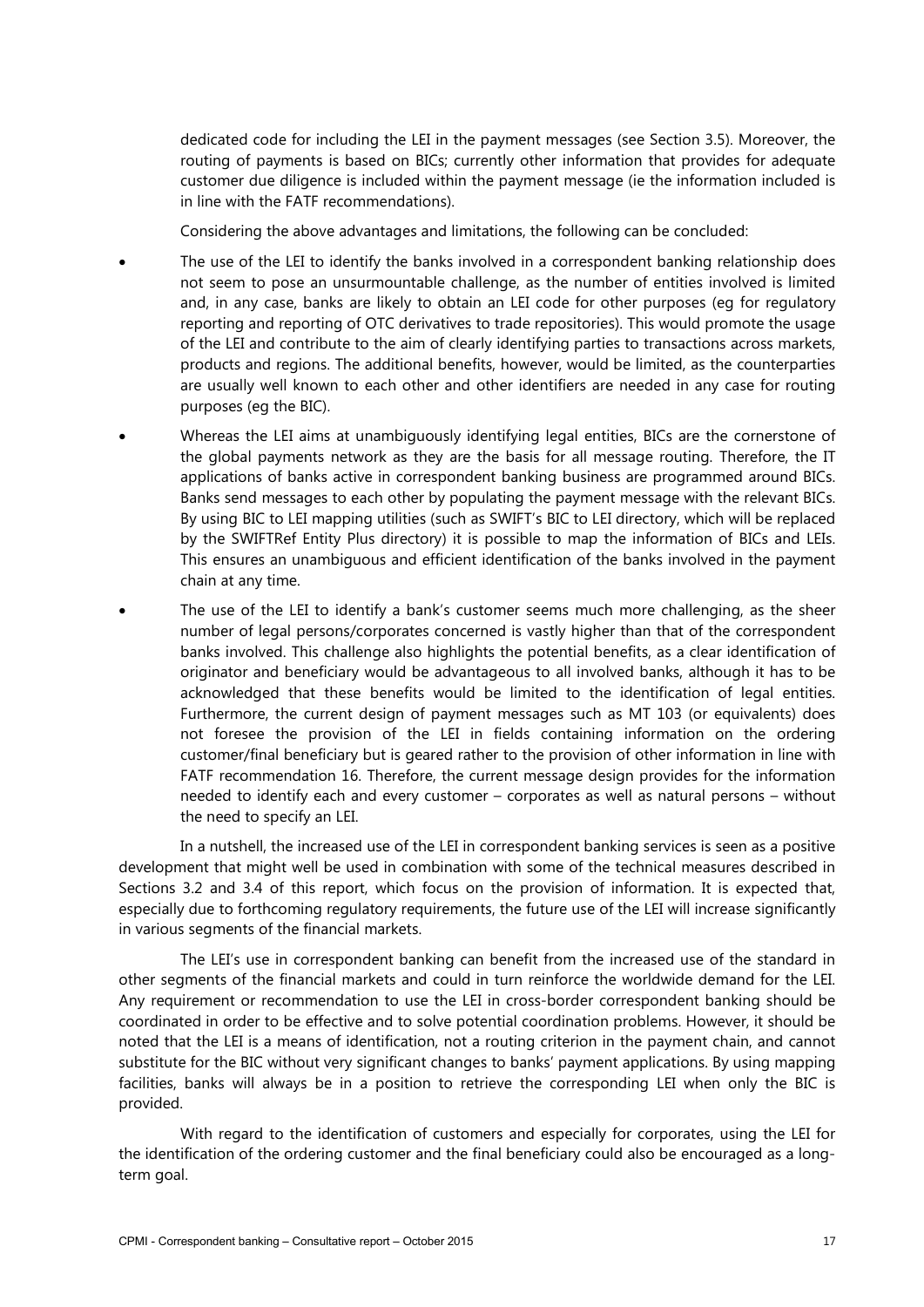Nevertheless, it should be acknowledged that there is no LEI for individuals<sup>18</sup> and that, currently, sufficient information for customer due diligence can already be provided in the message without necessarily including the LEI. Therefore, in order to avoid any unintended consequences, it seems advisable to await a more widespread usage of the LEI by such entities before considering any changes to the information that should be included in a message (see also Section 3.5.3 on the potential inclusion of the LEI in the payment message).

Finally, it is acknowledged that the LEI's use as a means of identification will not totally solve the challenges associated with correspondent banking, although it could improve the effectiveness of some technical measures (in the same way as KYC utilities or information-sharing initiatives), at the same time reinforcing other public policy objectives related to the use of the LEI in other areas.

**Recommendation**: In addition to the general promotion of LEIs for legal entities, relevant stakeholders may consider specifically promoting the use of the LEI for all banks involved in correspondent banking as a means of identification which should be provided in KYC utilities and information-sharing arrangements. In a cross-border context, this measure is ideally to be coordinated and applied simultaneously in a high number of jurisdictions. In addition, authorities and relevant stakeholders (eg the Wolfsberg Group) may consider promoting BIC to LEI mapping facilities which allow for an easy mapping of routing information available in the payment message to the relevant LEI.

# <span id="page-21-0"></span>3.4 Information-sharing

Under certain circumstances, such as with jurisdictions or customers that are seen as higher risk for money laundering, the correspondent bank's due diligence obligations go beyond KYC on the respondent bank (ie the direct customer of the correspondent bank). In some cases correspondent banks would need to know with whom and where its respondent does business, possibly including the identity of its respondent bank's customers, both at account and payment level. Consequently, correspondent banks should monitor in depth and thoroughly understand the underlying transactions. Correspondent banks need strong activity monitoring systems to detect suspicious transactions and may need access to extended information on the originators and beneficiaries related to such transactions. Authorities expect a correspondent bank to conduct sufficient due diligence to understand and mitigate risk and, at times, this may entail a better understanding of whom its customer does business with and where (including when a bank is acting as intermediary). A correspondent bank's efforts to obtain information on its customer's customer are informally referred to as "KYCC" (know your customer's customer).<sup>19</sup>

This expectation increases the security of correspondent banking, but it also increases the complexity of AML/CFT procedures, owing to the following main difficulties and consequences:

The most significant problem is that this expectation may implicitly entail that respondent banks are in a position to easily provide additional transaction and customer information to correspondent banks. In many jurisdictions, however, these requirements can conflict with data privacy laws. If respondent banks cannot provide additional information on customers and specific transactions for this reason, correspondent banks may have no alternative but to block or reject suspicious transactions. This could eventually lead to the termination of some

<sup>&</sup>lt;sup>18</sup> Although there are some initiatives which allow eg trading "individuals" to obtain an LEI (see the United Kingdom's Sole Trader regime), it is not currently foreseen that individuals would be identified by means of LEIs.

<sup>&</sup>lt;sup>19</sup> See FATF, "De-risking; Global Impact and unintended consequences for exclusion and stability", discussion paper; prepared for use by the October 2014 FATF Plenary and associated working groups. "In addition an increasing expectation that banks providing correspondent services must "Know your Customer's Customer" has added a further level of complexity and difficulty."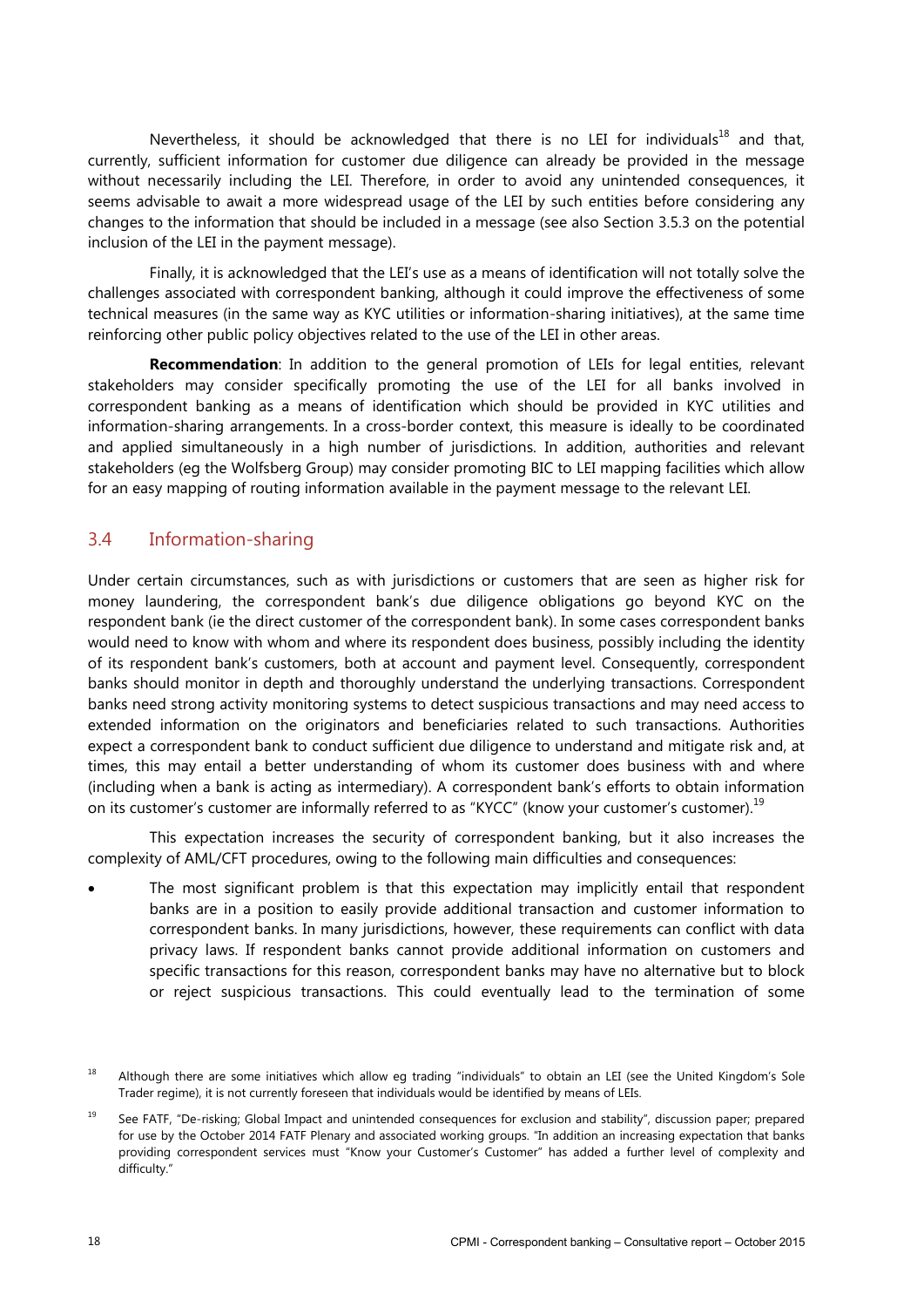correspondent banking relationships, particularly in jurisdictions with restrictive data privacy laws.

- Even if correspondent banks have access to additional information on specific transactions, it is very difficult in many cases for an upstream bank to check the identities and purpose of the transactions, as they do not have direct contact with the customers, which are also normally located abroad. With the exception of a clear match with identities or jurisdictions included in a few well known international lists, $20$  a correspondent bank may find it difficult to obtain reasonable assurance about a transaction's legitimacy. This introduces an element of uncertainty that makes this type of due diligence processes difficult to fulfil. Taking into account the uncertainty and the difficulty involved in evaluating risks, some banks may decide to withdraw from correspondent banking altogether, or terminate relationships with respondent banks that generate low volumes of operations or are located in jurisdictions perceived as high risk.
- As many respondent banks have multiple correspondent relationships, there will be a significant duplication of costs, as they will likely have to report bilaterally to several correspondent banks about specific customers.
- As many customers operate through a variety of different entities, a correspondent bank seeking information on a particular customer will get only a partial view of the customer's business profile (as information on payments made by the customer will be limited to the customer's activities with the respondent bank providing the information).

The problems above create an environment with considerable inefficiencies and uncertainty. Moreover, it seems that the biggest problem in this respect is the uncertainty of the banks involved in correspondent banking on what exactly is expected by the relevant authorities in order to fully comply with the current regulatory framework. In order to improve the situation and to provide more clarity, the competent international bodies are working extensively on this issue. In particular, the FATF (the international standard setter in the field of AML/CFT measures), in its statement on de-risking cited above (see Box 1), has committed to continue a number of existing activities and projects providing information and guidance to inform risk-based decision-making, including work on the risk-based approach for banks, the risk-based approach for money or value transfer services, best practices on combating the abuse of non-profit organizations and effective supervision and enforcement. Additionally, the BCBS through its AML/CFT Expert Group has developed guidance on compliance with the FATF recommendations from a supervisory point of view. It might be appropriate to encourage current work by the FATF and the BCBS to increase clarity in this area, given that some of the factors that are lessening the attractiveness of the correspondent banking business relate to the uncertainties around due diligence vis-à-vis the respondent banks' customers, and that the BCBS is developing the relevant FATF recommendations from a supervisory point of view.

In parallel to the ongoing work of the FATF and other relevant bodies, several technical measures might be considered, including some already being implemented in certain jurisdictions. These could include:

- More widespread use of the LEI to unambiguously identify corporate customers (see Section 3.3).
- Banks could include in their contracts with direct customers for cross-border payment services the option of forwarding relevant information to correspondent/intermediary banks. If

<sup>&</sup>lt;sup>20</sup> Eg the OFAC (Office of Foreign Assets Control) list in the United States, the, EU sanctions list, the Consolidated United Nations Security Council Sanctions List and the FATF list of high-risk and non-cooperative jurisdictions.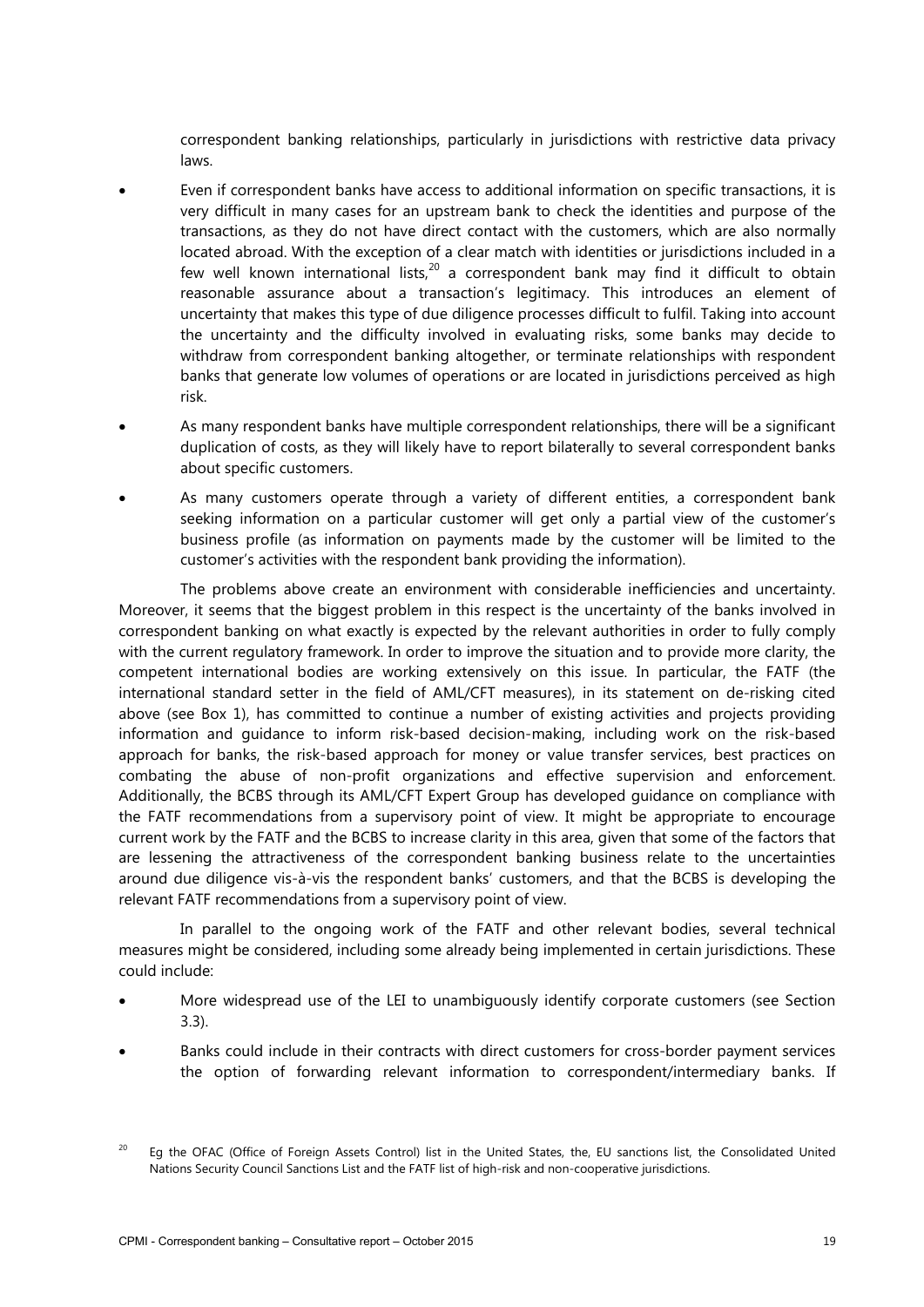authorised by the direct customers and if permitted by data privacy rules, this might facilitate information-sharing between banks, and hence faster investigations and payments processing.

• An initiative worth mentioning in this area is the development of centralised databases for AML/CFT purposes, in which banks would provide information on the identities, business and transactions of their customers active in cross-border payment services. These could help reduce duplicated reporting, as respondent banks would then send such information only to the database, where it could be accessed by all correspondent banks and authorities with a legitimate interest. Centralised databases could also provide correspondent banks with updated and better information, as the transactions related to an individual customer reported by several respondent banks could be aggregated, creating a more comprehensive customer business profile. The management of the highly confidential information stored in such a database might require the support of a public authority, which could also increase the confidence of correspondent banks and their authorities in the reliability of the information. The creation of an information-sharing mechanism for centralising and sharing due diligence information might be an adequate solution for jurisdictions where banks are facing difficulties in opening or maintaining correspondent banking services with other jurisdictions. An example of such a database, in an early stage of development, is the one under development in Mexico to provide information to foreign correspondent banks and improve transaction flows (see Box 4 for details).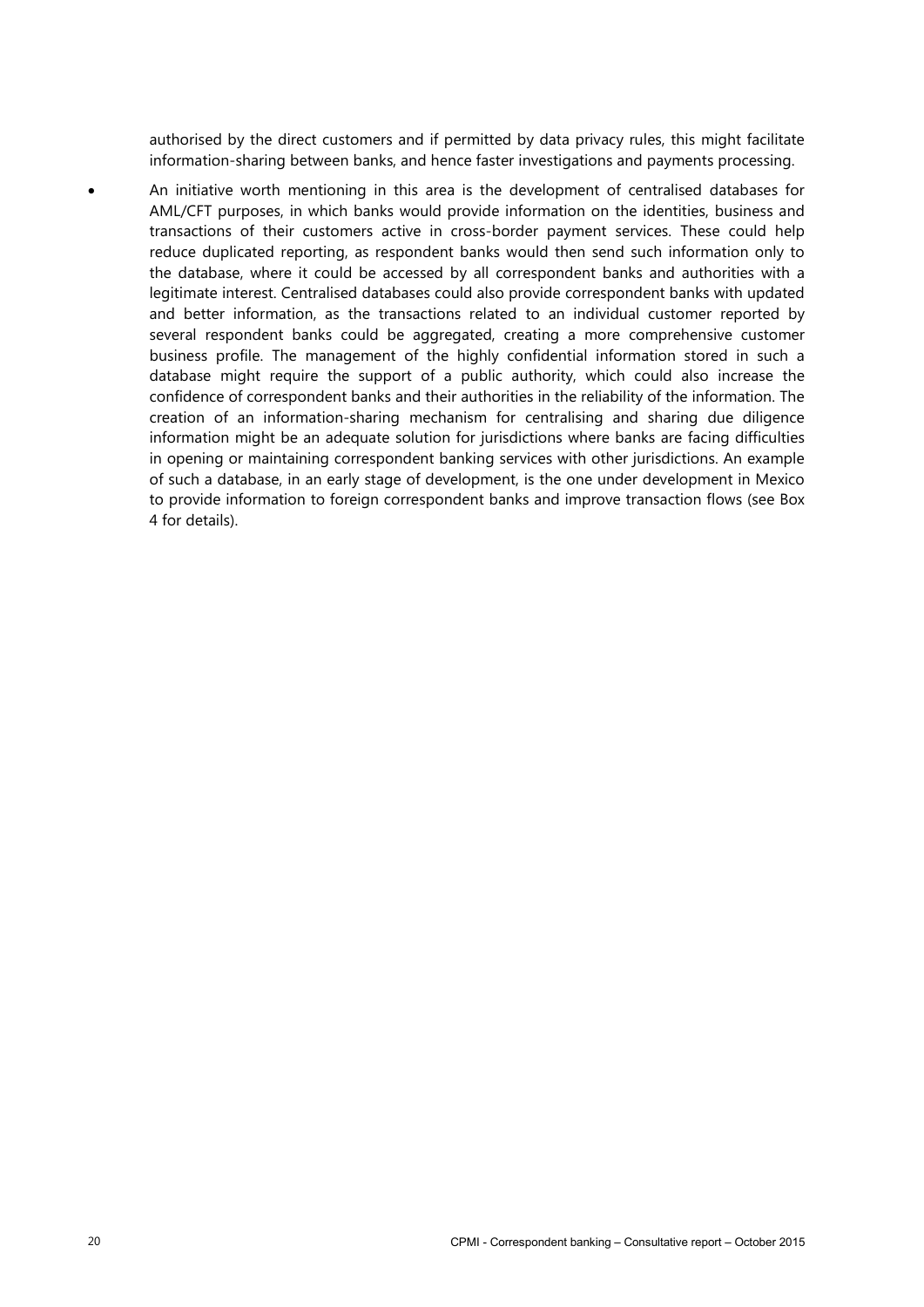# Mexican initiative on information-sharing

A centralised database is currently under construction into which Mexican banks will be required to report all crossborder transactions. Banks will also be able to report information on their customers. Thus, the centralised database will consist of two main components: (i) a transactional component with aggregated information of cross-border transactions initiated by customers and (ii) a customer due diligence component with information on each individual customer. The level of information required for each customer will depend on the aggregated number and value of its transactions.

Domestic and foreign authorities could query the database to identify originators and obtain some aggregated data on their transactions. Correspondent banks would thus have access to information about the respondent bank's customers for which they have processed transactions or from which they have received requests to process transactions. Originators would be required to agree to share information.

Domestic authorities would be involved in the regulation and oversight of the database, which would include requirements on information verification to make the database useful for correspondent banks and their authorities. The figure below shows how such central utility might be used.



There are initiatives with certain similarities but also with significant differences in relation to the scope and level of detail of the information stored. In the United States, for example, Section 314(b) of the USA Patriot Act is a voluntary programme that provides financial institutions with the ability to share information with one another, under a safe harbour that offers protections from liability, in order to better identify and report potential money laundering or terrorist activities. This programme is, however, limited to domestic entities and does not contemplate cross-border sharing of information. In

#### Box 4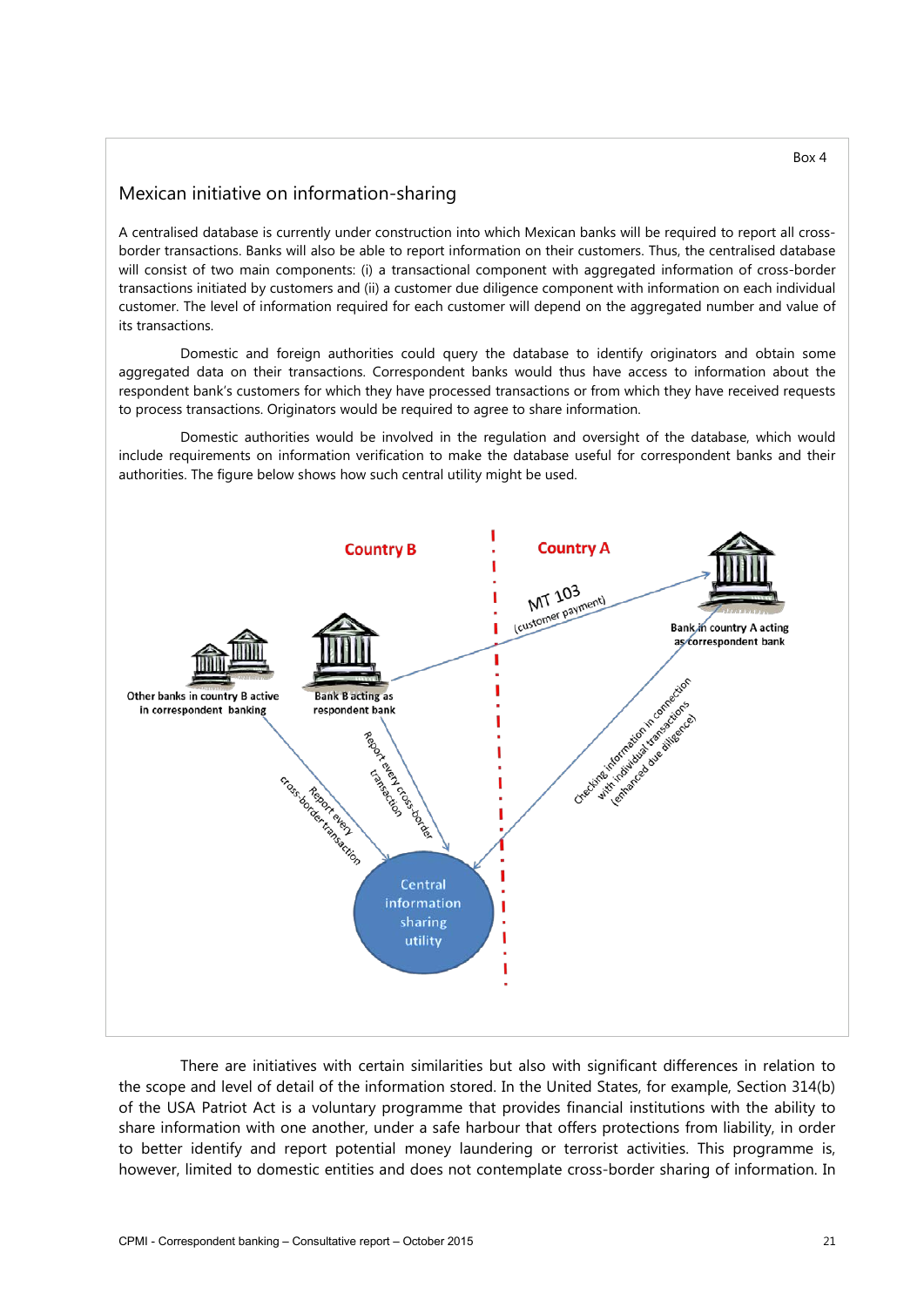other jurisdictions, such as Turkey, data privacy laws seem to be an unsurmountable obstacle for the implementation of similar initiatives. Within the EU, different laws and the implementation of the 1995 Data Protection Directive have led to different data protection levels. Also in the EU, the Fourth Anti-Money Laundering Directive (AMLD4) has been adopted with the aim to strengthen the EU AML framework, in line with the recently reshaped international AML standards. The directive will for the first time oblige EU member states to keep central registers of information on the ultimate beneficial owners of corporate and other legal entities, as well as trusts. The central registers will be accessible to the authorities and their financial intelligence units (without restriction), to "obliged entities" (such as banks conducting customer due diligence), and also to the public in the case of "legitimate interest". Member states will have two years to transpose the anti-money laundering directive into their national law.

Information-sharing mechanisms could increase the efficiency of procedures and may increase confidence by correspondent banks on the availability of information, reducing the cost of "KYCC" due diligence processes. They face, however, several obstacles and limitations:

- Information-sharing might help to reduce costs but it needs to be kept in mind that correspondent banks always remain responsible for performing adequate due diligence. Information-sharing mechanisms do not alter these basic responsibilities.
- The most important obstacle is compliance with data protection and data privacy laws and regulations. As mentioned above, the communication of transaction or customer information to an information-sharing database might not be allowed in many jurisdictions under various regulations for data protection or for certain persons or entities according to data privacy laws.
- These databases may or may not include information on suspicious transactions. Its potential inclusion is intended to help banks differentiate between customers, ultimately benefiting the innocent. However, false positives (eg due to identical names), available to banks on a mass scale globally, may mistakenly link innocent customers to illicit or undesirable activity. This may result in certain customers or institutions being broadly denied services due to the shared information/shared concern. This, in turn, could result in limited possibilities to conduct payment services even for entirely innocent customers and for the respondent bank and could eventually lead to completely losing their correspondent relationships.
- The concentration of confidential information in a single repository requires that operational risks be adequately managed to address hacking threats that could lead to leakages of information (that could cause serious reputational and legal problems).
- Furthermore, the setup of such databases might be quite costly.

In conclusion, compliance with "KYCC" due diligence expectations is a complex issue. Obvious measures for improvement are difficult to identify from a technical perspective and these activities cannot be easily outsourced, because responsibility for due diligence always remains with the banks.

Further FATF work in close cooperation with other relevant authorities in this field may help to diminish the uncertainties that correspondent banks are currently facing. At the same time, some technical improvements (eg information-sharing mechanisms) could support more efficient processes for information exchange – provided that data privacy laws permit this. $^{21}$ 

**Recommendation**: The work already conducted by the authorities with responsibility for AML/CFT (ie the Financial Action Task Force (FATF) and the Basel Committee on Banking Supervision AML/CFT Expert Group (AMLEG)) is very much appreciated. It is recommended that the FATF and AMLEG be invited to: (i) provide additional clarity on due diligence recommendations for upstream banks, in

<sup>&</sup>lt;sup>21</sup> Although data privacy standards are beyond the FATF or BCBS remit, these bodies could explore, possibly in cooperation with other authorities, the interaction and consistency between AML/CFT requirements and data privacy issues.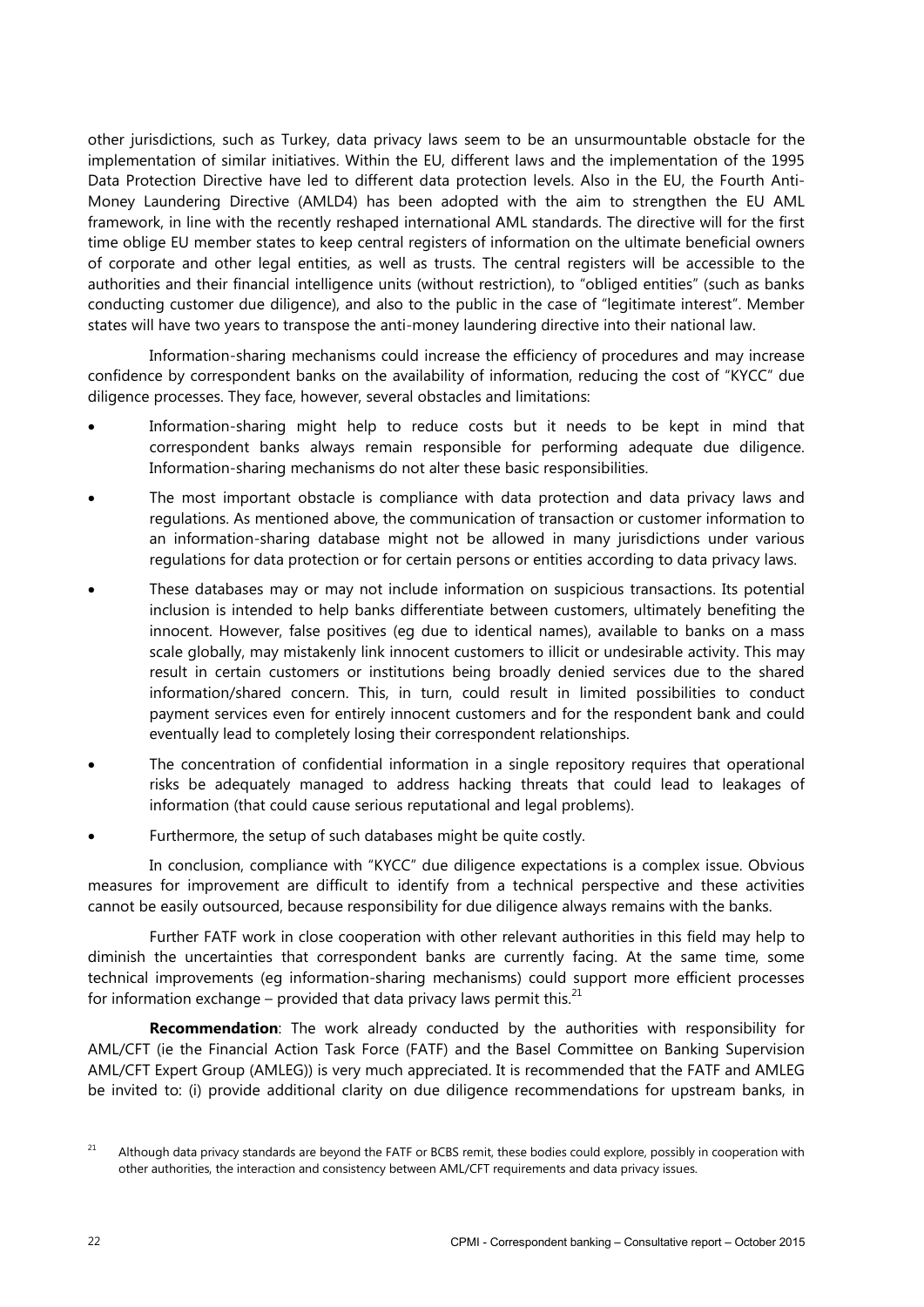particular to what extent banks need to know their customers' customers ("KYCC"); (ii) further clarify data privacy concerns in the area of correspondent banking; and (iii) detail, to the extent possible, the type of data that information-sharing mechanisms could store and distribute in order to be a useful source of information.

In order to facilitate compliance with FATF customer due diligence recommendations, (i) the use of information-sharing mechanisms (if they exist in a given jurisdiction and data privacy laws allow this) for knowing your customers' customers could be promoted as the first source of information by default, which (ii) could be complemented bilaterally with enhanced information should there be a need.

In order to support information-sharing in general, the respondent bank may include provisions in its contractual framework with its customers (eg in the terms and conditions or in a supplementary agreement) which allow the bank to provide such information on request to other banks for AML/CFT compliance purposes.

## <span id="page-26-0"></span>3.5 Payment messages

## <span id="page-26-1"></span>3.5.1 General considerations

As described in Section 2.1, correspondent banking transactions are channelled and settled through a chain of bilateral relationships between respondent and correspondent banks (sometimes also involving payment systems<sup>22</sup>). This section focuses on the payment message flows and formats. It describes the payment processes commonly used in correspondent banking, discusses some of the advantages and drawbacks of the different messaging methods, and identifies potential issues that might be considered by the industry and authorities with a view to facilitating cross-border correspondent banking services.

In general, SWIFT message formats are non-proprietary and can also be used over other networks. However, the network used in the overwhelming majority of correspondent banking relationships is the SWIFT network. Accordingly, the description below focuses on SWIFT message formats and assumes that respondent and correspondent banks, as well as any intermediary institution, have access to the SWIFT network and use its SWIFT message formats for correspondent banking activities.

#### <span id="page-26-2"></span>3.5.2 Message flows

A simple cross-border correspondent transaction would entail a payment from a customer of the respondent bank to a customer of the correspondent bank in a different jurisdiction. These customers can be individuals, small or medium-sized entities (SMEs), corporates, public sector agencies or other financial institutions. In its simplest form, the respondent has a direct bilateral account relationship with the correspondent, and thus the payment information and the settlement instruction can travel in a single message. The SWIFT standard for these customer payment messages is the MT 103.<sup>23,24</sup> Figure 2 below provides a generic overview of a simple cross-border transaction.

In general, the working group focused on cross-border payments. However, the complete payment chain of cross-border correspondent banking payments may also include transfers between institutions in a single jurisdiction, which usually take place through payment systems. Payment systems may also be used in some cases to transfer payments through different jurisdictions.

 $23$  For examples of MT 103, see: www.swift.com.

<sup>&</sup>lt;sup>24</sup> In addition to the MT message types, there are equivalent MX message types. The MX equivalent for the MT 103 is the pacs.008 (credit transfer message). However, MT message formats are normally used in correspondent banking.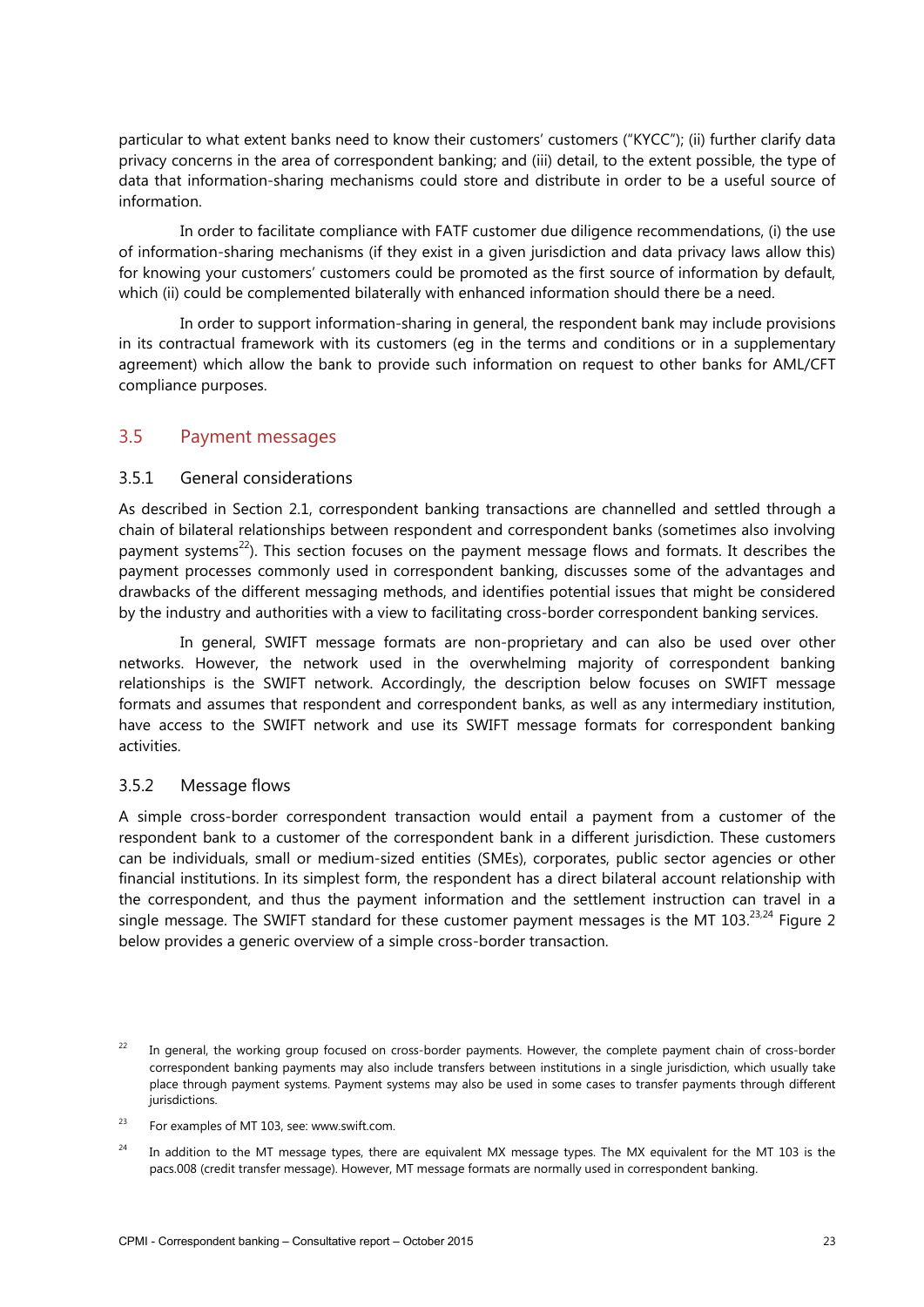

However, in many cases the respondent bank originating the payment does not have a direct bilateral account relationship with the correspondent bank receiving the payment. In these cases, it is necessary to find a chain of one or more intermediary banks to transmit the funds from the respondent bank to the correspondent bank. These intermediary institutions also provide correspondent banking services to the other banks in the chain. These types of relationships are very common in cross-border correspondent banking. Payment chains can be quite long, involving banks in more than two jurisdictions.

There are two basic ways of channelling a correspondent banking transaction through the SWIFT network when the originating institution has no direct bilateral account relationship with the receiving bank: the **serial method** and the **cover method**.

• The **serial method** involves sending an MT 103 (or equivalent) from the originating bank to the receiving bank through one or more intermediaries. This method is just an extended concatenation of simple transactions between respondent and correspondent banks (as outlined above), each pair having a direct account relationship. The payment information and the settlement instruction travel together in the MT 103 message and there exists a direct account relationship<sup>25</sup> between each connected pair of banks in the payment chain (see Figure 3 below).

<sup>&</sup>lt;sup>25</sup> The usage of payment systems is not considered for reasons of simplicity.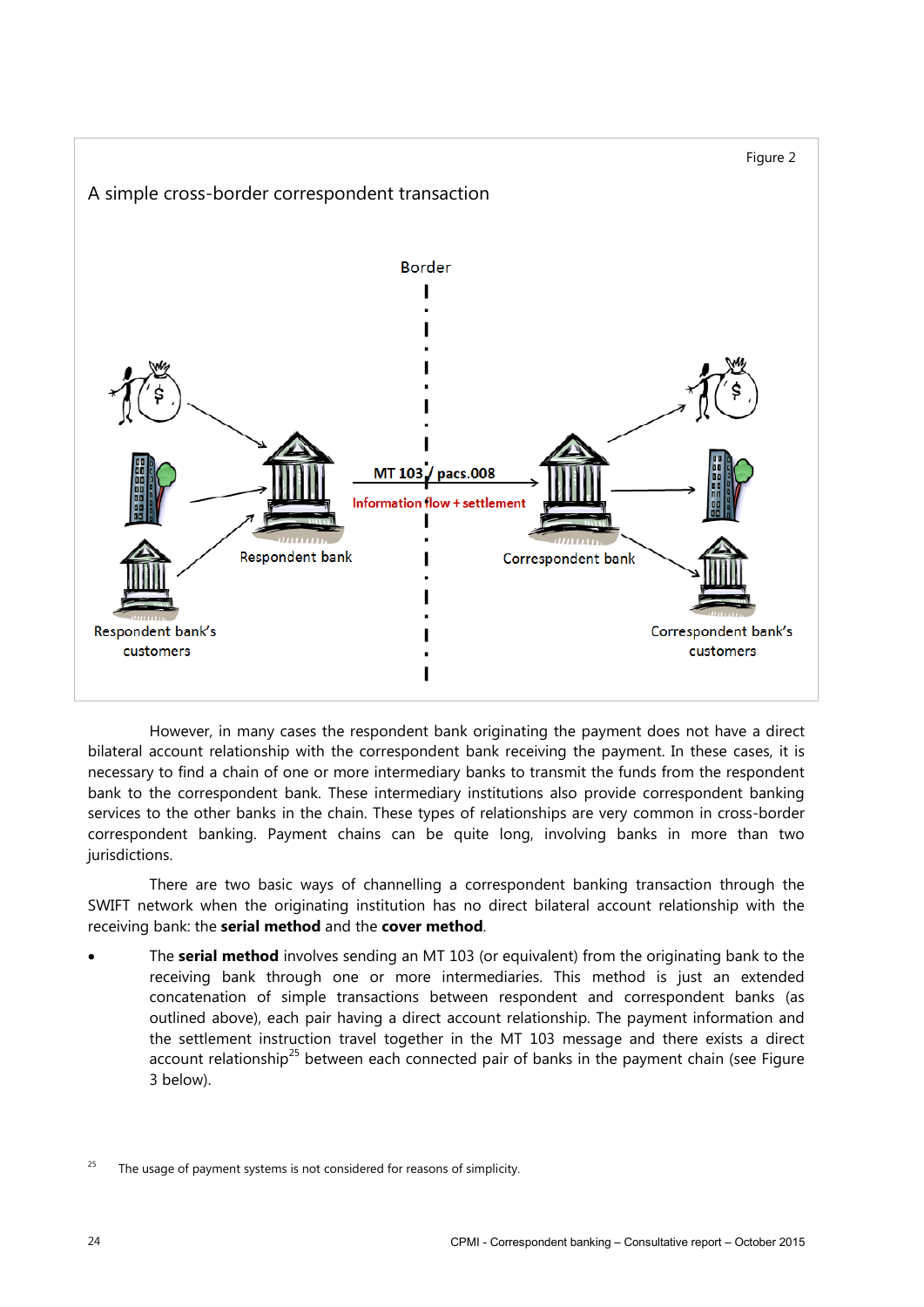

• The **cover method** decouples the settlement from the payment information. The MT 103 with the payment information is sent directly through the SWIFT network from the originating bank to the receiving bank, whereas the settlement instruction (the cover payment) is sent via intermediary banks through the path of direct correspondent banking relationships.

Traditionally, cover payments were made using the MT 202 format (the standard SWIFT interbank transfer message). This message, however, was not designed to carry detailed information on the ordering customer and final beneficiary of the transfer (ie the customers of the first and last banks in the chain, see Figure 4 below). As a result, intermediary banks were not able to screen these transactions properly according to AML/CFT and sanctions requirements, and they could even remain unaware that the MT 202 interbank transfer was related to a commercial correspondent banking payment.

To tackle this problem, a common effort of SWIFT, banks involved in correspondent banking activities and authorities took place to devise a solution that would allow all banks in the payment chain to conduct proper screening of correspondent banking transactions. These efforts resulted in the MT 202 COV, a new message standard for interbank transfers related to correspondent banking cover payments that was implemented in the 2009 standards release. The main advantages of the MT 202 COV are that (i) it allows maintaining the principle of making cover payments by using interbank transfer messages (which was the prevalent approach at that time), and (ii) it is designed to carry all the necessary details about the identities of the ordering customer and the final beneficiary as well as other information on the payment that are included in the underlying MT 103 message. Therefore, if the code "COV" is used in field 119 of the message user header, it is mandatory to fill in an additional sequence in the message to include a copy of selected fields from the underlying customer credit transfer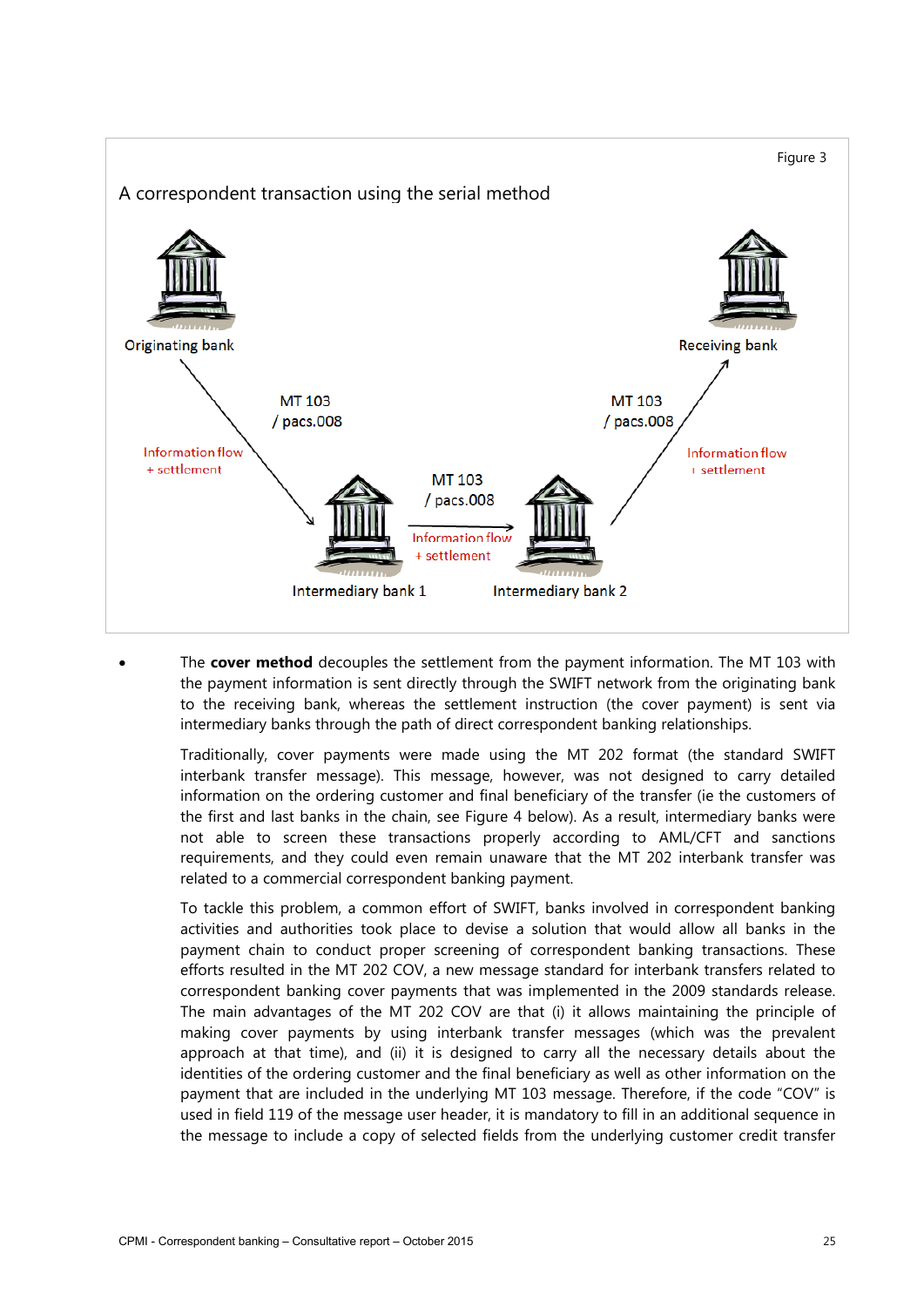

(ie the MT 103). The adoption of the MT 202 COV has led to a ban on the use of plain MT 202 messages in correspondent banking whenever an underlying customer transaction is involved.<sup>26</sup>

Both methods can be used in full compliance with AML/CFT as well as relevant regulatory requirements. When all data fields are correctly populated, both the serial method and the cover method provide all banks involved with the necessary information about the payment, allowing them to conduct an adequate screening of the transaction and fulfil all regulatory requirements.

Nevertheless, there are some differences between the two methods which need to be examined more closely in order to decide which method might be more advantageous from a safety and efficiency perspective:

• Ensuring the availability of all necessary information within the payment message.

When using the MT 202 COV, the originating bank must correctly flag the MT 202 message as a cover message in order to ensure that all information relevant for AML/CFT procedures is provided. If the originating bank does not provide this information – perhaps as a result of technical problems or even with fraudulent intent – the other banks in the payment chain will not receive all relevant information. Moreover, since an MT 202 payment without the cover indicator is a simple interbank payment, the

<sup>&</sup>lt;sup>26</sup> Note that the introduction of the MT 202 COV has not led to the abandonment of the MT 202 interbank transfer message, which remains appropriate for pure interbank transactions (ie those unrelated to commercial correspondent banking services). Details of MT 202 as well as MT 202 COV usage can be found in the SWIFT User Handbook.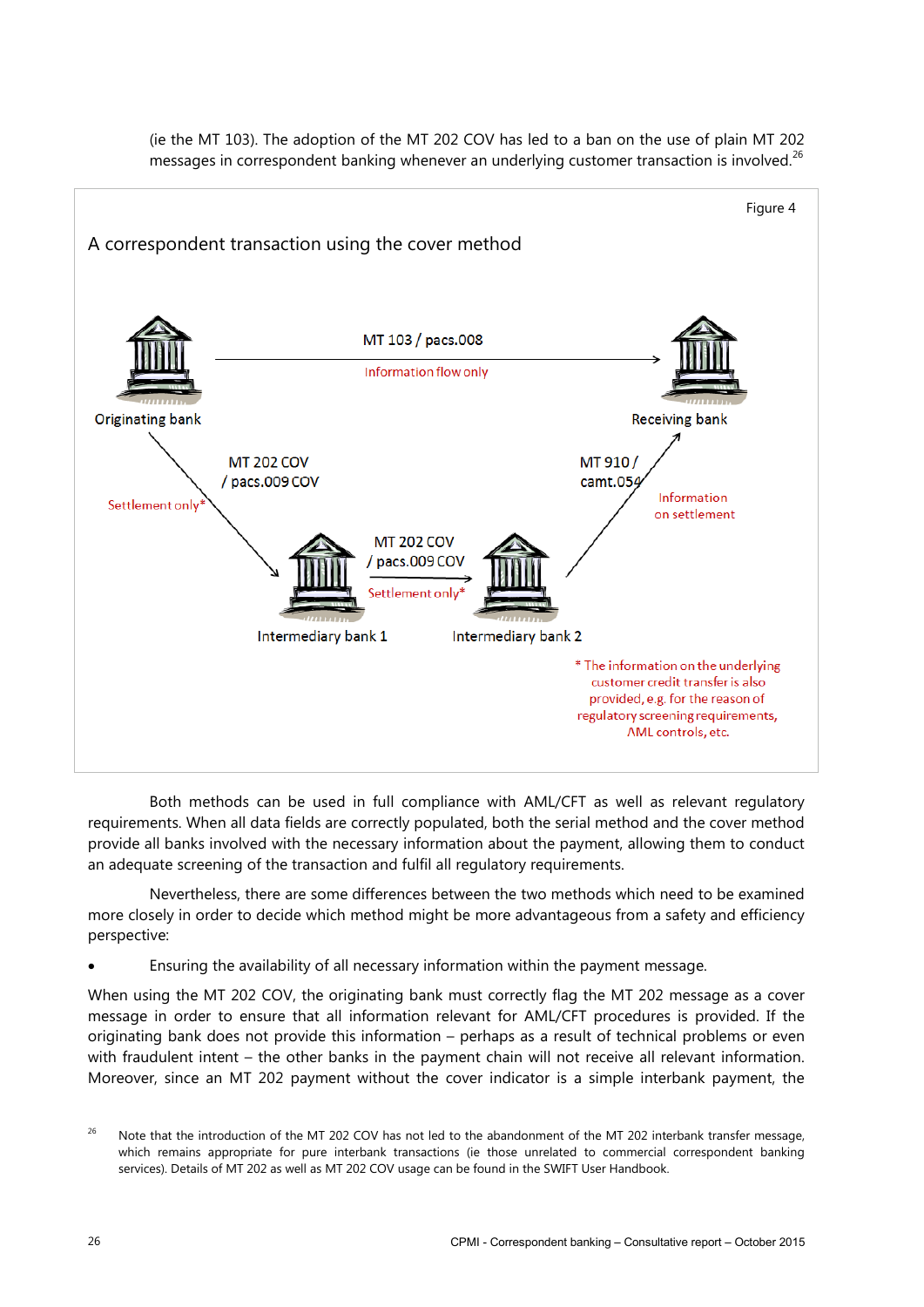intermediary banks will accept the MT 202 and be unaware that relevant information is missing. Therefore, the risk exists that a bank could unknowingly accept a message without complete information. In this case, the intermediary bank might not be able to fulfil its regulatory obligations.

When using the MT 103 in the serial method, the risk that a bank is unaware of missing information does not arise because all relevant information is included in the MT 103. If some information is missing, this will be obvious to every involved bank as not all fields in the message will be completed with the required information.

Fees and costs

By current market practice, banks do not deduct fees from MT 202/MT 202 COV messages. Thus, for payments sent with the MT 202 COV method, banks involved in the payment chain (eg as intermediaries) do not deduct additional fees. With regard to MT 103, according to the current market practice, a fee is typically deducted from the payment amount by each intermediary bank so that, in such cases, the beneficiary does not receive the full amount of the original payment order.

Besides the fees charged, other cost elements also need to be considered when assessing the costs of each payment method. For example, when the cover method is used, two SWIFT messages need to be sent by the originating bank and two messages need to be processed by the receiving bank. It is worth noting here that most of the costs involved in correspondent banking arise not from the actual payments processing but from compliance and IT work on system modifications.

As comprehensive cost calculations can only be done at the level of individual banks, it is not possible to say a priori which payment method is cheaper. Some banks consulted for this report have suggested that the differences in costs between the two methods have been exaggerated.

• Message flow

In general, the cover method is considered to be faster. Nevertheless, when using the cover method, two separate flows exist. On the one hand, this means that the receiving bank is aware that it will receive funds and, should the bank not receive the expected funds via MT 202 COV, it can then investigate. On the other hand, depending on the commercial policies of a receiving bank, this knowledge either allows an early credit on the customer account or it might put the bank under pressure – for competitive reasons – to credit the sum to the account of its customer before it actually receives the funds (eg in the case of large corporates). This might be especially critical in cases where the beneficiary bank has received the MT 103 but the MT 202 COV is stopped or rejected by one of the banks involved in the payment chain due to compliance concerns. Therefore, banks need to ensure that appropriate unwinding procedures are in place to reverse a credit on the account should the need arise. Moreover, as mentioned above, the receiving bank always needs to "match" both message flows.

Payment advice

In the case of the serial MT 103, the information and the settlement reach the receiving bank at the same time, eliminating any lag between the information and settlement. It needs to be acknowledged that, in this case, the receiving bank will not be aware that a payment is coming until the MT 103 is processed by all intermediary banks. This potential drawback can be solved – if need be – through alternative means.<sup>27</sup>

 $27$  For example, SWIFT FINInform, a service within the SWIFT network, allows a copy of a message to be sent to specific third parties following predefined rules. If need be, this can be used to send a copy of an MT 103 that will be processed following the serial method to the receiving bank. This copy ensures the accuracy of the information and it would preannounce the reception of a payment in the same way as the MT 103 does in the cover method. When using the SWIFT FINInform service, the receiving bank needs to ensure that adequate procedures are in place in order to avoid an erroneous double processing of the MT 103.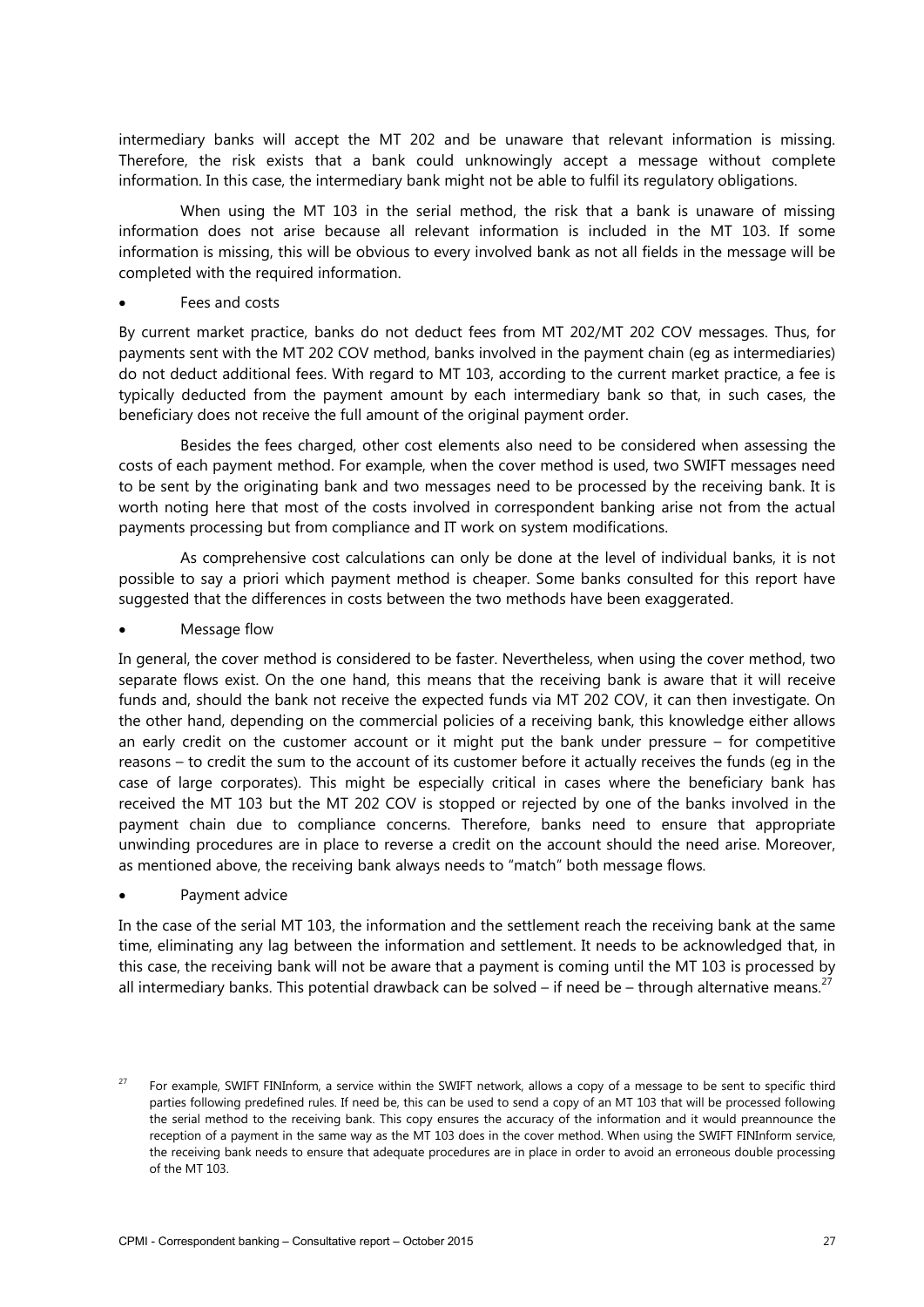While acknowledging the advantages and drawbacks of both methods, and in particular that the implementation of the MT 202 COV in 2009 was the result of a common effort accompanied by a long consultation process, it might still be worthwhile to restart a discussion on the different methods. The increasing importance of AML/CFT screening procedures in correspondent banking might be tilting the balance towards methods perceived to be safer (ie the serial MT 103) for some intermediary banks. According to information received by several working group members, some intermediary banks require that respondent banks located in some jurisdictions use only the serial method for correspondent banking transactions. But other members are unaware of this trend.

Any debate on this issue needs to proceed cautiously, as the current methods reflect a long history of market practice and some difficult compromises between the various stakeholders. Any change would have to be preceded by an adequate consultation process and any recommendation or mandatory change would necessarily take into account potential costs related to the adaptation of the messaging network and banks' internal systems and also unintended consequences (eg, abandoning the MT 202 COV in favour of the serial method might cause some banks to start misusing the MT 202 for cover payments in correspondent banking, a practice that could be very difficult to detect for intermediary banks).

**Recommendation**: It is recommended that the relevant stakeholders determine whether the MT 202 COV payment message is as efficient and effective as intended or whether relying only on the MT 103 and the serial processing method would better serve the needs of clients, the industry and law enforcement in light of the fee structure, technological changes and payment capabilities for processing correspondent banking payments.

The Wolfsberg Group seems to be the most appropriate body to review the issue and to initiate a recommendation in this field and lead any consequential changes if required.

#### <span id="page-31-0"></span>3.5.3 Usage of the LEI in payment messages

Currently, payment messages include neither a dedicated code nor a dedicated line for the LEI. The LEI can be used in free format fields, but no validations apply in order to check whether an LEI is included and whether it is syntactically correct. However, in the long term, and as payment messages evolve, a discussion on the development of such dedicated codes or data items could take place when changes in payment message formats<sup>28</sup> would need to be discussed anyway, as the LEI would promote the unambiguous identification of parties to a transaction.<sup>29</sup>

Should the use of LEIs become widespread or even compulsory for banks as well as for corporate customers (see Section 3.3 for a detailed discussion of LEI usage), the potential implications for payment messages would need to be analysed in detail. Various options for including the LEI in the payment message exist: (i) development of specific data fields and their inclusion in message formats used for correspondent banking transactions, such as the MT 103 or MT 202 COV (and equivalents) or (ii) the use of a dedicated code for the LEI within the payment message or (iii) the development of a market practice in which the LEI can be included in an existing field of the payment message. Moreover, if the LEI were included, it would need to be clarified with the relevant authorities whether the regulatory framework provides clear guidance on how to deal with any contradictions between the LEI and other party references (eg an account number) included in the payment message.

<sup>&</sup>lt;sup>28</sup> This might be the case, for example, when at some point in the future ISO20022 messages are considered for use in correspondent banking, as such a change would imply changes to bank IT systems in any case. In the area of securities messages, however, discussions are already ongoing in order to allow the LEI to be used as a party identifier across ISO 15022 category 5 messages.

<sup>&</sup>lt;sup>29</sup> As mentioned in Section 3.3, it needs to be kept in mind that no LEI for individuals exists.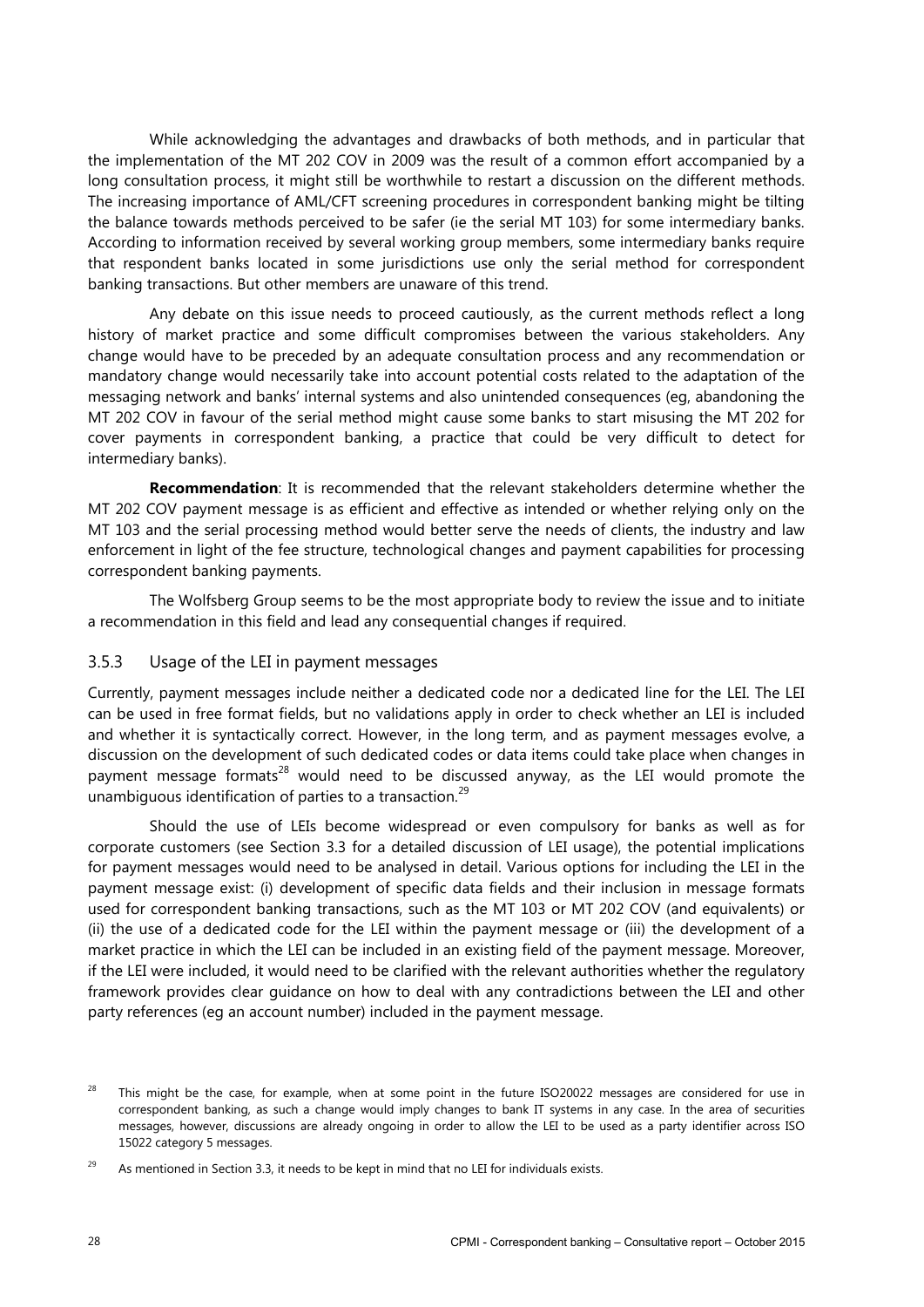This analysis would need to be undertaken in close cooperation with the banks involved in the correspondent banking business in order to avoid any unintended consequences for costs and processing.

All in all, it seems premature to promote a requirement of including the LEI in payment messages for the time being (due to its limitations and the high transition costs). Therefore, no recommendation on this point is made here.

## <span id="page-32-0"></span>4. Conclusions

Correspondent banking services are an essential component of the global payment system, especially for cross-border transactions. There seems to be a variety of reasons for the general reduction of correspondent banking relationships that is being detected by many stakeholders, but compliance with AML/CFT regulations, an increased perception of risk and some uncertainties on the potential impact of non-compliance are often mentioned by correspondent banks as reasons for this reduction.

The impact of this trend is uneven across jurisdictions and banks. Some correspondent banks specialise in the for-profit provision of correspondent banking services, and thus focus on respondent banks with business volumes that justify the rising costs. Others apparently maintain existing correspondent banking services only as far as these services support the cross-selling of other products. Some relationships are maintained or terminated according to the perceived degree of risk in the respondent bank's jurisdiction. As a result, some respondent banks might risk being cut off from the international payment networks. This trend implies a risk that cross-border payment systems will become fragmented, reducing the options available for these transactions.

The working group limited its analysis to several technical measures that could help to improve efficiency of procedures while reducing compliance costs and perceived uncertainties, without altering the applicable rules and the basic channels for correspondent banking between correspondent and respondent banks. The potential measures were translated into four technical recommendations.

The working group believes that its recommendations might alleviate some of the costs and concerns connected with correspondent banking activities. However, the members are aware and would like to stress that, in isolation, these technical measures will not resolve all such issues. The working group acknowledges that the issues surrounding the withdrawal from correspondent banking are very complex and that costs related to AML/CFT compliance are only one of the elements that have to be considered in order to understand recent trends. Those include business considerations as well as economies of scope and scale issues. Limiting information challenges through the use of enhanced technical tools will only address part of AML/CFT compliance costs but does not resolve issues such as uncertainty about how far customer due diligence should go. In particular, the proposed technical measures will not immediately help the banks without access to correspondent banking services to gain such access.

The measures which could facilitate the provision of correspondent banking services analysed in this report relate to: (i) Know-your-customer (KYC) utilities, (ii) increased use of the LEI, (iii) information-sharing mechanisms, and (iv) improvements in payment messages.

As a next step before any potential implementation, these measures should be subject to a formal consultation and further analysed by all relevant stakeholders in order to gauge the potential impact of each measure and to avoid unintended consequences.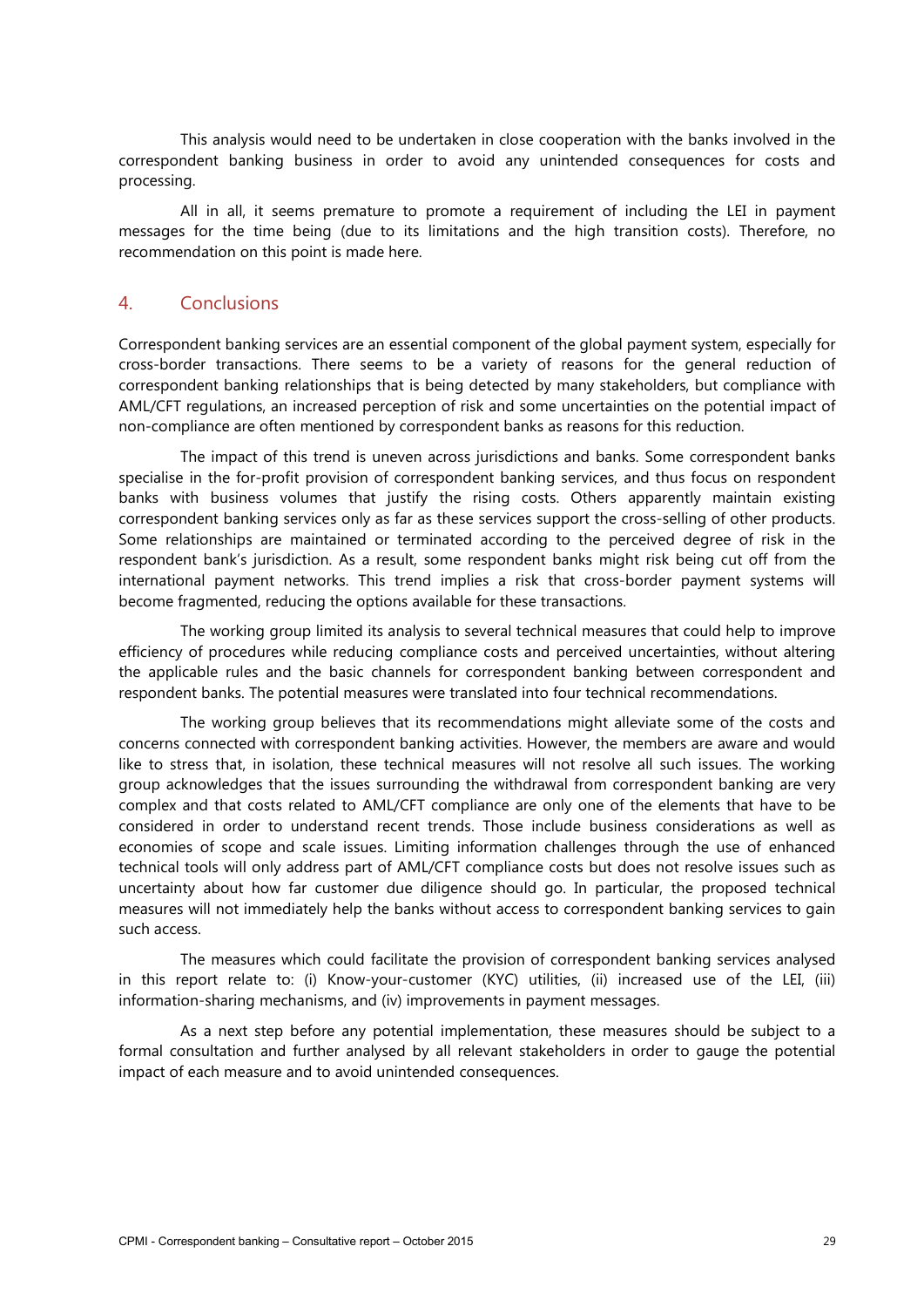# <span id="page-33-0"></span>Annex 1 - References

Basel Committee on Banking Supervision AML/CFT Expert Group (2014): *Sound management of risks related to money laundering and financing of terrorism*, http://www.bis.org/publ/bcbs275.pdf.

Committee on Payments and Market Infrastructures (2015): *A glossary of terms used in payments and settlement systems*, http://www.bis.org/cpmi/publ/d00b.htm?m=3%7C16%7C266

European Central Bank (2015): *Ninth survey on correspondent banking in euro*, 2014, http://www.ecb.europa.eu/pub/pdf/other/surveycorrespondentbankingineuro201502.en.pdf.

FATF (2012): *International Standards on Combating Money Laundering and the Financing of Terrorism & Proliferation*, www.fatf-gafi.org/recommendations.

FATF (2014): *Risk-Based Approach for the Banking Sector*, http://www.fatfgafi.org/media/fatf/documents/reports/Risk-Based-Approach-Banking-Sector.pdf.

FATF (2015): *FATF clarifies risk-based approach: case-by-case, not wholesale de-risking*, http://www.fatfgafi.org/topics/fatfgeneral/documents/rba-and-de-risking.html.

FATF (2015): *Dialogue with the Private Sector - FATF Private Sector Consultative Forum Meeting*, Brussels, 26–27 March 2015, [http://www.fatf-gafi.org/documents/documents/private-sector-forum-march-](http://www.fatf-gafi.org/documents/documents/private-sector-forum-march-2015.html)[2015.html.](http://www.fatf-gafi.org/documents/documents/private-sector-forum-march-2015.html)

FATF (2015): Drivers for "de-risking" go beyond anti-money laundering / terrorist financing, [http://www.fatf-gafi.org/topics/fatfrecommendations/documents/derisking-goes-beyond-amlcft.html.](http://www.fatf-gafi.org/topics/fatfrecommendations/documents/derisking-goes-beyond-amlcft.html)

The Wolfsberg Group (2014): *Wolfsberg Correspondent Banking Principles*, http://www.wolfsbergprinciples.com/pdf/home/Wolfsberg-Correspondent-Banking-Principles-2014.pdf.

Various contributors (eg BBA and Wolfsberg Group) (2014): *De-risking; global impact and unintended consequences for exclusion and stability*; paper prepared for use by the October 2014 FATF Plenary and associated working groups.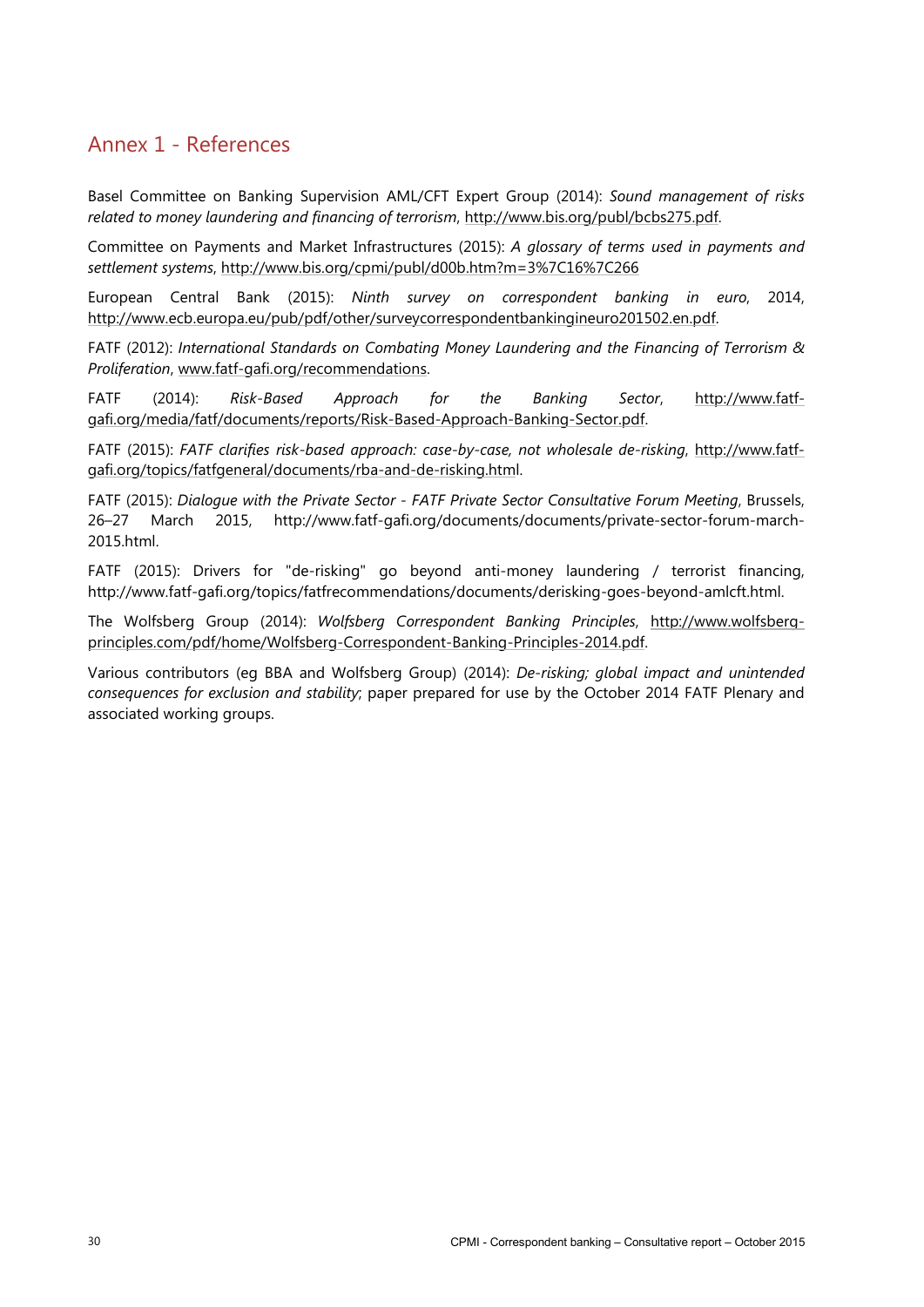# <span id="page-34-0"></span>Annex 2 – Glossary

| Glossary                             |                                                                                                                                                                                                                                                                                                                                                                                                                                                                                                                                                                                                               |  |  |  |
|--------------------------------------|---------------------------------------------------------------------------------------------------------------------------------------------------------------------------------------------------------------------------------------------------------------------------------------------------------------------------------------------------------------------------------------------------------------------------------------------------------------------------------------------------------------------------------------------------------------------------------------------------------------|--|--|--|
| Terms                                | Definition                                                                                                                                                                                                                                                                                                                                                                                                                                                                                                                                                                                                    |  |  |  |
| Beneficiary                          | Beneficiary refers to the natural or legal person or legal arrangement<br>who is identified by the originator as the receiver of the requested wire<br>transfer. $30$                                                                                                                                                                                                                                                                                                                                                                                                                                         |  |  |  |
| Beneficiary financial<br>institution | Beneficiary financial institution refers to the financial institution which<br>receives the wire transfer from the ordering financial institution directly<br>or through an intermediary financial institution and makes the funds<br>available to the beneficiary. <sup>31</sup>                                                                                                                                                                                                                                                                                                                             |  |  |  |
| <b>BIC</b>                           | BIC is the international ISO standard ISO 9362:2014. This standard<br>specifies the elements and structure of a universal identifier code, the<br>business identifier code (BIC), for financial<br>and non-financial<br>institutions, for which such an international identifier is required to<br>facilitate automated processing of information for financial services.                                                                                                                                                                                                                                     |  |  |  |
|                                      | The BIC is used for addressing messages, routing business transactions<br>and identifying business parties.                                                                                                                                                                                                                                                                                                                                                                                                                                                                                                   |  |  |  |
|                                      | SWIFT in its role of ISO registration authority issues BICs to financial<br>and non-financial institutions. The BIC is used in financial transactions,<br>client and counterparty databases, compliance documents and many<br>others. <sup>32</sup>                                                                                                                                                                                                                                                                                                                                                           |  |  |  |
| Correspondent banking                | Correspondent banking is an arrangement under which one bank<br>(correspondent) holds deposits owned by other banks (respondents)<br>and provides payment and other services to those respondent banks.<br>Such arrangements may also be known as agency relationships in some<br>domestic contexts. In international banking, balances held for a foreign<br>respondent bank may be used to settle foreign exchange transactions.<br>Reciprocal correspondent banking relationships may involve the use of<br>so-called nostro and vostro accounts to settle foreign exchange<br>transactions. <sup>33</sup> |  |  |  |
|                                      | Note: For the purpose of this report correspondent banking is considered<br>as the provision of cross-border payment services only.                                                                                                                                                                                                                                                                                                                                                                                                                                                                           |  |  |  |

- <sup>30</sup> See "The FATF Recommendations", Glossary, February 2012.
- <sup>31</sup> See "The FATF Recommendations", Glossary, February 2012.
- <sup>32</sup> See www.swift.com.
- <sup>33</sup> See BIS, CPSS Glossary, March 2003.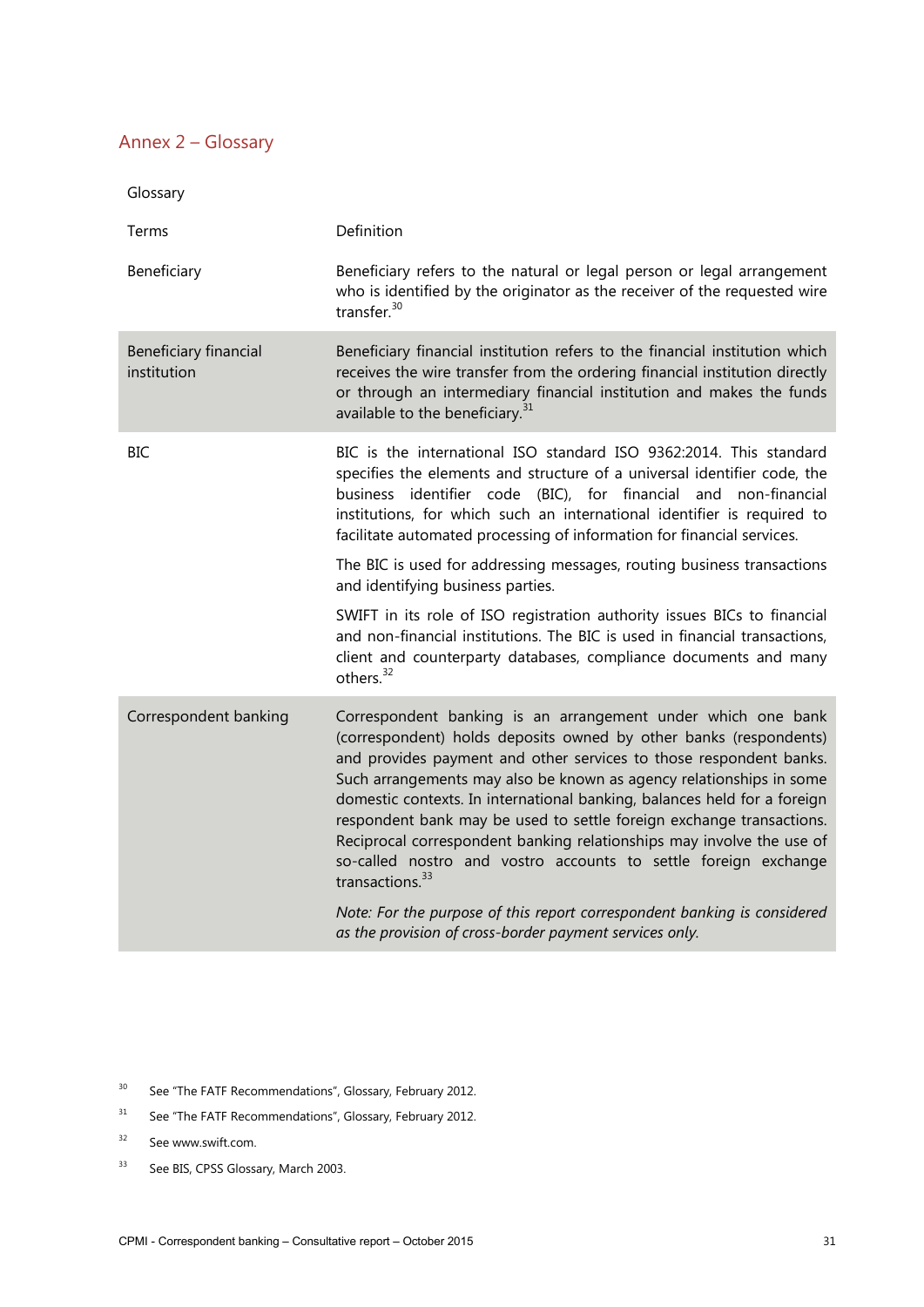| Cover Payment                         | Cover Payment refers to a wire transfer that combines a payment<br>message sent directly by the ordering financial institution to the<br>beneficiary financial institution with the routing of the funding<br>instruction (the cover) from the ordering financial institution to the<br>beneficiary financial institution through one or more intermediary<br>financial institutions <sup>34</sup> . An MT202 COV shall be used. <sup>35</sup> |                                                                                                                                                                                                                                                                                                                                                                                   |  |  |
|---------------------------------------|------------------------------------------------------------------------------------------------------------------------------------------------------------------------------------------------------------------------------------------------------------------------------------------------------------------------------------------------------------------------------------------------------------------------------------------------|-----------------------------------------------------------------------------------------------------------------------------------------------------------------------------------------------------------------------------------------------------------------------------------------------------------------------------------------------------------------------------------|--|--|
| Customer due diligence                |                                                                                                                                                                                                                                                                                                                                                                                                                                                | CDD measures to be taken are as follows:                                                                                                                                                                                                                                                                                                                                          |  |  |
| (CDD)                                 | a)                                                                                                                                                                                                                                                                                                                                                                                                                                             | Identifying the customer and verifying that customer's identity<br>using reliable, independent source documents, data or<br>information.                                                                                                                                                                                                                                          |  |  |
|                                       | b)                                                                                                                                                                                                                                                                                                                                                                                                                                             | Identifying the beneficial owner, and taking reasonable<br>measures to verify the identity of the beneficial owner, such<br>that the financial institution is satisfied that it knows who the<br>beneficial owner is. For legal persons and arrangements this<br>should include financial institutions understanding the<br>ownership and control structure of the customer.      |  |  |
|                                       | C)                                                                                                                                                                                                                                                                                                                                                                                                                                             | Understanding and, as appropriate, obtaining information on<br>the purpose and intended nature of the business relationship.                                                                                                                                                                                                                                                      |  |  |
|                                       | d)                                                                                                                                                                                                                                                                                                                                                                                                                                             | ongoing due<br>diligence on the business<br>Conducting<br>and scrutiny<br>of transactions<br>relationship<br>undertaken<br>throughout the course of that relationship to ensure that the<br>transactions being conducted are consistent with the<br>institution's knowledge of the customer, their business and<br>risk profile, including, where necessary, the source of funds. |  |  |
|                                       | the                                                                                                                                                                                                                                                                                                                                                                                                                                            | Financial institutions should be required to apply each of the CDD<br>measures under (a) to (d) above, but should determine the extent of<br>such measures using a risk-based approach (RBA) in accordance with<br>this<br>Interpretive<br><b>Notes</b><br>Recommendation<br>to<br>and<br>to<br>Recommendation 1. <sup>36</sup>                                                   |  |  |
| Intermediary financial<br>institution |                                                                                                                                                                                                                                                                                                                                                                                                                                                | Intermediary financial institution refers to a financial institution in a<br>serial or cover payment chain that receives and transmits a wire transfer<br>on behalf of the ordering financial institution and the beneficiary<br>financial institution, or another intermediary financial institution. <sup>37</sup>                                                              |  |  |
| Legal Entity Identifier (LEI)         | transactions. <sup>38</sup>                                                                                                                                                                                                                                                                                                                                                                                                                    | The Legal Entity Identifier (LEI) is a 20-digit, alpha-numeric code, to<br>uniquely identify legally distinct entities that engage in financial                                                                                                                                                                                                                                   |  |  |

- <sup>34</sup> See "The FATF Recommendations", Glossary, February 2012.
- <sup>35</sup> See www.swift.com.
- <sup>36</sup> See "The FATF Recommendations", February 2012.
- <sup>37</sup> See "The FATF Recommendations", Glossary, February 2012.
- <sup>38</sup> See www.leiroc.org.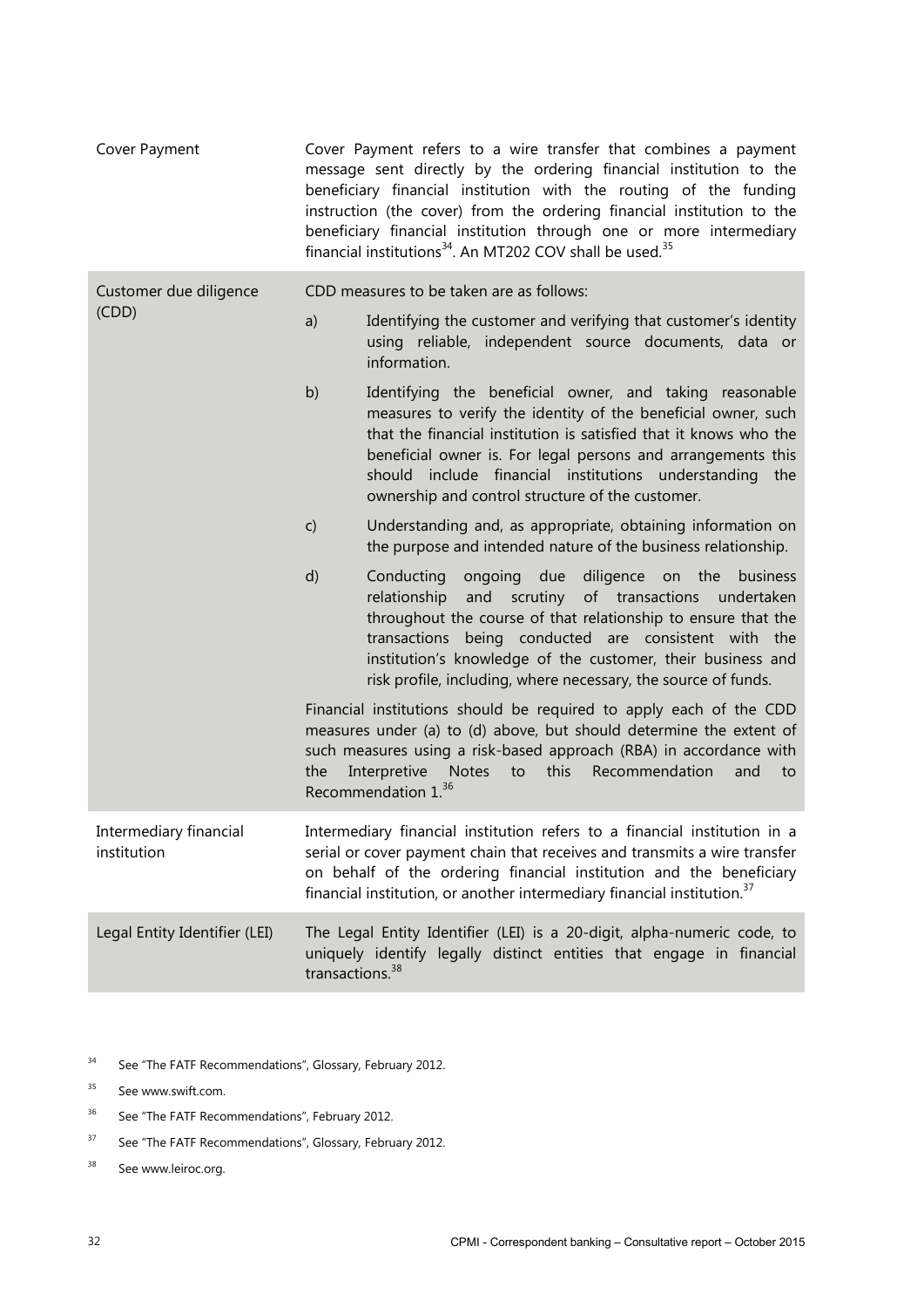| MT 103     | The MT 103 allows the exchange of single customer credit transfers.<br>The MT 103 can be straight through processable if the message is<br>properly formatted according to pre-agreed bilateral/multilateral<br>rules. <sup>39</sup>                                                                                                                                                                                  |
|------------|-----------------------------------------------------------------------------------------------------------------------------------------------------------------------------------------------------------------------------------------------------------------------------------------------------------------------------------------------------------------------------------------------------------------------|
| MT 103 STP | The MT 103 STP is a general use message, ie, no registration in a<br>message user group is necessary to send and receive this message. It<br>allows the exchange of single customer credit transfers using a<br>restricted set of fields and format options of the core MT 103 to make it<br>straight through processable. The MT 103 STP is a compatible subset of<br>the core MT 103 that is documented separately. |
|            | The differences with the core MT 103 are inter alia:                                                                                                                                                                                                                                                                                                                                                                  |
|            | appropriate MT 103 STP format validation is triggered by the code<br>STP in the validation flag field 119 ({3:{119: STP}}) of the user<br>header of the message (block 3);                                                                                                                                                                                                                                            |
|            | fields 52, 54, 55, 56 and 57 may only be used with letter option A;<br>$\bullet$                                                                                                                                                                                                                                                                                                                                      |
|            | field 53 may only be used with letter options A and B; and                                                                                                                                                                                                                                                                                                                                                            |
|            | field 51A is not used in MT 103 STP. This message may only be used on<br>the SWIFTNet FIN network since it requires special validation. <sup>40</sup>                                                                                                                                                                                                                                                                 |
| MT 202     | The MT 202 is a general financial institution transfer.                                                                                                                                                                                                                                                                                                                                                               |
|            | This message is sent by or on behalf of the ordering institution directly,<br>or through correspondent(s), to the financial institution of the<br>beneficiary institution.                                                                                                                                                                                                                                            |
|            | It is used to order the movement of funds to the beneficiary institution.                                                                                                                                                                                                                                                                                                                                             |
|            | This message may also be sent to a financial institution servicing<br>multiple accounts for the sender to transfer funds between these<br>accounts. In addition it can be sent to a financial institution to debit an<br>account of the sender serviced by the receiver and to credit an account,<br>owned by the sender at an institution specified in field 57a.                                                    |
|            | This message must not be used to order the movement of funds<br>related to an underlying customer credit transfer that was sent with the<br>cover method. For these payments the MT 202 COV or MT 205 COV<br>must be used. <sup>41</sup>                                                                                                                                                                              |

<sup>&</sup>lt;sup>39</sup> See www.swift.com.

<sup>40</sup> See www.swift.com.

<sup>41</sup> See https://www2.swift.com/uhbonline/books/public/en\_uk/us2m\_20140725/index.htm?subpage=ahg.htm.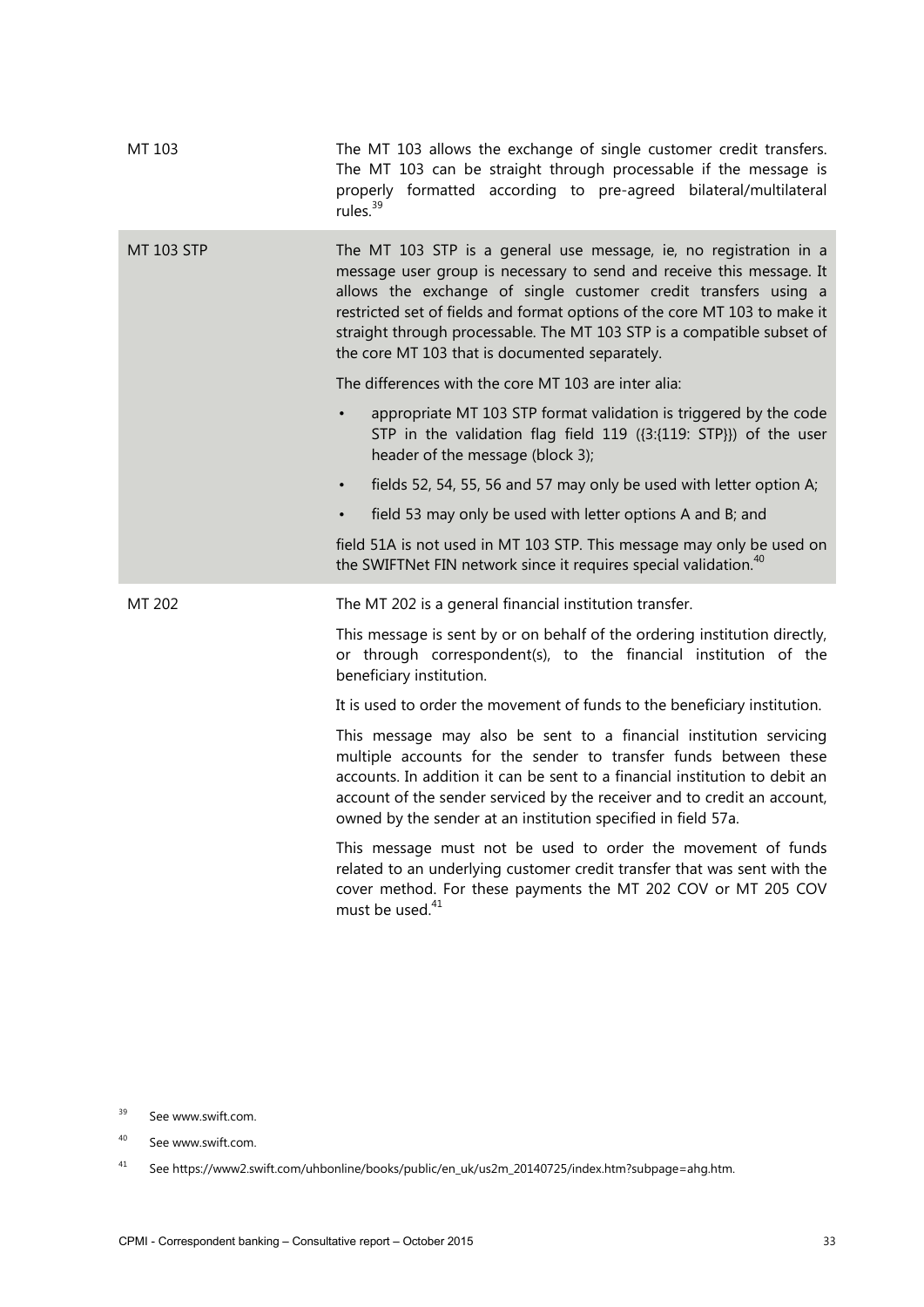| <b>MT 202 COV</b>                 | This message is sent by or on behalf of the ordering institution directly,<br>or through correspondent(s), to the financial institution of the<br>beneficiary institution. It must only be used to order the movement of<br>funds related to an underlying customer credit transfer that was sent<br>with the cover method. The message contains a mandatory sequence<br>to include information on an underlying customer credit transfer.<br>Guidelines for the use of the message have been published by the<br>Payments Market Practice Group (PMPG). <sup>42</sup> |
|-----------------------------------|------------------------------------------------------------------------------------------------------------------------------------------------------------------------------------------------------------------------------------------------------------------------------------------------------------------------------------------------------------------------------------------------------------------------------------------------------------------------------------------------------------------------------------------------------------------------|
|                                   | The MT 202 COV must not be used for any other interbank transfer. For<br>these transfers the MT 202 must be used. <sup>43</sup>                                                                                                                                                                                                                                                                                                                                                                                                                                        |
| Ordering financial<br>institution | Ordering financial institution refers to the financial institution which<br>initiates the wire transfer and transfers the funds upon receiving the<br>request for a wire transfer on behalf of the originator. <sup>44</sup>                                                                                                                                                                                                                                                                                                                                           |
| Originator                        | Originator refers to the account holder who allows the wire transfer<br>from that account, or where there is no account, the natural or legal<br>person that places the order with the ordering financial institution to<br>perform the wire transfer. <sup>45</sup>                                                                                                                                                                                                                                                                                                   |
| Serial payment                    | Serial payment refers to a direct sequential chain of payment where the<br>wire transfer and accompanying payment message travel together from<br>the ordering financial institution to the beneficiary financial institution<br>directly or through one or more intermediary financial institutions (eg<br>correspondent banks). <sup>46</sup>                                                                                                                                                                                                                        |
| Upstream bank                     | Upstream bank is a bank that provides correspondent banking services<br>to another bank. Therefore, an upstream bank has to ensure that it<br>fulfils all requirements with respect to customer due diligence.                                                                                                                                                                                                                                                                                                                                                         |
| Wire transfer                     | Wire transfer refers to any transaction carried out on behalf of an<br>originator through a financial institution by electronic means with a<br>view to making an amount of funds available to a beneficiary person at<br>a beneficiary financial institution, irrespective of whether the originator<br>and the beneficiary are the same person. <sup>47</sup>                                                                                                                                                                                                        |

<sup>42</sup> See www.pmpg.info.

- <sup>43</sup> See https://www2.swift.com/uhbonline/books/public/en\_uk/us2m\_20140725/index.htm?subpage=ahg.htm.
- <sup>44</sup> See "The FATF Recommendations", Glossary, February 2012.
- <sup>45</sup> See "The FATF Recommendations", Glossary, February 2012.
- <sup>46</sup> See "The FATF Recommendations", Glossary, February 2012.
- <sup>47</sup> See "The FATF Recommendations", Glossary, February 2012.